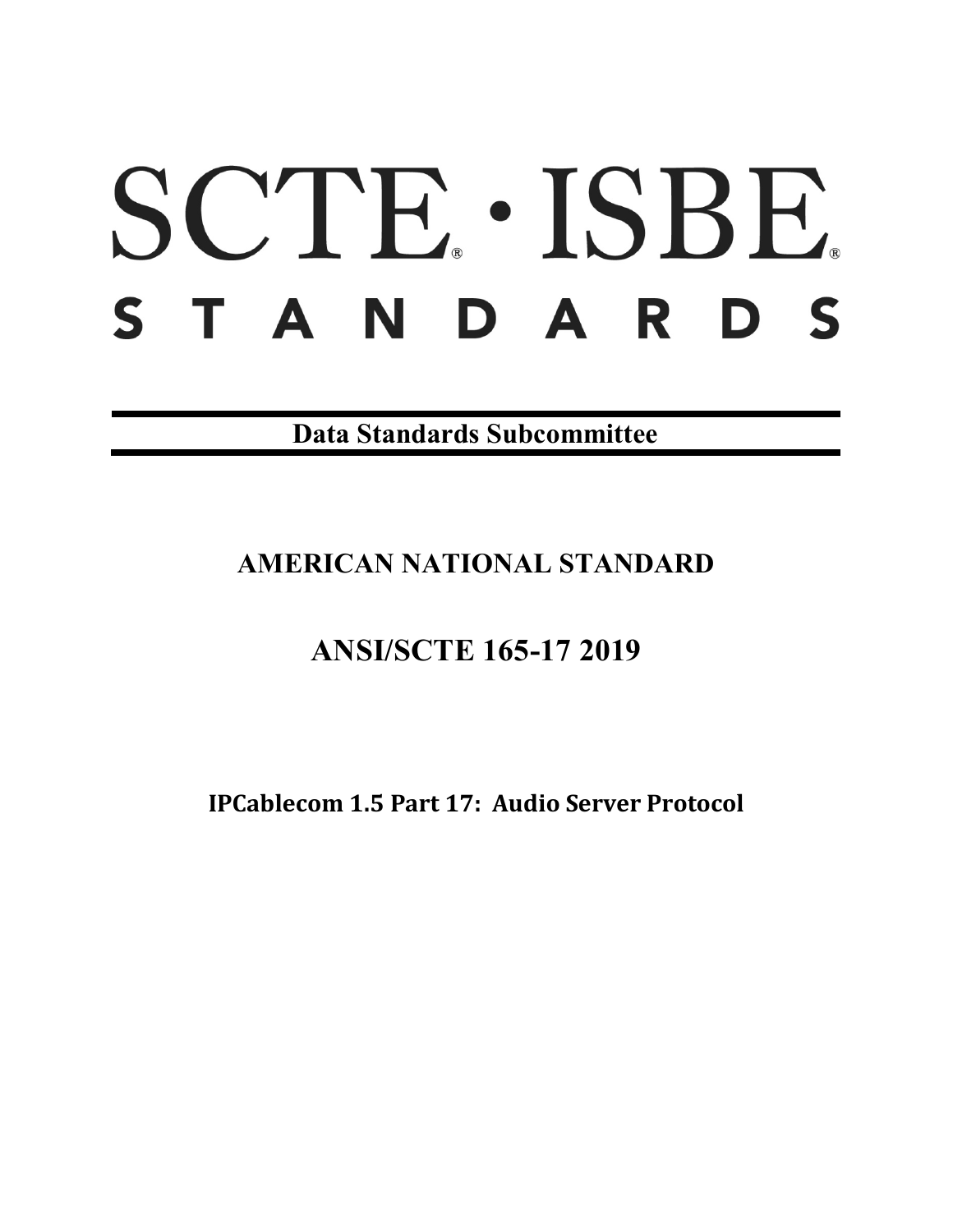## **NOTICE**

The Society of Cable Telecommunications Engineers (SCTE) / International Society of Broadband Experts (ISBE) Standards and Operational Practices (hereafter called "documents") are intended to serve the public interest by providing specifications, test methods and procedures that promote uniformity of product, interchangeability, best practices and ultimately the long-term reliability of broadband communications facilities. These documents shall not in any way preclude any member or non-member of SCTE•ISBE from manufacturing or selling products not conforming to such documents, nor shall the existence of such standards preclude their voluntary use by those other than SCTE•ISBE members.

SCTE•ISBE assumes no obligations or liability whatsoever to any party who may adopt the documents. Such adopting party assumes all risks associated with adoption of these documents, and accepts full responsibility for any damage and/or claims arising from the adoption of such documents.

Attention is called to the possibility that implementation of this document may require the use of subject matter covered by patent rights. By publication of this document, no position is taken with respect to the existence or validity of any patent rights in connection therewith. SCTE•ISBE shall not be responsible for identifying patents for which a license may be required or for conducting inquiries into the legal validity or scope of those patents that are brought to its attention.

Patent holders who believe that they hold patents which are essential to the implementation of this document have been requested to provide information about those patents and any related licensing terms and conditions. Any such declarations made before or after publication of this document are available on the SCTE•ISBE web site at [http://www.scte.org.](http://www.scte.org/)

#### All Rights Reserved

#### © Society of Cable Telecommunications Engineers, Inc. 2019 140 Philips Road Exton, PA 19341

Note: DOCSIS® and PacketCable™ are registered trademarks of Cable Television Laboratories, Inc., and used in this document with permission.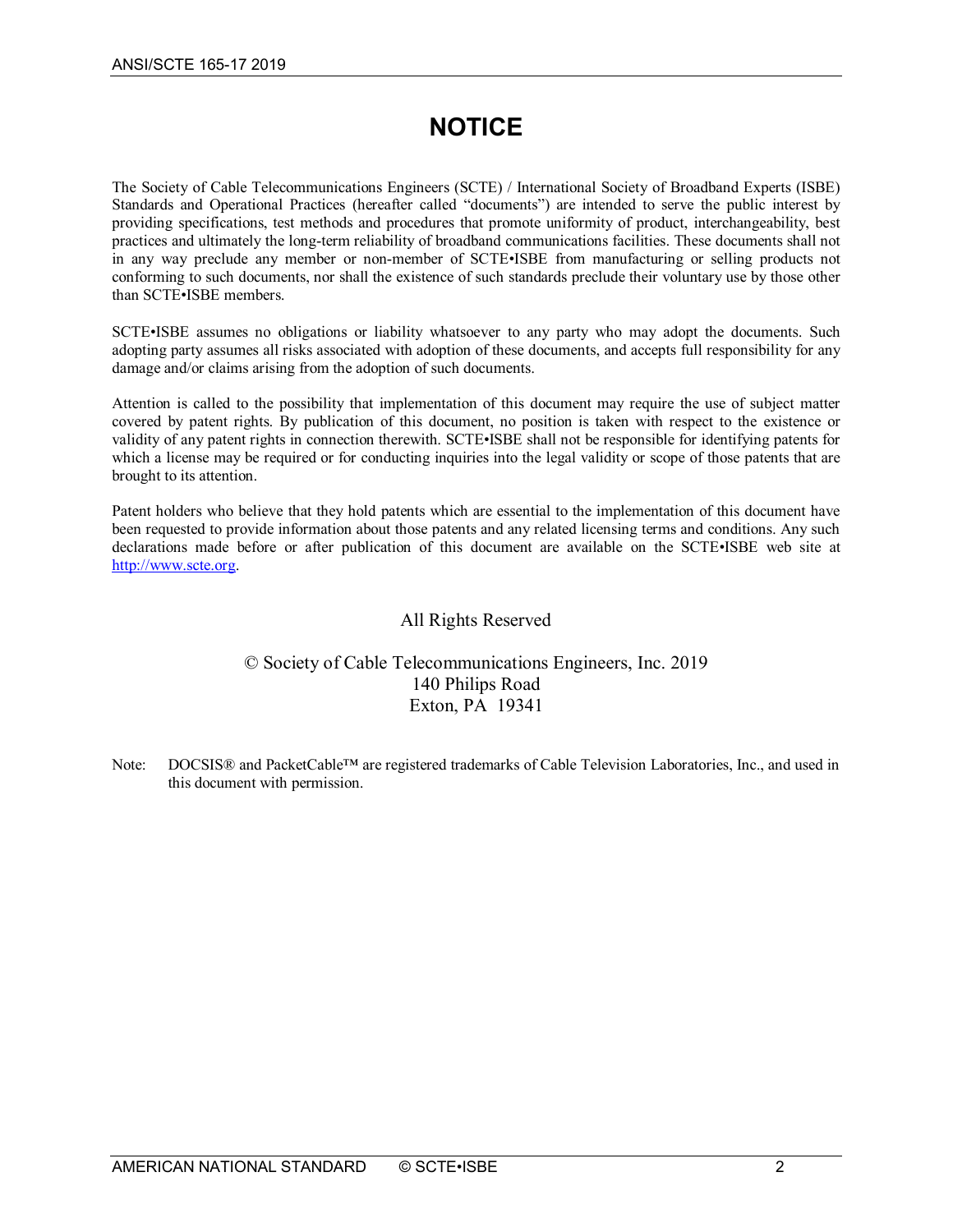# **Table of Contents**

| 1           |       |  |
|-------------|-------|--|
|             | 1.1   |  |
|             | 1.2   |  |
|             | 1.3   |  |
|             | 1.4   |  |
|             |       |  |
| $2^{\circ}$ |       |  |
|             | 2.1   |  |
|             | 2.2   |  |
| 3           |       |  |
| 4           |       |  |
| 5           |       |  |
|             |       |  |
|             | 5.1   |  |
|             | 5.1.1 |  |
|             | 5.1.2 |  |
|             | 5.1.3 |  |
|             | 5.1.4 |  |
|             | 5.2   |  |
|             | 5.2.1 |  |
|             | 5.2.2 |  |
|             | 5.2.3 |  |
|             | 5.2.4 |  |
|             | 5.2.5 |  |
|             | 5.3   |  |
| 6           |       |  |
|             | 6.1   |  |
|             | 6.1.1 |  |
|             | 6.2   |  |
|             |       |  |
| 7           |       |  |
|             | 7.1   |  |
|             | 7.2   |  |
|             | 7.2.1 |  |
|             | 7.2.2 |  |
|             | 7.2.3 |  |
|             | 7.2.4 |  |
|             | 7.2.5 |  |
|             | 7.2.6 |  |
|             | 7.2.7 |  |
|             | 7.3   |  |
|             | 7.3.1 |  |
|             | 7.3.2 |  |
|             | 7.3.3 |  |
|             | 7.3.4 |  |
|             | 7.3.5 |  |
|             | 7.3.6 |  |
|             |       |  |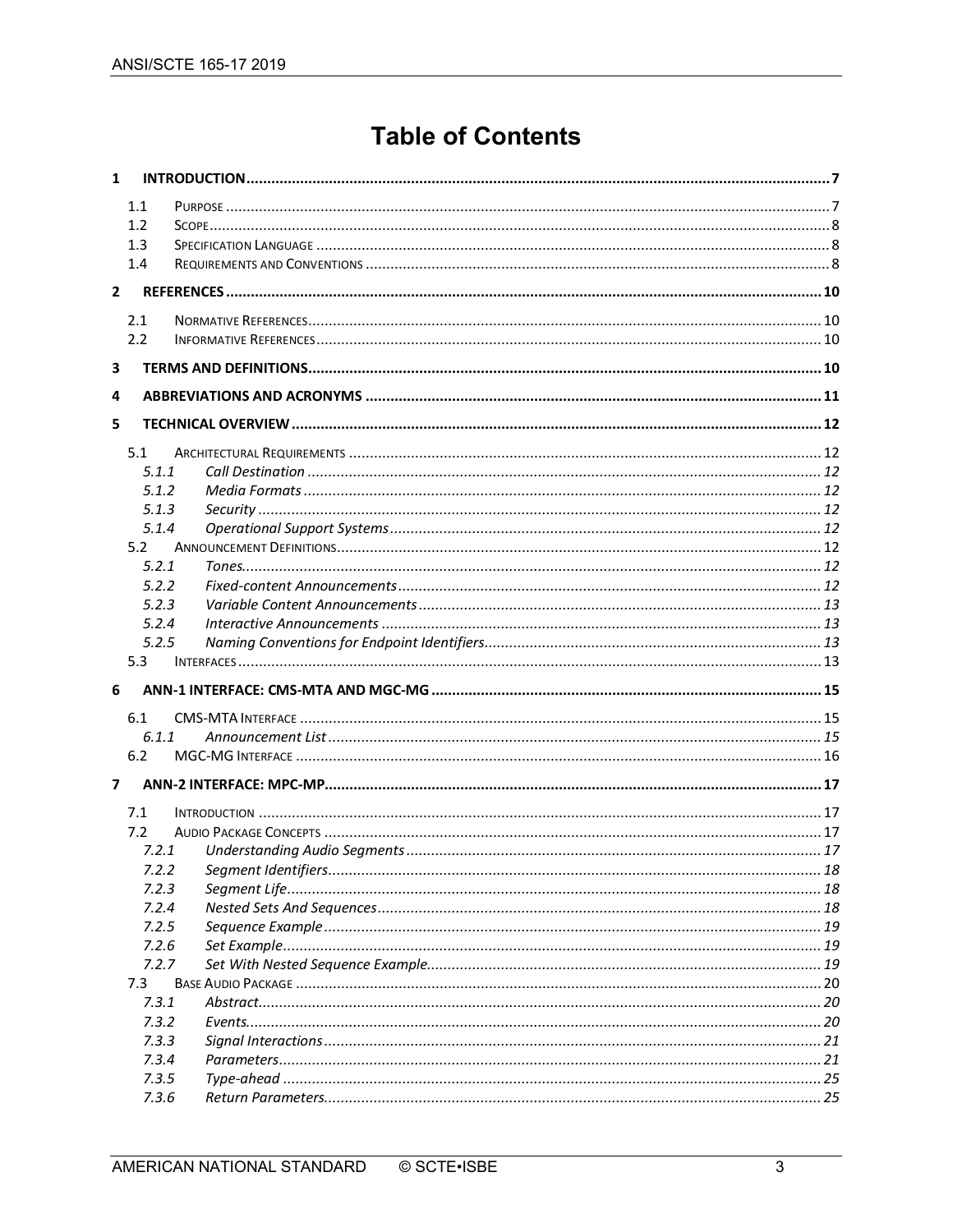| 7.3.7              |  |
|--------------------|--|
| 7.3.8              |  |
| 7.3.9              |  |
| 7.3.10             |  |
| 7.3.11             |  |
| 7.4                |  |
| 7.4.1              |  |
| 7.4.2              |  |
| 7.4.3              |  |
| 7.4.4              |  |
| 7.4.5              |  |
| 7.4.6              |  |
| 7.4.7              |  |
| 7.4.8              |  |
| 7.4.9              |  |
| 7.5                |  |
| 7.5.1              |  |
| 7.5.2              |  |
| 7.5.3              |  |
| 7.5.4              |  |
| 7.5.5              |  |
| 7.5.6              |  |
| 7.5.7              |  |
| 7.6                |  |
| <b>APPENDIX I</b>  |  |
| 1.1                |  |
| <b>APPENDIX II</b> |  |
| II.1               |  |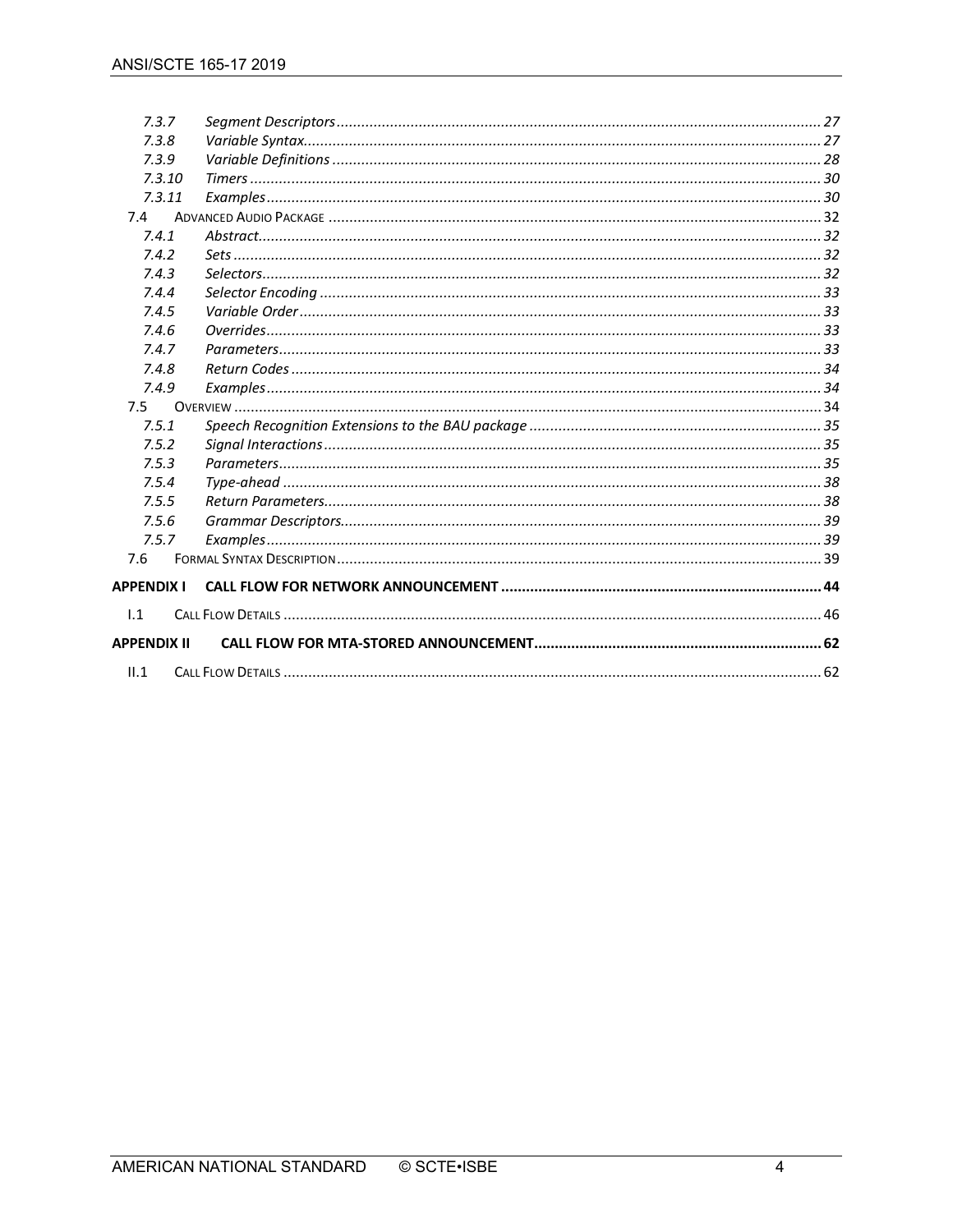# **List of Figures**

## **List of Tables**

| 15 |
|----|
|    |
|    |
|    |
|    |
|    |
|    |
|    |
|    |
|    |
|    |
|    |
|    |
|    |
|    |
|    |
|    |
|    |
|    |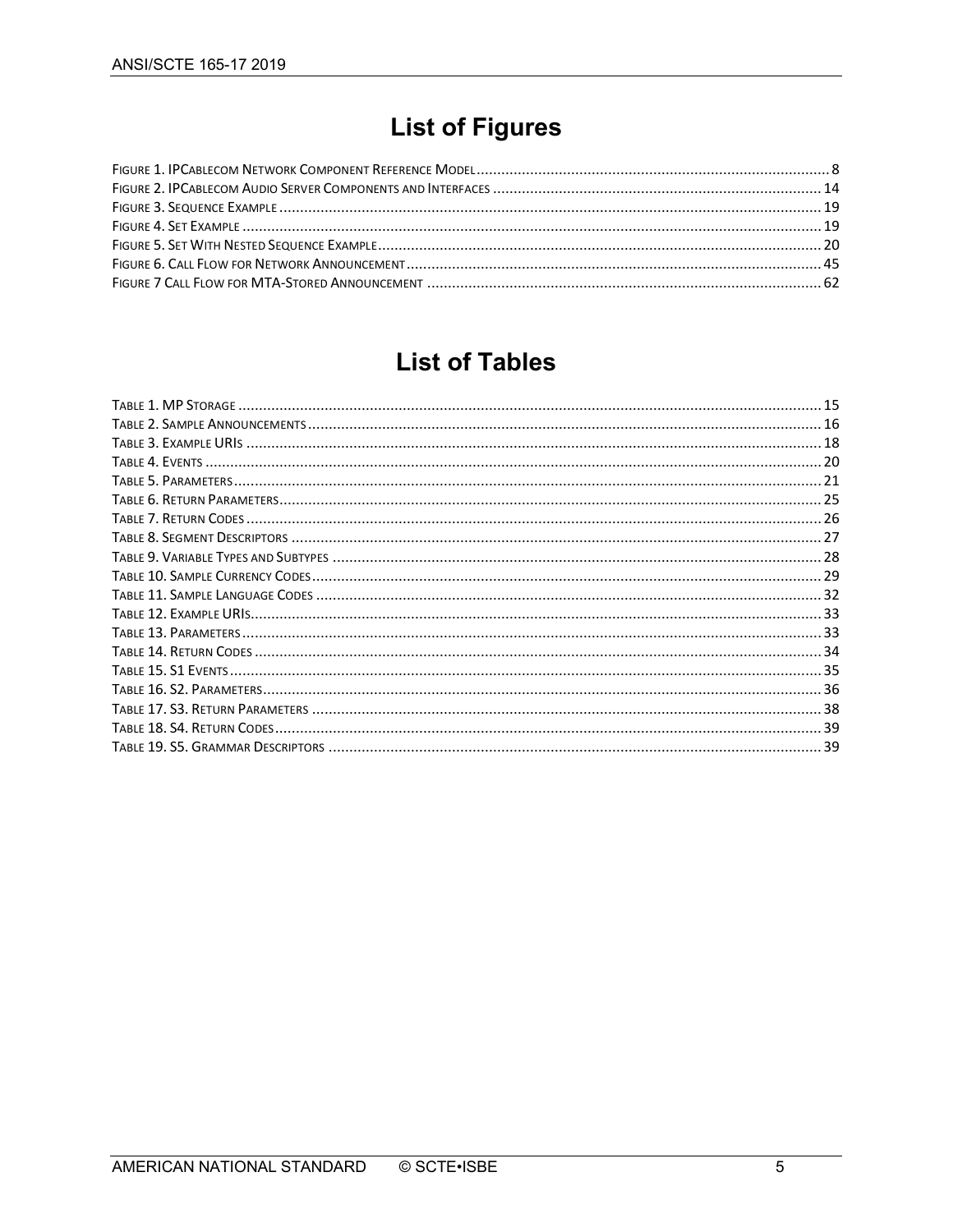This page intentionally left blank.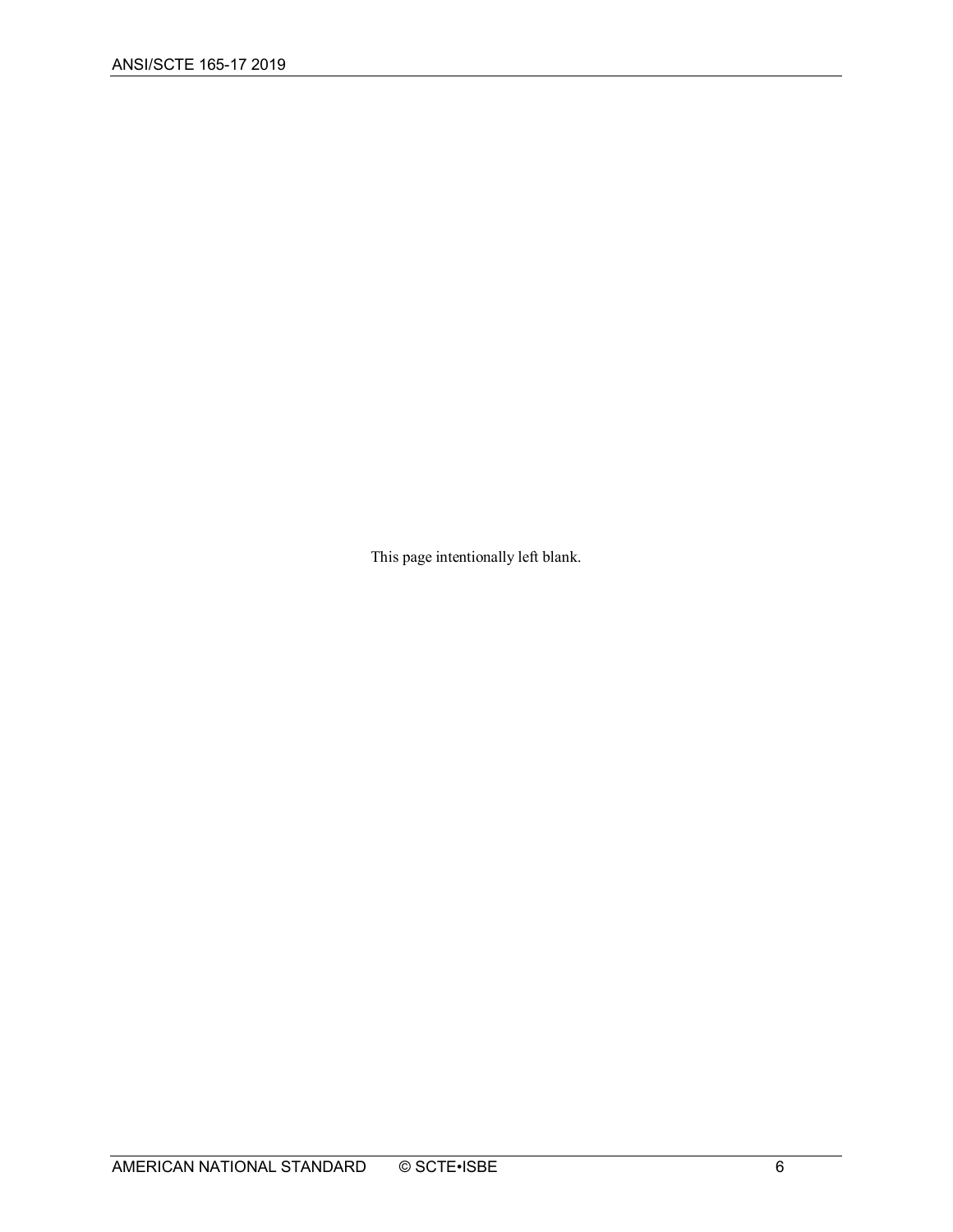## <span id="page-6-0"></span>**1 INTRODUCTION**

#### <span id="page-6-1"></span>**1.1 Purpose**

This specification describes the architecture and protocols that are required for playing announcements in voiceover-IP (VoIP) IPCablecom networks, and is issued to facilitate design and field-testing leading to the manufacture and interoperability of conforming hardware and software by multiple vendors. The will be referred to as the IPCablecom Audio Server Specification.

Announcements are typically needed for calls that do not complete. Additionally, they may be used to provide enhanced information services to the caller (e.g., calling card, N11 services). Different carrier service feature sets require different announcement sets and announcement formats.

Announcements can be as basic as fixed-content announcements (e.g., all circuits busy) or as complex as those provided by intelligent IVR (Interactive Voice Response) systems. The IPCablecom service model requires that all announcements be provisioned and signaled in a standard manner for all supported call features and use case scenarios.

This specification defines a set of signaling protocols that are used to provide announcement services within a cable network. For one of these protocols, this specification defines two new event packages:

- A Base Audio Package
- An Advanced Audio Package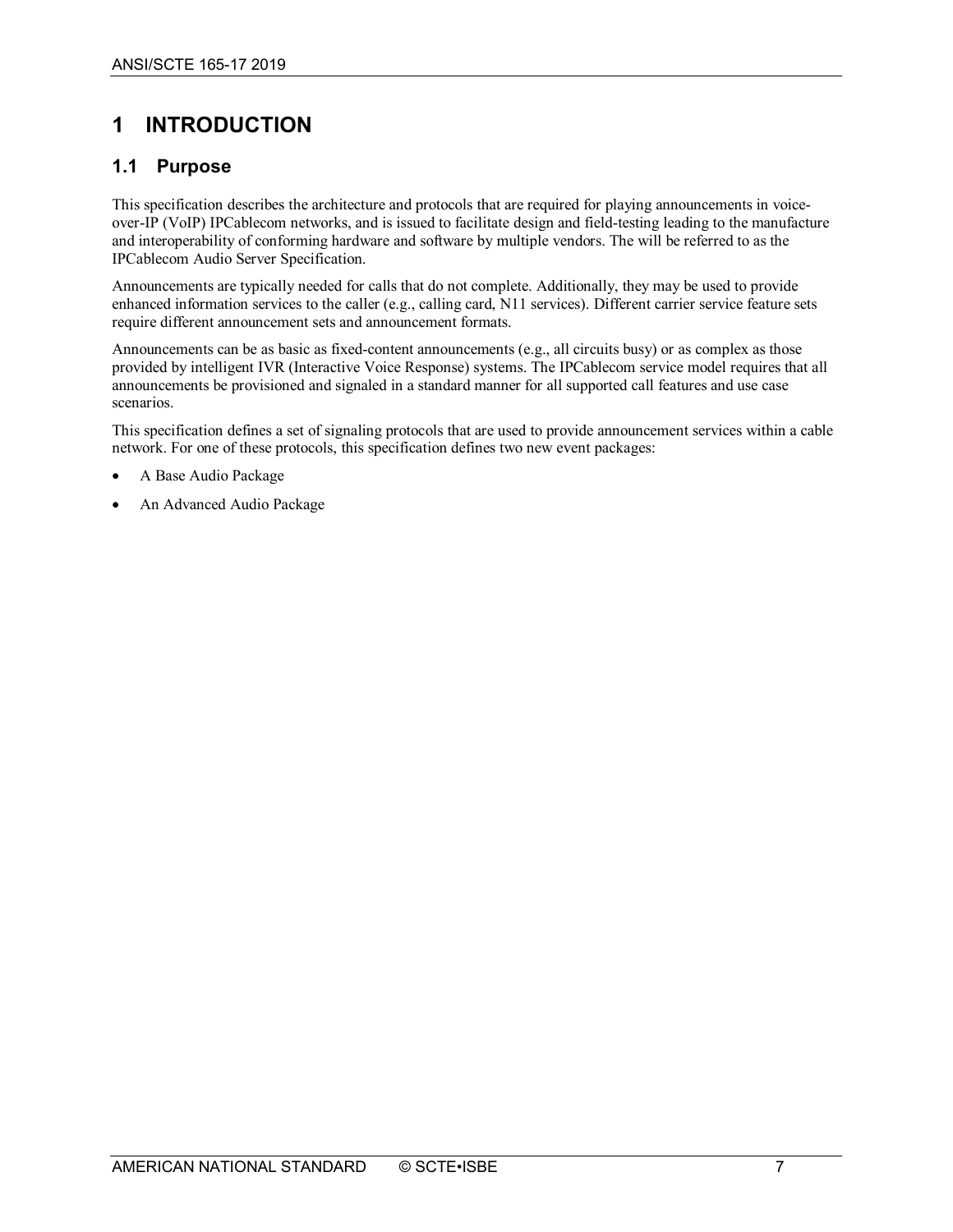#### <span id="page-7-0"></span>**1.2 Scope**

IPCablecom is a set of protocols developed to deliver enhanced communications services using packetized data transmission technology to a consumer's home over the cable network. The "IPCablecom Architecture Framework" is the starting point for understanding IPCablecom Interface Specifications, Technical reports, and other IPCablecom documents.

The reference architecture for the IPCablecom Network is shown in [Figure 1.](#page-7-3)



*Figure 1. IPCablecom Network Component Reference Model*

<span id="page-7-3"></span>Announcement Servers, also known as Audio Servers are network components that manage and play informational tones and messages in response to events that occur in the network. Most announcements are media streams that originate from servers in the network. Some simple tones and short announcements can also reside at the MTA and in the MG.

#### <span id="page-7-1"></span>**1.3 Specification Language**

#### <span id="page-7-2"></span>**1.4 Requirements and Conventions**

Throughout this document, the words that are used to define the significance of particular requirements are capitalized. These words are:

| "MUST"     | This word or the adjective "REQUIRED" means that the item is an absolute<br>requirement of this specification.                                     |
|------------|----------------------------------------------------------------------------------------------------------------------------------------------------|
| "MUST NOT" | This phrase means that the item is an absolute prohibition of this specification.                                                                  |
| "SHOULD"   | This word or the adjective "RECOMMENDED" means that there may exist<br>valid reasons in particular circumstances to ignore this item, but the full |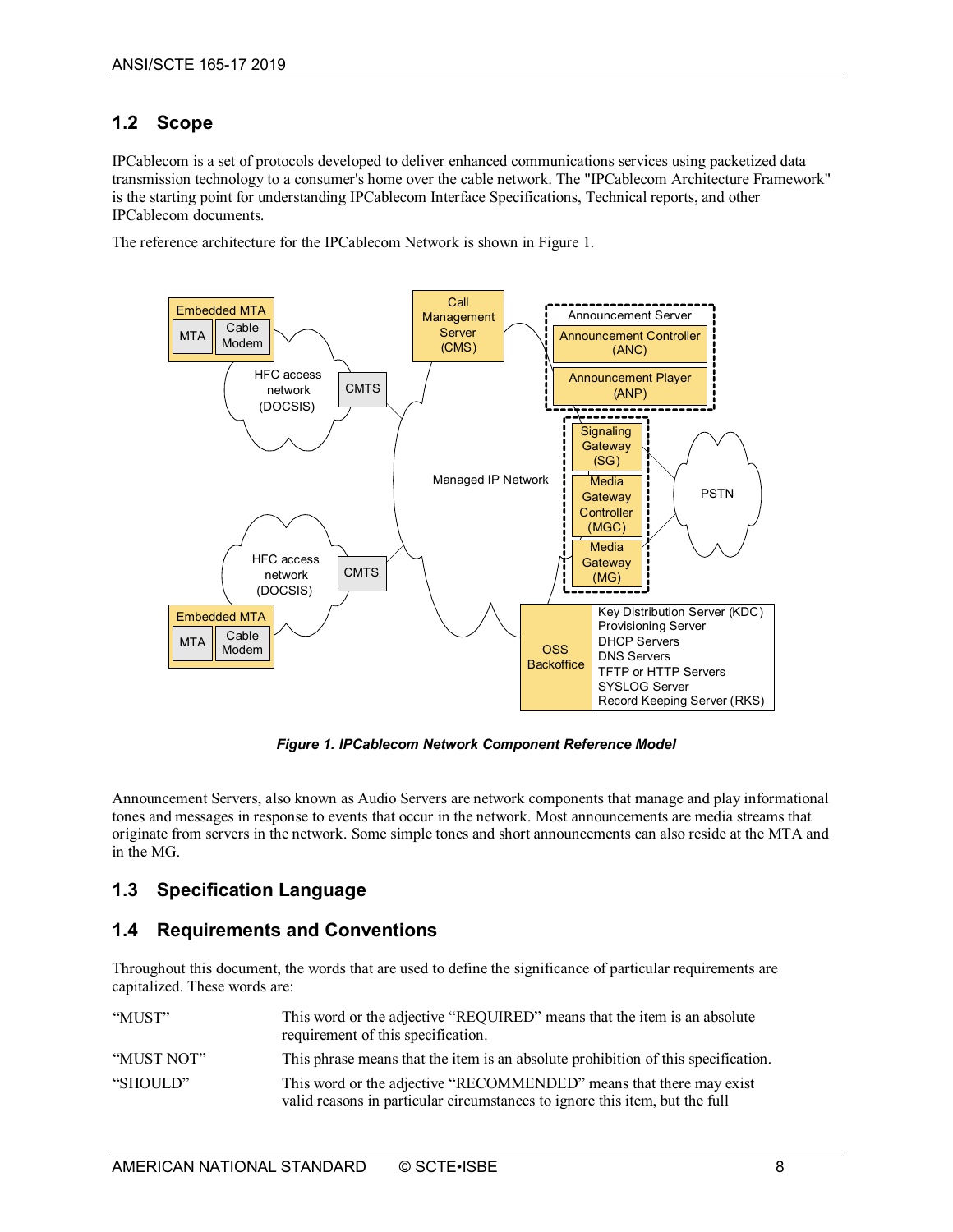|              | implications should be understood and the case carefully weighed before<br>choosing a different course.                                                                                                                                                                                     |
|--------------|---------------------------------------------------------------------------------------------------------------------------------------------------------------------------------------------------------------------------------------------------------------------------------------------|
| "SHOULD NOT" | This phrase means that there may exist valid reasons in particular circumstances<br>when the listed behavior is acceptable or event useful, but the full implications<br>should be understood and the case carefully weighed before implementing any<br>behavior described with this label. |
| " $MAX"$     | This word or the adjective "OPTIONAL" means that this item is truly optional.<br>One vendor may choose to include the item because a particular marketplace<br>requires it or because it enhances the product, for example; another vendor may<br>omit the same item.                       |

The legal/regulatory classification of IP-based voice communications provided over cable networks and otherwise, and the legal/regulatory obligations, if any, borne by providers of such voice communications, are not yet fully defined by appropriate legal and regulatory authorities. Nothing in this specification is addressed to, or intended to affect, those issues. In particular, while this document uses standard terms such as "call," "call signaling," "telephony," etc., it will be evident from this document that while an IPCablecom network performs activities analogous to these PSTN functions, the manner by which it does so differs considerably from the manner in which they are performed in the PSTN by telecommunications carriers. These differences may be significant for legal/regulatory purposes.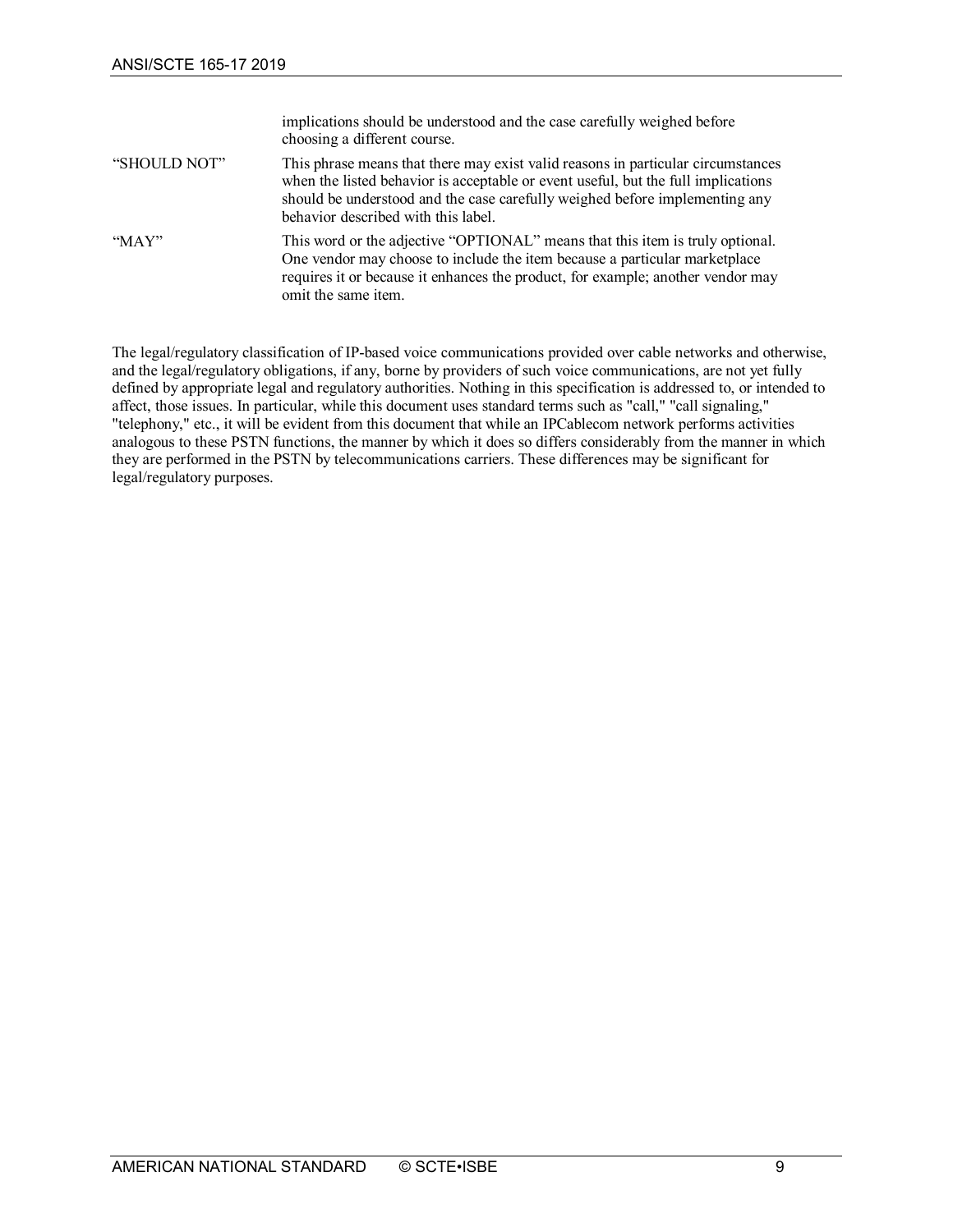## <span id="page-9-0"></span>**2 REFERENCES**

The following documents contain provisions which, through reference in this text, constitute provisions of this standard. At the time of Subcommittee approval, the editions indicated were valid. All documents are subject to revision, and while parties to agreement based on this standard are encouraged to investigate the possibility of applying the most recent editions of the documents listed below, they are reminded that newer editions of those documents might not be compatible with the referenced version

#### <span id="page-9-1"></span>**2.1 Normative References**

In order to claim compliance with this standard, it is necessary to conform to the following standards and other works as indicated, in addition to the other requirements of this standard. Intellectual property rights may be required to implement these references.

- <span id="page-9-8"></span>[1] ANSI/SCTE 165-03 2016, IPCablecom 1.5 Part 3: Network-Based Call Signaling Protocol.
- <span id="page-9-10"></span>[2] IETF RFC 3435, Media Gateway Control Protocol (MGCP), January, 2003.
- <span id="page-9-5"></span>[3] ANSI/SCTE 165-02 2016, IPCablecom 1.5 Part 2: Audio/Video Codecs.
- <span id="page-9-6"></span>[4] ANSI/SCTE 165-10 2009, IPCablecom 1.5 Part 10: Security.

#### <span id="page-9-2"></span>**2.2 Informative References**

The following documents may provide valuable information to the reader but are not required when complying with this standard.

- <span id="page-9-4"></span>[5] ANSI/SCTE 165-01 2019, IPCablecom 1.5 Part 1: Architecture Framework Technical Report.
- <span id="page-9-9"></span>[6] ANSI/SCTE 165-12 2016, IPCablecom 1.5 Part 12: PSTN Gateway Call Signaling Protocol Specification.
- <span id="page-9-7"></span>[7] ANSI/SCTE 165-09 2019, IPCablecom 1.5 Part 9: Event Messages.
- <span id="page-9-11"></span>[8] IETF RFC 2396, Uniform Resource Identifiers (URI): Generic Syntax, August 1998.
- <span id="page-9-17"></span>[9] IETF RFC 2234, Augmented BNF for Syntax Specifications: ABNF, November 1997.
- <span id="page-9-14"></span>[10] ISO 639-2, Code For The Representation Of Names Of Languages, 1998.
- <span id="page-9-13"></span>[11] ISO 4217, Codes for the Representation of Currencies and Funds, 2001.
- <span id="page-9-12"></span>[12] ISO 8601, Representation of Dates and Times, 2000.
- <span id="page-9-15"></span>[13] Sun Microsystems, Java Speech Grammar Format Specification, [JSGF], Copyright 1998-99.
- <span id="page-9-16"></span>[14] Hunt, McGlashan, Speech Recognition Grammar Specification for the W3C Speech Interface Framework, [W3C], March 2004.

## <span id="page-9-3"></span>**3 TERMS AND DEFINITIONS**

IPCablecom specifications use the following terms:

**Announcement Server** Also known as Audio Servers, Announcement Servers are network components that manage and play informational tones and messages in response to events that occur in the network. Most announcements are media streams that originate from servers in the network. Some simple tones and short announcements can also reside at the MTA and in the MG.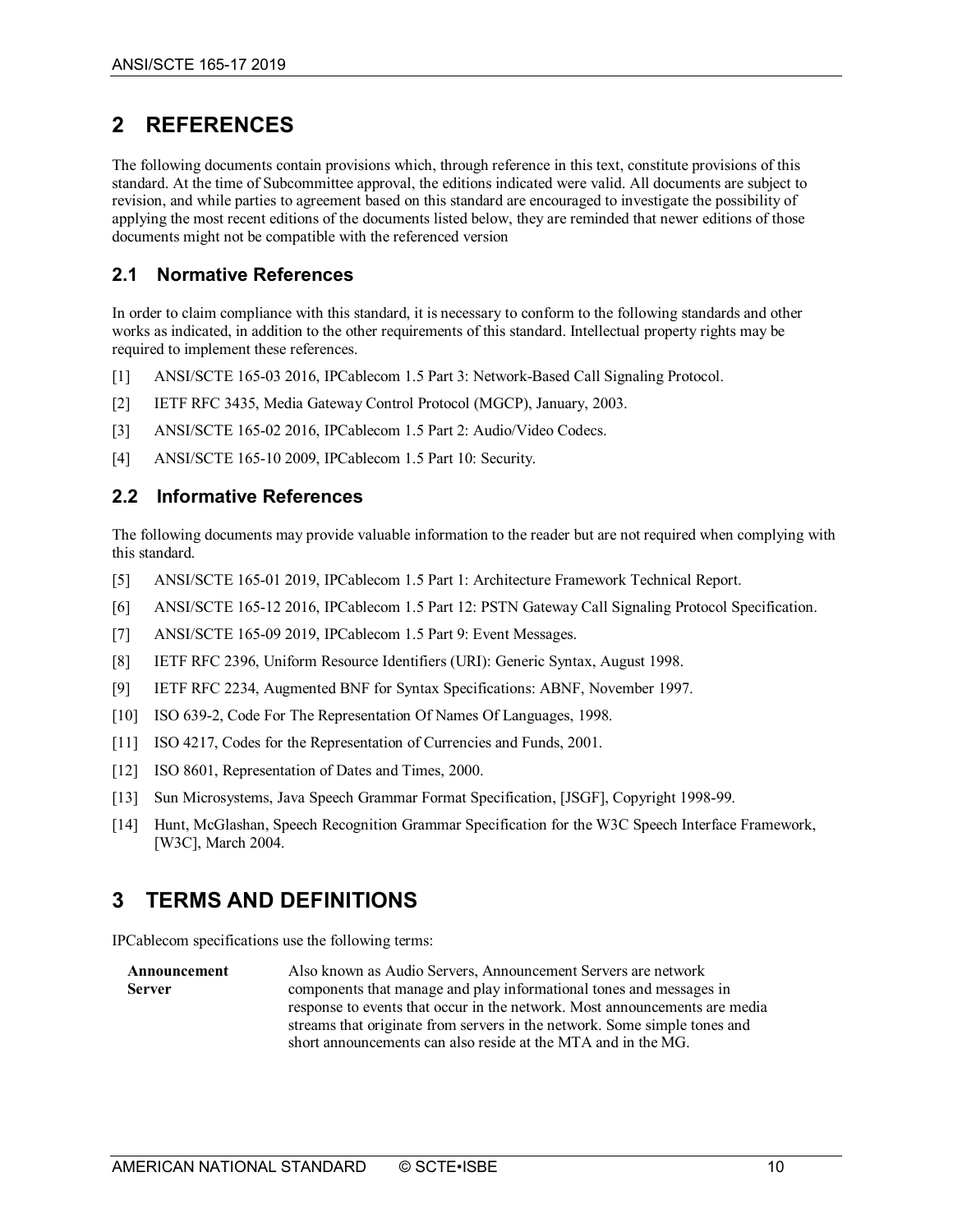## <span id="page-10-0"></span>**4 ABBREVIATIONS AND ACRONYMS**

IPCablecom specifications use the following abbreviations.

| <b>ASP</b>    | Audio Server Protocol                                                                                                                                                                                                                                                                                                                               |
|---------------|-----------------------------------------------------------------------------------------------------------------------------------------------------------------------------------------------------------------------------------------------------------------------------------------------------------------------------------------------------|
| <b>CMS</b>    | Call Management Server.                                                                                                                                                                                                                                                                                                                             |
| <b>CMTS</b>   | Cable Modem Termination System.                                                                                                                                                                                                                                                                                                                     |
| <b>DNS</b>    | Domain Name Service.                                                                                                                                                                                                                                                                                                                                |
| <b>DTMF</b>   | Dual-tone Multi Frequency (tones).                                                                                                                                                                                                                                                                                                                  |
| <b>E-MTA</b>  | Embedded MTA. A single node that contains both an MTA and a cable modem.                                                                                                                                                                                                                                                                            |
| <b>IANA</b>   | Internet Assigned Numbered Authority. See www.ietf.org for details.                                                                                                                                                                                                                                                                                 |
| <b>IVR</b>    | Interactive Voice Response system.                                                                                                                                                                                                                                                                                                                  |
| <b>MEGACO</b> | Media Gateway Control IETF working group. See www.ietf.org for details.                                                                                                                                                                                                                                                                             |
| <b>MGCP</b>   | Media Gateway Control Protocol. Protocol follow-on to SGCP. Refer to IETF 3435.                                                                                                                                                                                                                                                                     |
| MIB           | Management Information Base.                                                                                                                                                                                                                                                                                                                        |
| МP            | Media Player                                                                                                                                                                                                                                                                                                                                        |
| <b>MPC</b>    | Media Player Controller                                                                                                                                                                                                                                                                                                                             |
| <b>MTA</b>    | Multimedia Terminal Adapter.                                                                                                                                                                                                                                                                                                                        |
| <b>NCS</b>    | Network Call Signaling.                                                                                                                                                                                                                                                                                                                             |
| <b>PDU</b>    | Protocol Data Unit.                                                                                                                                                                                                                                                                                                                                 |
| <b>PSTN</b>   | Public Switched Telephone Network.                                                                                                                                                                                                                                                                                                                  |
| <b>QCIF</b>   | Quarter Common Intermediate Format.                                                                                                                                                                                                                                                                                                                 |
| QoS           | Quality of Service. Guarantees network bandwidth and availability for applications.                                                                                                                                                                                                                                                                 |
| <b>SDP</b>    | Session Description Protocol.                                                                                                                                                                                                                                                                                                                       |
| <b>SFID</b>   | Service Flow ID. A 32-bit integer assigned by the CMTS to each DOCSIS Service<br>Flow defined within a DOCSIS RF MAC domain. SFIDs are considered to be in either<br>the upstream direction (USFID) or downstream direction (DSFID). Upstream Service<br>Flow IDs and Downstream Service Flow IDs are allocated from the same SFID<br>number space. |
| <b>S-MTA</b>  | Standalone MTA. A single node that contains an MTA and a non-DOCSIS MAC (e.g.,<br>ethernet).                                                                                                                                                                                                                                                        |
| <b>TGCP</b>   | Trunking Gateway Control Protocol                                                                                                                                                                                                                                                                                                                   |
| TN            | Telephone Number.                                                                                                                                                                                                                                                                                                                                   |
| URI           | Universal Resource Identifier                                                                                                                                                                                                                                                                                                                       |
| <b>VoIP</b>   | Voice-over-IP.                                                                                                                                                                                                                                                                                                                                      |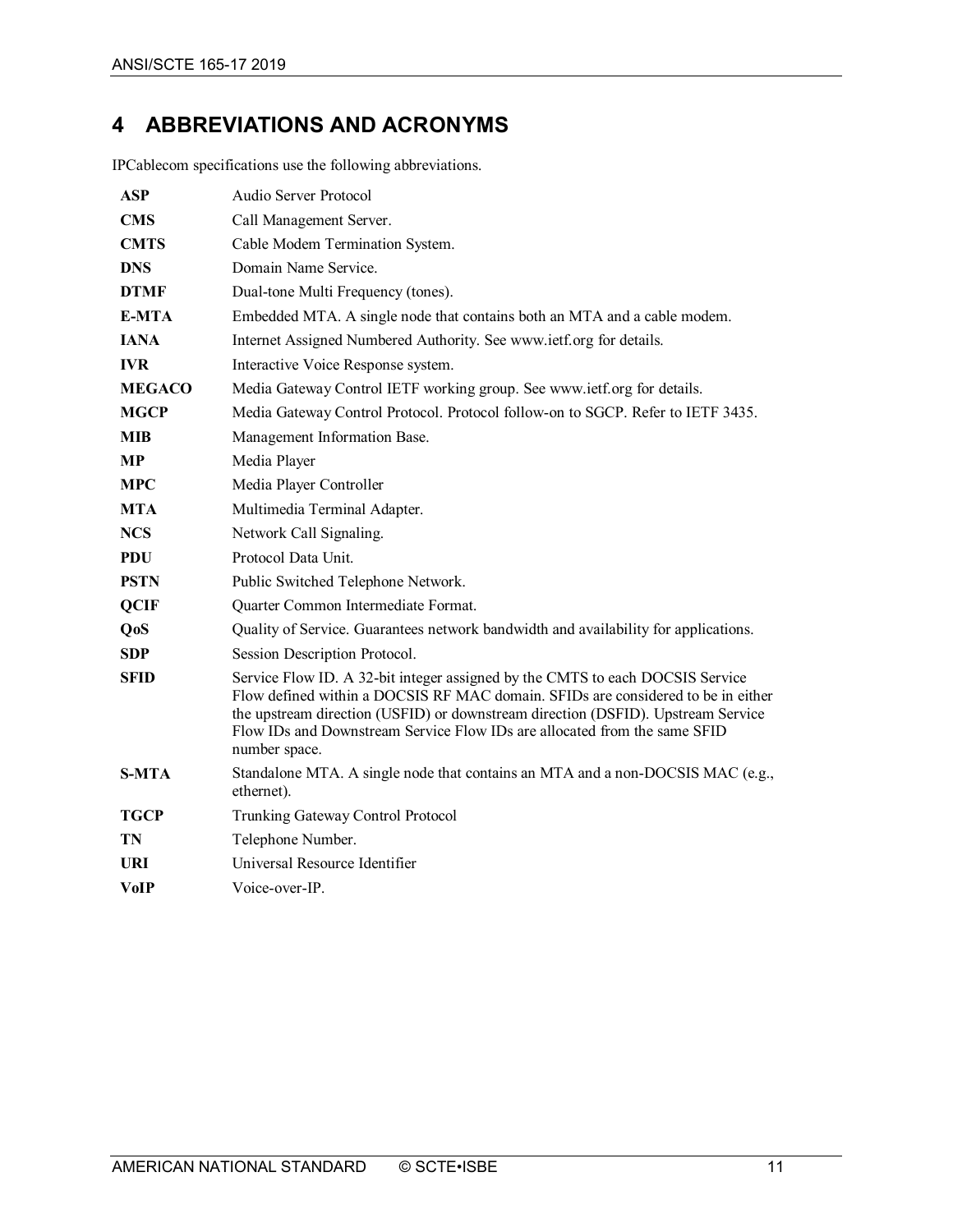## <span id="page-11-0"></span>**5 TECHNICAL OVERVIEW**

The IPCablecom Audio Server Specification defines a suite of signaling protocols for providing announcement and media services in an IPCablecom network. This section of the document:

- Defines the architectural requirements for providing IPCablecom announcement and media services,
- Defines and categorizes announcement and media types,
- Defines the components and their roles in the IPCablecom Audio Server Architecture, as described in the IPCablecom Architecture Technical Report [\[5\],](#page-9-4) and
- Describes the signaling and media interfaces in the IPCablecom Audio Server Specification.

#### <span id="page-11-1"></span>**5.1 Architectural Requirements**

The architectural requirements and assumptions for providing Audio and Media Services for an IPCablecom Network are listed below. These requirements are based upon the specifications and technical reports that define the IPCablecom architecture.

#### <span id="page-11-2"></span>**5.1.1 Call Destination**

The Audio Server Specification must define how announcements are provided for IPCablecom on-net to off-net and on-net to on-net calls<sup>1</sup>.

#### <span id="page-11-3"></span>**5.1.2 Media Formats**

A Media Player must be able to generate the required announcements in any of the code formats required by the IPCablecom Codecs specification [\[3\].](#page-9-5)

#### <span id="page-11-4"></span>**5.1.3 Security**

Audio MUST be signaled and played in a secure manner. Media Player Controllers and Media Players MUST support the security protocols defined in the IPCablecom Security specification [\[4\].](#page-9-6)

#### <span id="page-11-5"></span>**5.1.4 Operational Support Systems**

Media Player Controllers MUST support the IPCablecom billing and event message protocols as defined in [\[7\],](#page-9-7) as applicable to the applications they support. No requirement has been identified for support of event reporting by the Media Player.

#### <span id="page-11-6"></span>**5.2 Announcement Definitions**

Announcements can be divided into four distinct categories: tones, fixed-content, variable content, and interactive announcements.

#### <span id="page-11-7"></span>**5.2.1 Tones**

Includes tones such as reorder, busy, and ringback. See [\[1\]](#page-9-8) an[d \[6\]](#page-9-9) for details.

#### <span id="page-11-8"></span>**5.2.2 Fixed-content Announcements**

Fixed-content Announcements consist of audio messages with fixed-content that require no user interaction. For example, "Your call did not go through. Please hang up and try your call again."

<span id="page-11-9"></span><sup>&</sup>lt;sup>1</sup> Announcements for Off-net to on-net calls will usually be handled by the PSTN as a result of SS7 clearing messages. However when appropriate, they also may be played from the IPCablecom Media Gateway (MG).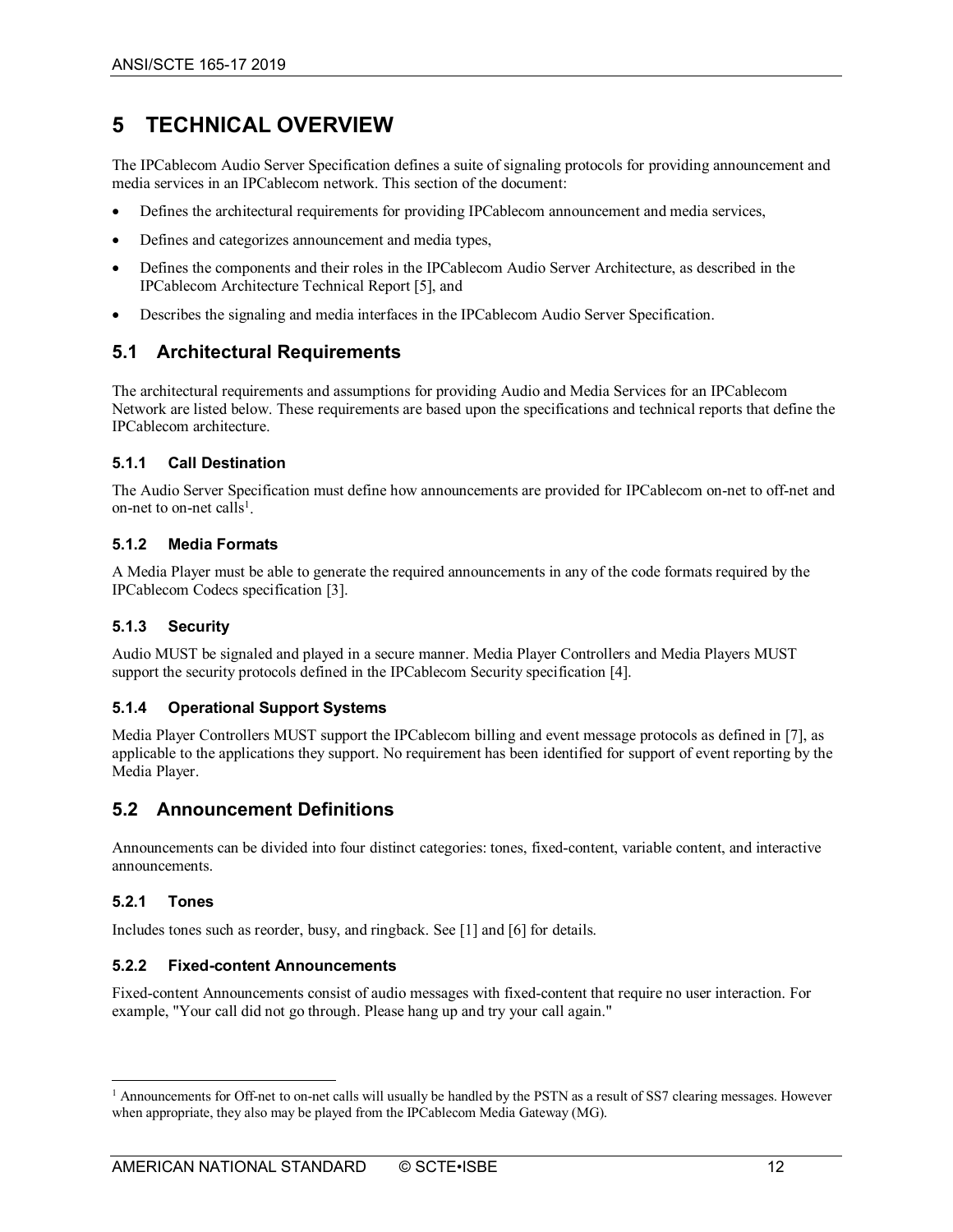#### <span id="page-12-0"></span>**5.2.3 Variable Content Announcements**

Variable Content Announcements are messages that contain a customizing parameter(s) yet require no user interaction. For example, "The number you have dialed, 321-9876, has been changed. The new number is 321- 6789."

#### <span id="page-12-1"></span>**5.2.4 Interactive Announcements**

Interactive Announcements are announcements that require user interaction, DTMF (Dual Tone Multi-Frequency) or IVR. For example, "The number you have dialed, 541-321-9876, has been changed. The new number is 541-321- 6789. To be connected to the new number, at a cost of thirty-five cents, please press 1."

#### <span id="page-12-2"></span>**5.2.5 Naming Conventions for Endpoint Identifiers**

A flat name space for endpoints is used, with audio ports indicated by the prefix *aud* and the port number, e.g., aud/12@audio-server-3.whatever.net. Wildcards  $(\$, *)$  may be used in place of the port numbers in accordance with standard NCS rules for wild card use.

Systems that support announcements only (i.e., no digit collection, no recording, and no speech recognition ability) may use the prefix *ann* instead of *aud*.

Some systems may use one additional level in the naming scheme to support the identification of specific cards. In this case the naming would look like aud/<card number>/<port number>@audio-server-3.whatever.net

#### <span id="page-12-3"></span>**5.3 Interfaces**

The IPCablecom Audio Server Specification defines a set of interfaces between the components responsible for providing audio services. The following figure illustrates the interfaces between these components. Only where an interface is exposed is it expected to meet IPCablecom specification requirements.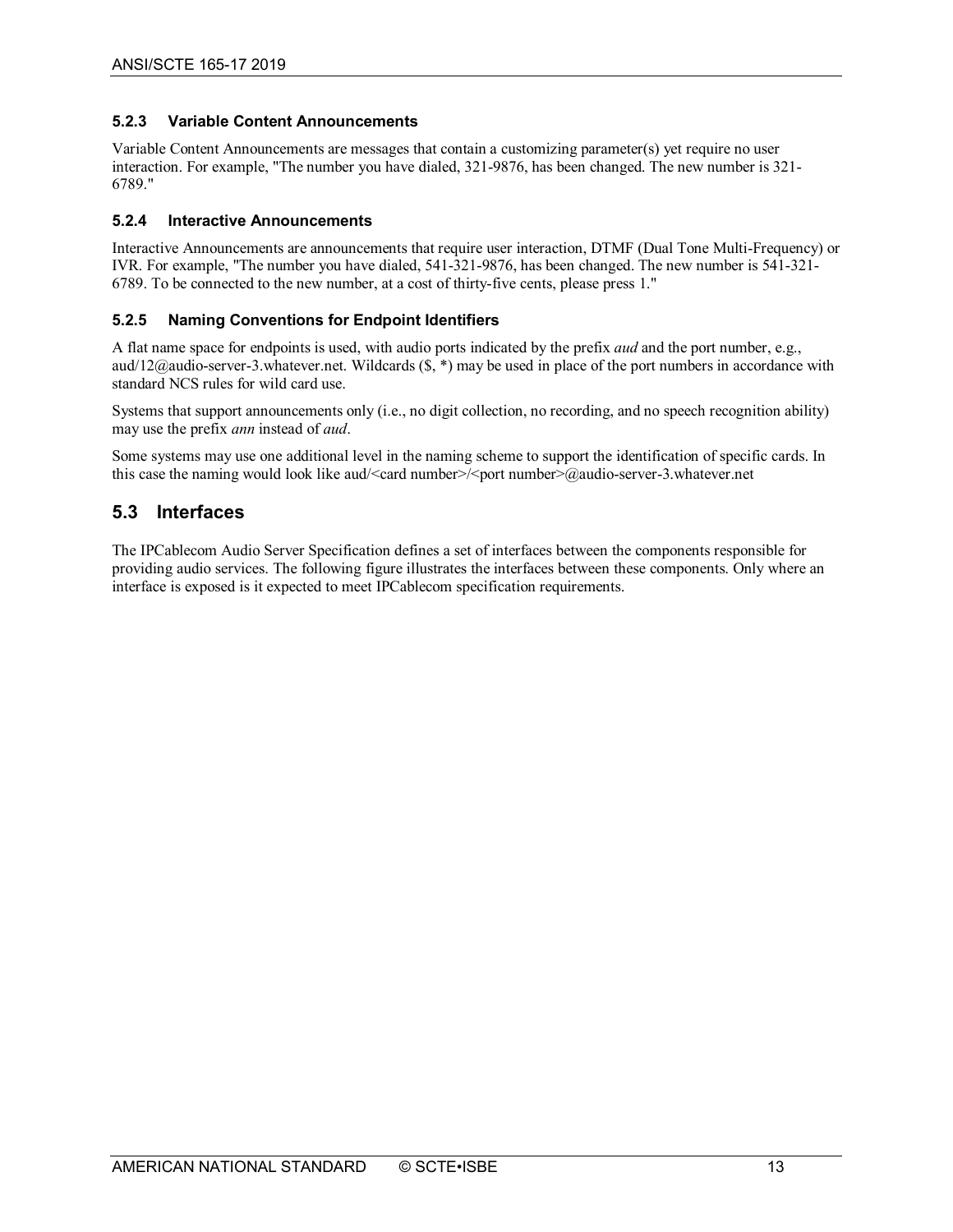

<span id="page-13-0"></span>*Figure 2. IPCablecom Audio Server Components and Interfaces*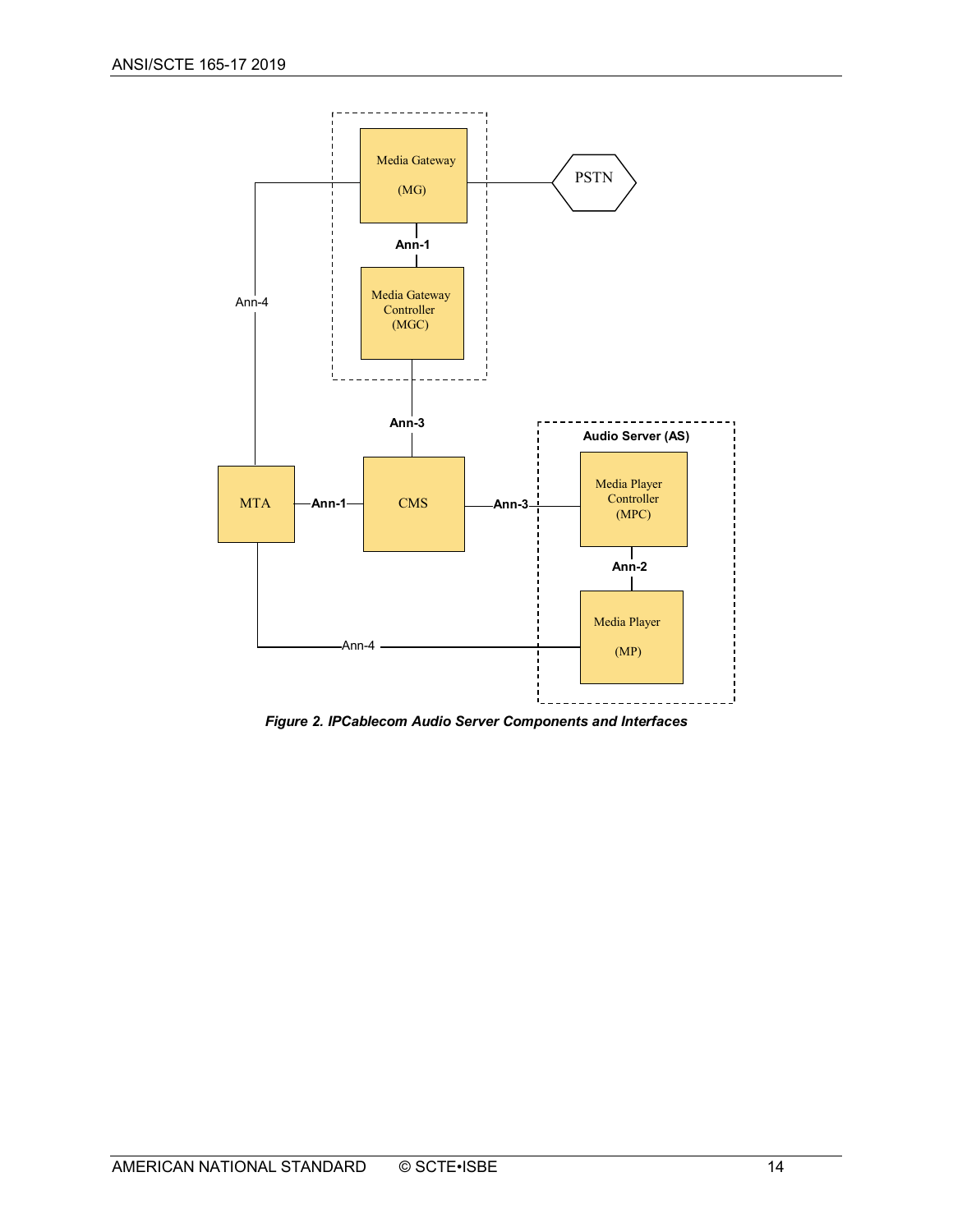## <span id="page-14-0"></span>**6 ANN-1 INTERFACE: CMS-MTA AND MGC-MG**

The CMS-MTA and MGC-MG announcement interfaces are implemented by the Legacy Audio Package of the NCS/TGCP protocol, which provides the playback of tones and fixed-content announcements to the end-users.

#### <span id="page-14-1"></span>**6.1 CMS-MTA Interface**

Each MTA in the network MAY store a predefined set of simple announcements locally. When an announcement is needed, the CMS will decide if it should instruct the MTA to play a local announcement or set up a connection between the MTA and a Network MP and have the announcement played over the network. Playing simple announcements from the MTA saves network resources.

The MTA MAY store announcements in either static or dynamic memory. If announcements are stored in dynamic memory then the announcements will not be available until the MTA has accessed them from the network.

<span id="page-14-3"></span>These simple announcements will require only a small amount of storage on the MTA. The table below illustrates the storage requirements for such announcements. The example uses an average announcement time of 10 seconds.

| Number of<br><b>Announcements</b> | Announcement<br>Length (seconds) | <b>Encoding bytes/second</b> | <b>Bytes</b><br>required |
|-----------------------------------|----------------------------------|------------------------------|--------------------------|
|                                   |                                  | 2000 (G.728)                 | 220 K                    |
|                                   |                                  | 8000 (PCMU/PCMA)             | 880 K                    |

*Table 1. MP Storage*

MTAs require the ability to be updated dynamically with announcements so that the same MTA can move from service provider to service provider without requiring complete firmware upgrades. This capability is for further study and will need to be worked jointly with the IPCablecom architecture, security, and provisioning teams.

#### <span id="page-14-2"></span>**6.1.1 Announcement List**

The MTA MAY store and play a defined set of announcements for common network situations. These announcements may be played using the Announcement Server Package defined in RFC 3435 [\[2\],](#page-9-10) using URI (Universal Resource Identifiers) to identify the announcements. Cached versions of all announcement URIs should be refreshed every time the MTA connects to the network. Other methods of propagating new announcements to MTAs, for instance while the MTA remains in service, are for further study. The second column of the table below is a list of some announcements that MAY be supported in the MTA. The first column contains wording that may be used.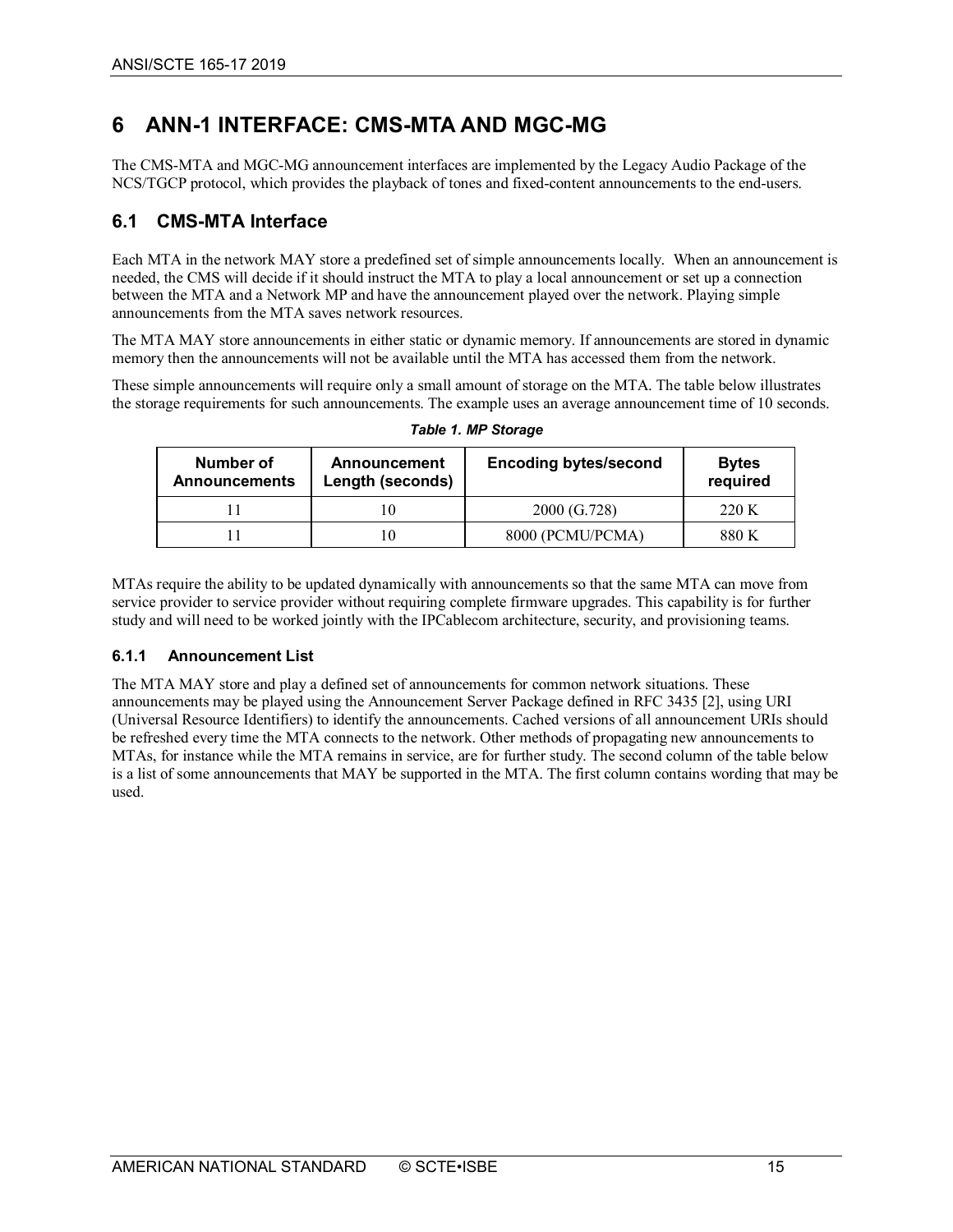<span id="page-15-1"></span>

| <b>Sample Announcement</b>                                                                                                      | <b>Name</b>                 |
|---------------------------------------------------------------------------------------------------------------------------------|-----------------------------|
| Your call cannot be completed as dialed. Please check the number and dial<br>again.                                             | Vacant Code                 |
| You must first dial a one or zero when calling this number. Please hang up and<br>try your call again.                          | Dial One or Zero            |
| You must first dial a one when calling this number. Please hang up and try<br>your call again.                                  | Dial One First              |
| It is not necessary to dial a one when calling this number. Please hang up and<br>try your call again.                          | No Dial One                 |
| If you'd like to make a call, please hang up and try again. If you need help,<br>hang up and dial the operator.                 | No Digits                   |
| Your call cannot be completed as dialed. Please read the instruction card or<br>call your operator for assistance.              | <b>Assisted Dialing</b>     |
| Your call did not go through. Please try your call again.                                                                       | Reorder                     |
| All circuits are busy now. Please try your call later.                                                                          | No Circuit                  |
| Due to facility trouble in the area you are calling, your call cannot be<br>completed at this time. Please try your call later. | Domestic Facility           |
| The party you are calling has declined to receive this call. Please try your call<br>again with caller ID enabled.              | Unidentified Call<br>Reject |
| Thank you for using [carrier's name]                                                                                            | <b>Branding</b>             |

#### *Table 2. Sample Announcements*

### <span id="page-15-0"></span>**6.2 MGC-MG Interface**

The MG announcement interface (Ann-1) allows for the MGC to request the MG play fixed-content announcements to PSTN end-users. The MGC/MG announcement interface package does not specify any standard announcements to be stored locally in the MG. All announcements are provisioned dynamically and are referenced accordingly.

This MG announcement provisioning capability is for further study and will need to be worked jointly with the IPCablecom architecture, security, and provisioning teams.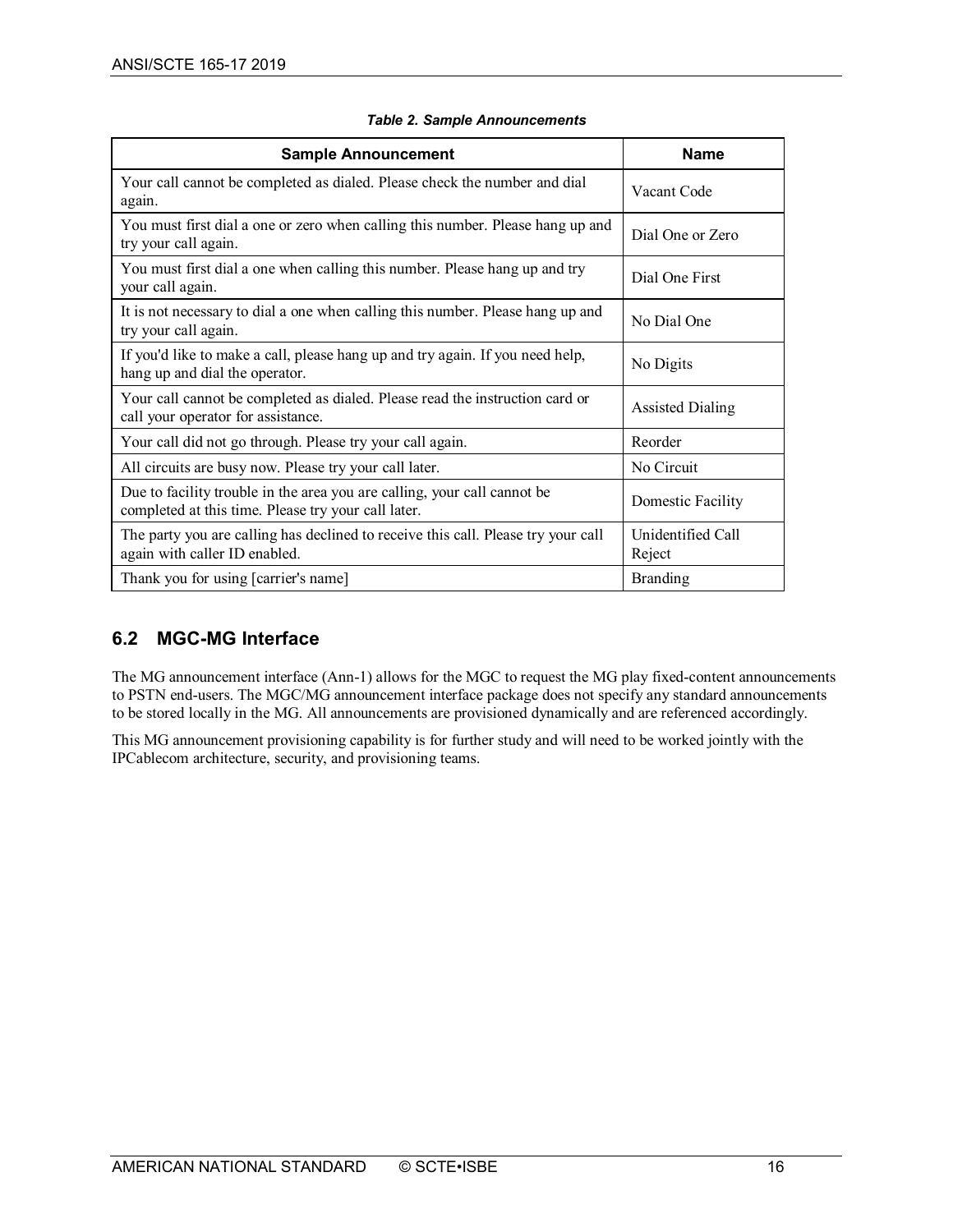## <span id="page-16-0"></span>**7 ANN-2 INTERFACE: MPC-MP**

## <span id="page-16-1"></span>**7.1 Introduction**

An MP (Media Player) is a shared resource in the IPCablecom Network that can be instructed to provide media services to an end-user or terminal. These services include streaming fixed-content, variable content and interactive announcements to IPCablecom subscribers. For example, the MP is responsible for playing prompts and collecting digits when charging a call to a calling card.

The MP is controlled by an external element, the MPC (Media Player Controller). The MPC-MP Interface defines a two new NCS announcement packages used to control the Media Player. The Base Audio Package provides a standard set of IVR functions such as Play, PlayCollect, and PlayRecord. The Advanced Audio Package is a superset of the Base Audio Package and provides additional capabilities.

The MP is responsible for managing its own resources. When accepting a request, the MP MUST make sure that the required resources are available before accepting the request. When a single session involves multiple requests to the Media Player, the MP may experience a shortage of resources preventing it from accepting one given request belonging to that session. In this case, the MP user (i.e., the MPC) is responsible for re-sending the request or terminating the end-user session elegantly.

## <span id="page-16-2"></span>**7.2 Audio Package Concepts**

The Base and Advanced Audio Packages support both simple and complex audio structures. A simple audio structure might be a single announcement such as "Welcome to Bell South's Automated Directory Assistance Service." A more complex audio structure might consist of an announcement followed by voice variable followed by another announcement, for example "There are thirty seven minutes remaining on your prepaid calling card," where "There are" is a prompt, the number of minutes is a voice variable, and "minutes remaining on your prepaid calling card" is another prompt.

It is also possible to define complex audio structures that are qualified by user defined selectors such as language, audio file format, gender, accent, customer, or voice talent. For instance, if the above example were qualified by language and accent selectors, it would be possible to play "There are thirty seven minutes remaining on your prepaid calling card" in English spoken with a southern accent or in English spoken with a mid-western accent, providing that the audio to support this had been provisioned.

There are two methods of specifying complex audio. The first is to directly reference the individual components. This requires a complete description of each component to be specified via the protocol. The second method is to provision the components on the Audio Server as a single entity and to export a reference to that entity to the call agent. In this case, only the reference (plus any dynamic data required, such as a variable data) is passed via the protocol, and no specification of individual components is necessary.

These packages provide significant functionality most of which is controlled via protocol parameters. Most parameters are optional, and where ever possible default to reasonable values. An audio application that references to complex provisioned audio structures can specify audio events using a minimum of syntax by taking advantage of parameter optionality and parameter defaults.

#### <span id="page-16-3"></span>**7.2.1 Understanding Audio Segments**

An audio segment is a reference that resolves to one or more audio recordings. There are four types of audio segments:

**Physical:** A physical segment is the simplest type of segment, a single recording. The recording could be a single word, such as "one", or an extended block of speech, such as "Our office is closed at this time. Please call back during normal business hours." Every physical segment is assigned a unique URI (Universal Resource Identifier) which among other things can be a hierarchical name, or a simple name or number.

**Sequence:** A sequence is a provisioned ordered list of audio segments. Every sequence is assigned a unique URI. A sequence can contain any of the four segment types (physical segments, other sequences, sets, and variables). On playback a sequence identifier is resolved to an ordered list of physical segments which are played in order.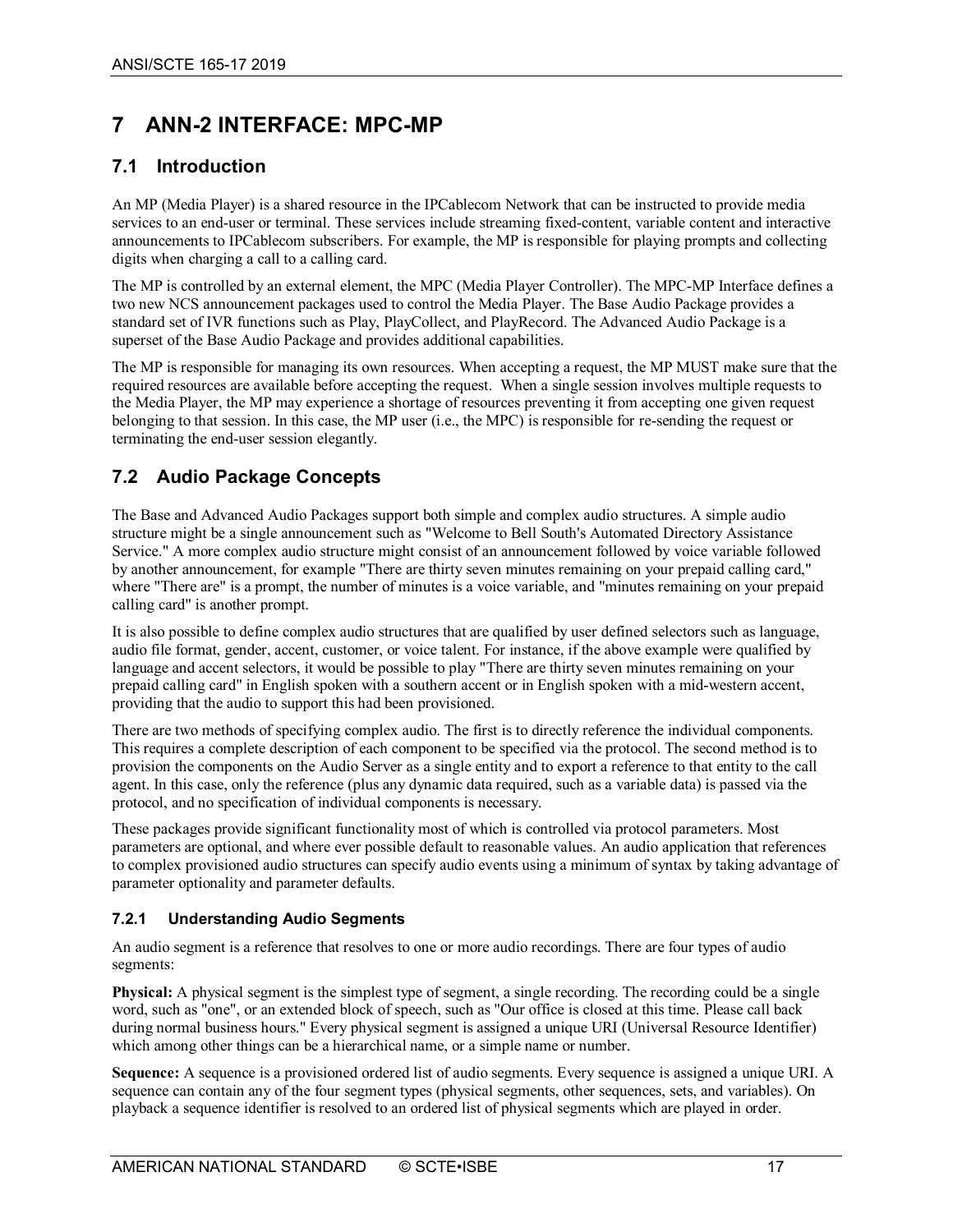**Set:** A set is a provisioned collection of semantically related audio segments and an associated selector. Each set is assigned a unique URI. A set can contain physical segments, sequences, other sets, or variables. At runtime the value of the selector is used to determine which element of the set is played.

Individual selector types are not defined in the syntax (except for the pre-defined language selector) and are instead defined by the provisioner. A provisioner could define one or more of the following selector types: language, accent, gender, accent, customer, or day of the week. For each selector type, the provisioner must define a range of valid values. The provisioner may also choose to define a default value. At runtime if a selector value is not supplied the default value is used.

**Variable:** A voice variable represents a single semantic concept (such as date or number) and dynamically produces the appropriate speech based on information supplied at runtime. Each provisioned voice variable is assigned a unique URI. For example, if an application needs to play a date, rather than telling the AudioServer to play each individual component of the date (e.g., "March" "twenty" "second" "nineteen" "ninety" "nine"), it can specify a voice variable of type date with value "19990322". The variable then assembles and plays the component audio needed to speak the date. Specification of variables is considered in more detail in a later section of this document.

#### <span id="page-17-0"></span>**7.2.2 Segment Identifiers**

Provisioned segments and segments recorded at runtime are identified by URIs as defined in RFC 2396, [\[8\]](#page-9-11) Uniform Resource Identifiers: Generic Syntax.

<span id="page-17-3"></span>A URI can be a simple name or it can be a URL. Three URL schemes are allowed: the file: scheme, the ftp:scheme, and the http: scheme. The file: scheme is used for audio local to the Audio Server. The ftp: scheme is used for audio remote to the Audio Server. The http: scheme can be used for audio local to the Audio Server using the http://localhost convention or audio remote to the Audio Server. All audio references that require parameters encoded in the URL (e.g., set selectors) MUST use the http: scheme. The following table shows some of the possibilities.

| Reference to local audio (flat file): |
|---------------------------------------|
| $S: pa(an=file://welcome)$            |
| Reference to local audio (flat file): |
| S: $pa(an=file://12354)$              |
| Reference to local audio:             |
| S: pa(an=file://audio/xyztel/welcome) |
| Reference to remote audio:            |
| S: pa(an=http://audio/xyztel/welcome) |

| Table 3. Example URIs |  |  |  |
|-----------------------|--|--|--|
|-----------------------|--|--|--|

#### <span id="page-17-1"></span>**7.2.3 Segment Life**

Physical segments may be provisioned or they may be recorded during the course of a call. A physical segment recorded during the course of a call can be either transient or persistent. A transient physical segment lasts only for the duration of the call during which it was recorded. A persistent physical segment lasts beyond the duration of the call during which it was recorded.

#### <span id="page-17-2"></span>**7.2.4 Nested Sets And Sequences**

Nested definition of both sets and sequences is allowed, i.e., it is legal to define a set of sets or a sequence of sequences. In addition, audio structures may also be specified by intermixing sets and sequences, and it is possible to specify a set of sequences or a sequence containing one or more set elements. Direct or transitive definition of a set or segment in terms of itself is not allowed.

Nesting of sets and sequences should be restricted to two or three levels.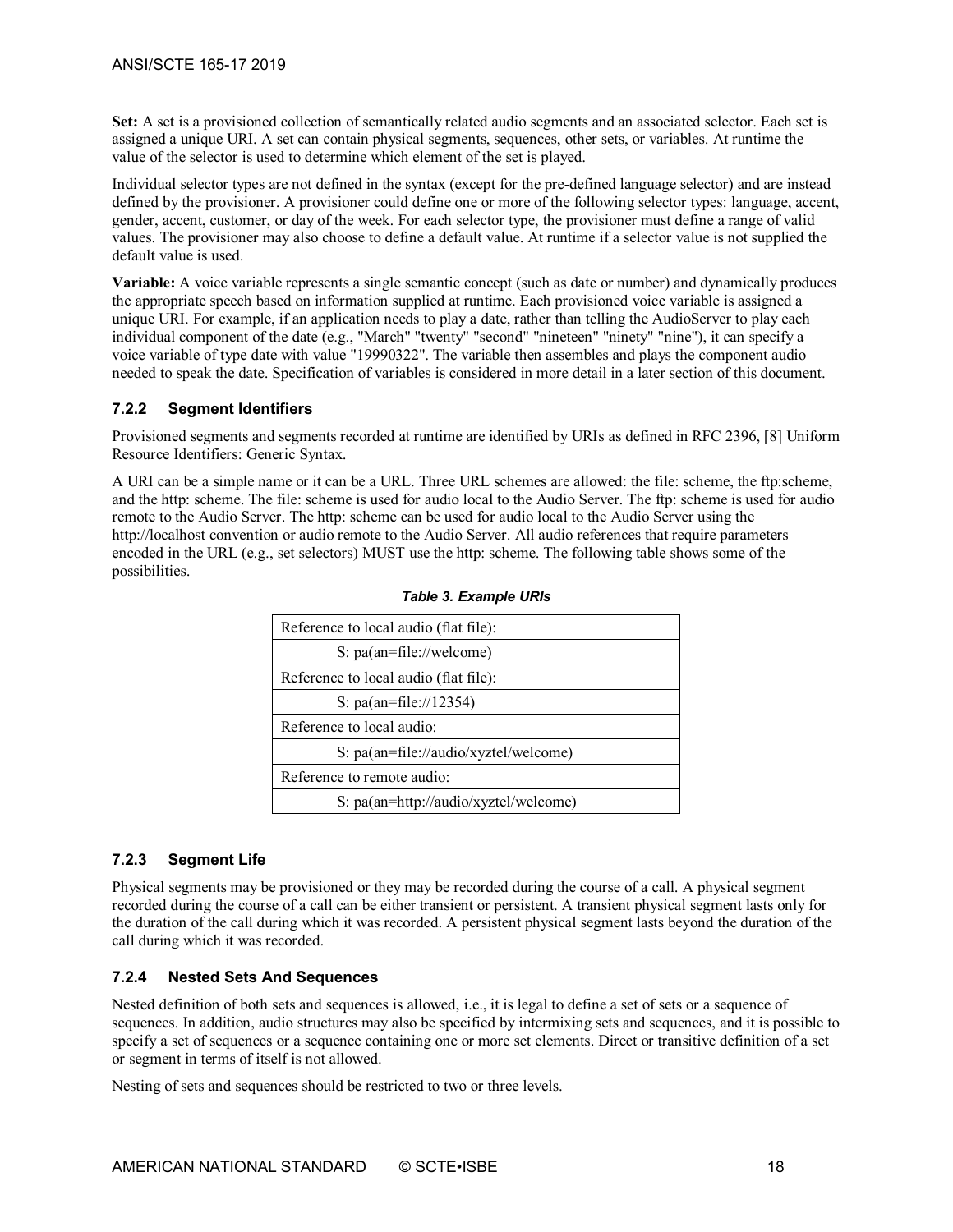#### <span id="page-18-0"></span>**7.2.5 Sequence Example**

In the following example, a provisioner has provisioned one physical segment and two variable segments and has provisioned a sequence, http:/mysegment, which is an ordered list of the three segments. The sequence when played speaks the following: "Today's date is <weekday> <date>."



*Figure 3. Sequence Example*

#### <span id="page-18-3"></span><span id="page-18-1"></span>**7.2.6 Set Example**

To support an application which plays a particular piece of audio in either Arabic, Welsh, or Tibetan, a provisioner could define a set with the pre-defined selector, "lang", and would use define three of the possible values for that selector, "ara", "cym", and "tib". The provisioner would provision three audio segments, one in each language, and would associate the Arabic segment with the "ara" selector value, etc. The provisioner also could define a default value of the selector when no selector value is supplied, "ara" for instance. The entire set would be assigned a unique URI.

At runtime a reference to the set with the selector set to "cym" would result in the Welsh version of the prompt being played. A reference to the set with no selector would result in the Arabic version of the prompt being played since English has been set as the default selector value.



*Figure 4. Set Example*

#### <span id="page-18-4"></span><span id="page-18-2"></span>**7.2.7 Set With Nested Sequence Example**

In this example, the provisioner has provisioned three physical segments, one in Arabic, one in Welsh, and one in Tibetan, and the provisioner has also provisioned three date variables. Using these six segments the provisioner has provisioned three sequences, each consisting of a physical segment followed by a date variable. Finally the provisioner has provisioned a set consisting of the three sequences and with language as the set selector.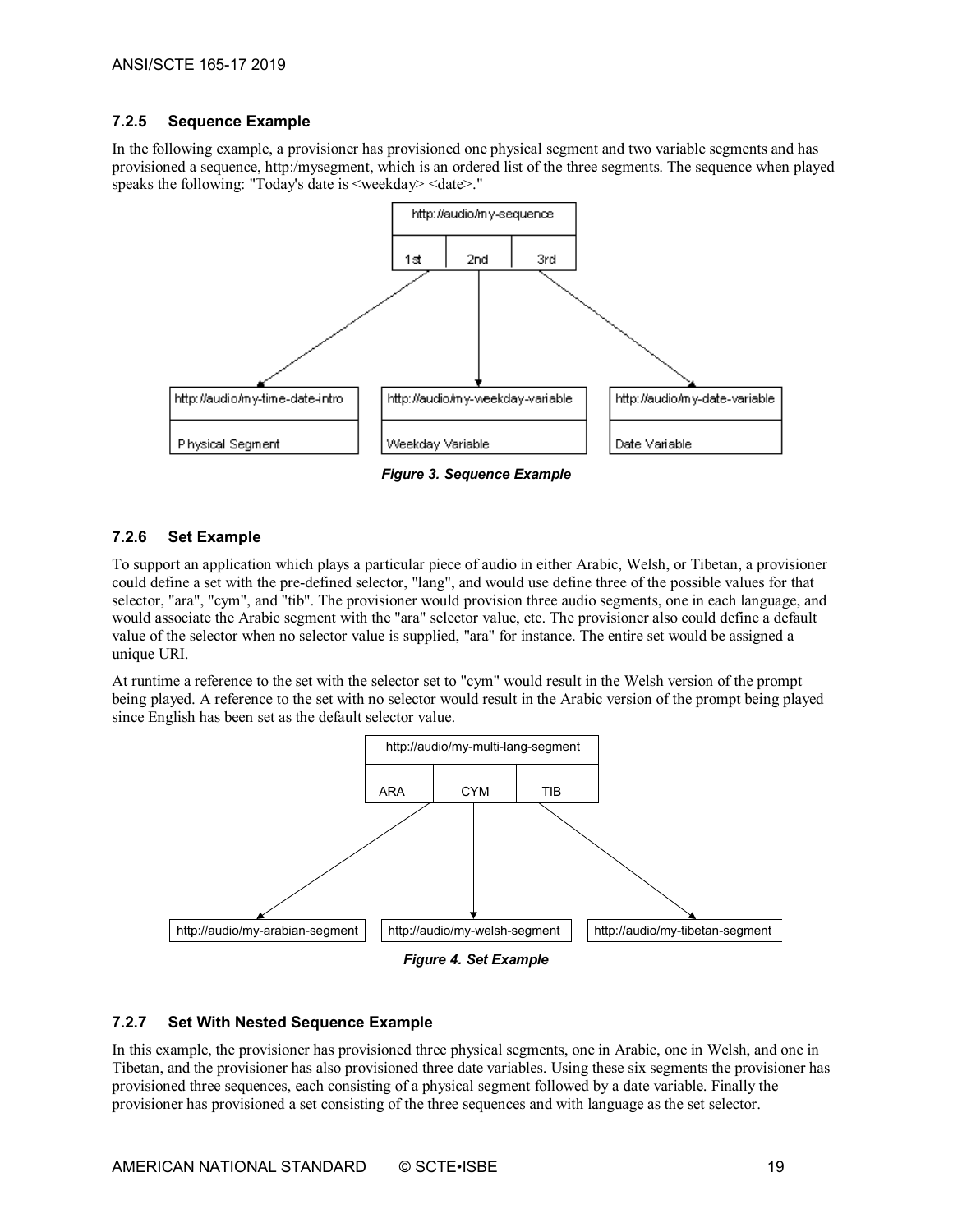At runtime a reference to the set with the selector set to "ara" and a variable value of "20001015" would result in the following being played in Arabic: "Today's date is October 15<sup>th</sup>, 2000."



*Figure 5. Set With Nested Sequence Example*

#### <span id="page-19-3"></span><span id="page-19-0"></span>**7.3 Base Audio Package**

#### <span id="page-19-1"></span>**7.3.1 Abstract**

This event package provides support for the standard IVR operations of PlayAnnouncement, PlayCollect, and PlayRecord. It supports direct references to simple audio as well as indirect references to simple and complex audio. It provides audio variables, control of audio interruptibility, digit buffer control, special key sequences, and support for re-prompting during data collection.

Package Name: BAU

#### <span id="page-19-2"></span>**7.3.2 Events**

<span id="page-19-4"></span>

| <b>Symbol</b> | <b>Definition</b> | R | S              | <b>Duration</b> |
|---------------|-------------------|---|----------------|-----------------|
| ma(parms)     | ManageAudio       |   | <b>BR</b>      | variable        |
| oc            | OperationComplete | X |                |                 |
| of(parms)     | OperationFailed   | X |                |                 |
| pa(parms)     | PlayAnnouncement  |   | T <sub>O</sub> | variable        |
| pc(parms)     | PlayCollect       |   | T <sub>O</sub> | variable        |
| pr(parms)     | PlayRecord        |   | TО             | variable        |

#### *Table 4. Events*

**PlayAnnouncement:** Plays an announcement in situations where there is no need for interaction with the user. Because there is no need to monitor the incoming media stream this event is an efficient mechanism for treatments, informational announcements, etc.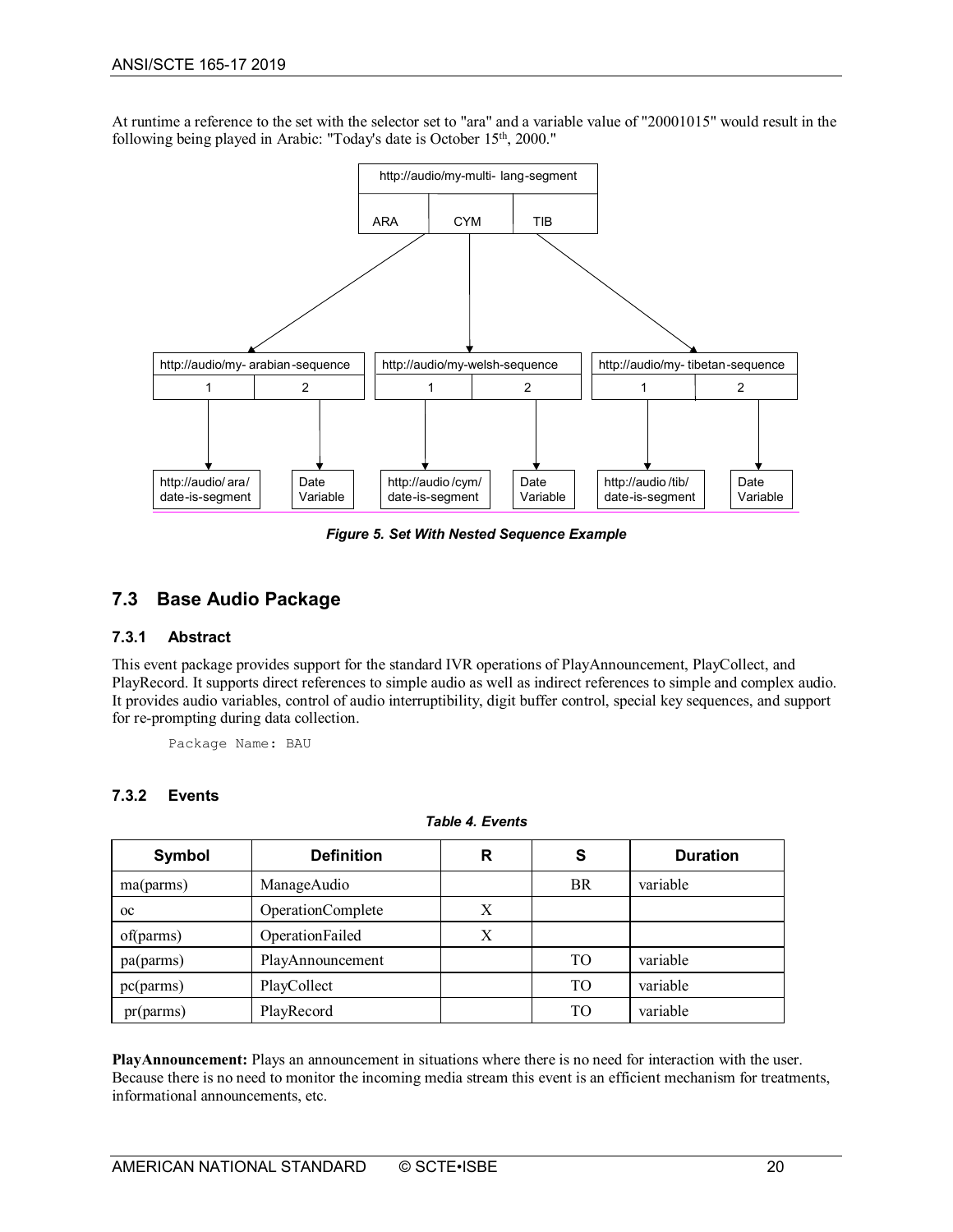**PlayCollect:** Plays a prompt and collects DTMF digits entered by a user. If no digits are entered or an invalid digit pattern is entered, the user may be reprompted and given another chance to enter a correct pattern of digits. The following digits are supported: 0-9, \*, and #. By default PlayCollect does not play an initial prompt, makes only one attempt to collect digits, and therefore functions as a simple Collect operation. Various special purpose keys, key sequences, and key sets can be defined for use during the PlayCollect operation.

**PlayRecord:** Plays a prompt and records user speech. If the user does not speak, the user may be reprompted and given another chance to record. By default PlayRecord does not play an initial prompt, makes only one attempt to record, and therefore functions as a simple Record operation. The call agent may specify a URI to be associated with the recording or the call agent may ask the Audio Server to allocate a URI and return it to the call agent as part of the OperationComplete event. Digits entered by the user during a recording that are not defined as special key sequences are ignored and become part of the recording.

**ManageAudio:** Performs audio management operations on persistent audio which is typically not related to a current interaction with a user, e.g., "delete an audio segment" or "change volume for duration of connection".

**OperationComplete:** Detected upon the successful completion of a Play, PlayRecord, Play Collect, or ManageAudio signal.

**OperationFailed:** Detected upon the failure of a Play, PlayRecord, PlayCollect, or ManageAudio signal.

#### <span id="page-20-0"></span>**7.3.3 Signal Interactions**

If an Audio Package signal is active on an endpoint and another signal of the same type is applied, the two signals including parameters and parameter values will be compared. If the signals are identical, the signal in progress will be allowed to continue and the new signal will be discarded. Because of this behavior the Advanced Audio Package may not interoperate well with some other packages such as the Line and Trunk packages.

#### <span id="page-20-1"></span>**7.3.4 Parameters**

The PlayAnnouncement, PlayRecord, and PlayCollect events may each be qualified by a string of parameters, most of which are optional. Where appropriate, parameters default to reasonable values. If a required parameter is not supplied an error is returned to the application.

<span id="page-20-2"></span>These parameters are shown in the following table:

| <b>Symbol</b> | <b>Definition</b>          | pa | рc       | pr       | ma |
|---------------|----------------------------|----|----------|----------|----|
| an            | announcement               | Ο  | F        | F        | F  |
| ap            | append                     | F  | F        | O        | F  |
| cb            | clear digit buffer         | F  | Ω        | O        | F  |
| dm            | digit map                  | F  | Ω        | O        | F  |
| dpa           | delete persistent audio    | F  | F        | F        | O  |
| du            | duration                   | O  | F        | F        | F  |
| edt           | extra digit timer          | F  | $\Omega$ | F        | F  |
| fa            | failure announcement       | F  | Ω        | O        | F  |
| fdt           | first digit timer          | F  | $\Omega$ | F        | F  |
| ict           | inter digit critical timer | F  | O        | O        | F  |
| idt           | inter digit timer          | F  | O        | $\Omega$ | F  |
| ip            | initial prompt             | F  | O        | O        | F  |
| it            | iterations                 | O  | F        | F        | F  |
| iv            | interval                   | O  | F        | F        | F  |

#### *Table 5. Parameters*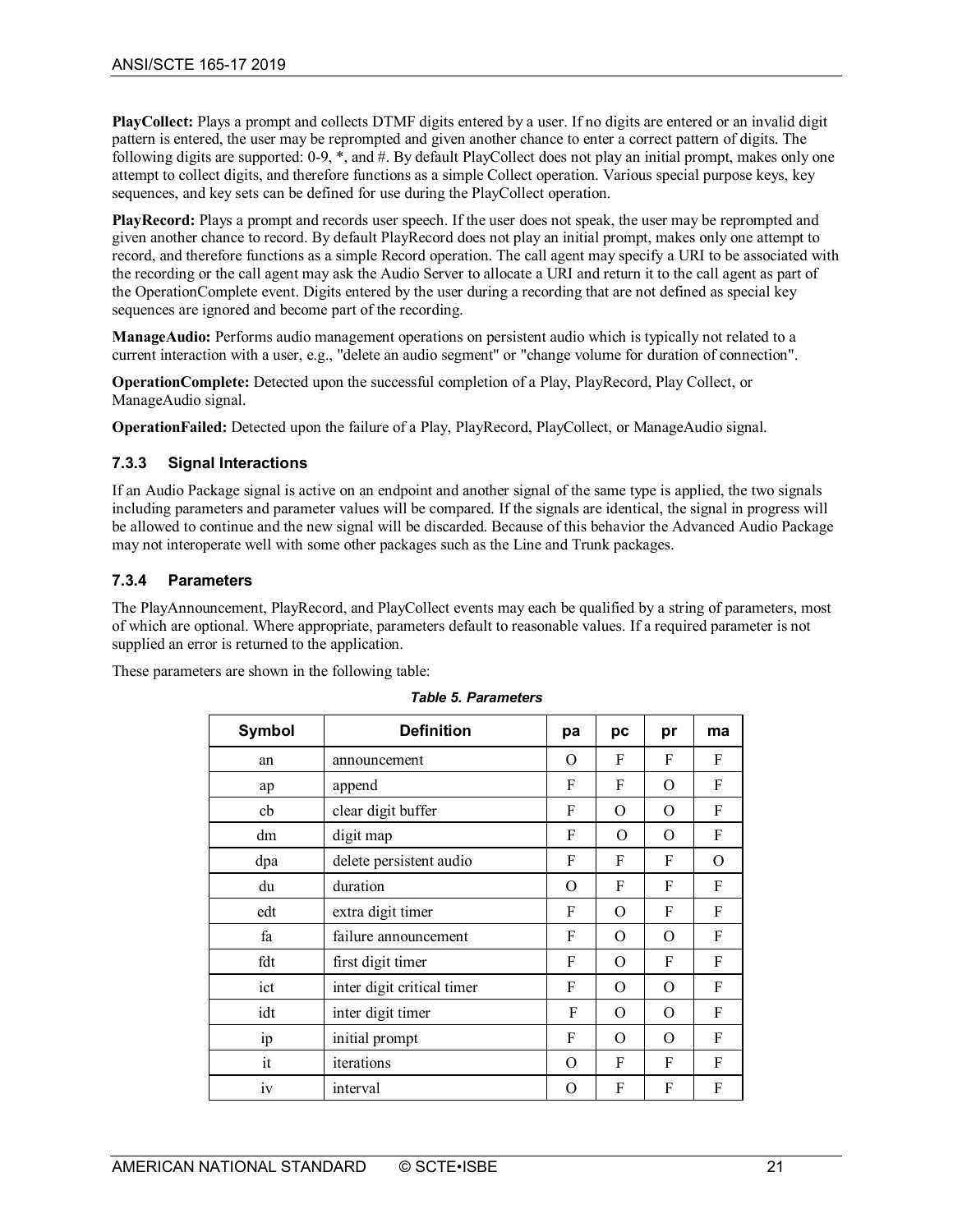| <b>Symbol</b>                              | <b>Definition</b>       | pa            | pc            | pr             | ma               |
|--------------------------------------------|-------------------------|---------------|---------------|----------------|------------------|
| na                                         | number of attempts      | F             | $\mathcal{O}$ | $\mathcal{O}$  | F                |
| nd                                         | no digits reprompt      | $\mathbf{F}$  | $\Omega$      | F              | $\mathbf{F}$     |
| $\overline{\text{ni}}$                     | non-interruptible play  | F             | $\Omega$      | $\mathcal{O}$  | F                |
| ns                                         | no speech reprompt      | $\mathbf{F}$  | F             | $\Omega$       | $\boldsymbol{F}$ |
| off                                        | offset                  | $\mathcal{O}$ | $\mathcal{O}$ | $\mathcal{O}$  | F                |
| prt                                        | prespeech timer         | F             | F             | $\Omega$       | F                |
| pst                                        | postspeech timer        | F             | F             | $\mathcal{O}$  | $\boldsymbol{F}$ |
| rid                                        | recording id            | F             | F             | M              | F                |
| rik                                        | reinput key             | F             | $\Omega$      | $\mathcal{O}$  | $\mathbf{F}$     |
| rlt                                        | recording length timer  | F             | F             | M              | F                |
| rp                                         | reprompt                | F             | $\Omega$      | $\mathcal{O}$  | F                |
| rpa                                        | record persistent audio | $\mathbf{F}$  | F             | $\Omega$       | $\mathbf{F}$     |
| rsk                                        | restart key             | F             | $\Omega$      | $\mathcal{O}$  | F                |
| rtk                                        | return key              | F             | $\mathcal{O}$ | $\Omega$       | $\mathbf F$      |
| sa                                         | success announcement    | F             | $\mathcal{O}$ | $\mathcal{O}$  | F                |
| sp                                         | speed                   | O             | $\Omega$      | $\overline{O}$ | $\mathbf{F}$     |
| vl                                         | volume                  | $\mathcal{O}$ | $\mathcal{O}$ | $\mathcal{O}$  | ${\bf F}$        |
| pv                                         | persistent volume       | $\mathbf{F}$  | F             | F              | $\Omega$         |
| mt                                         | mute                    | F             | F             | F              | $\mathcal{O}$    |
| lm                                         | lecture mode            | F             | F             | F              | $\Omega$         |
| $O =$ Optional M = Mandatory F = Forbidden |                         |               |               |                |                  |

**Persistent volume:** The relative volume of the input audio stream is specifiable as a positive or negative decibel variation from the original volume. Support for this parameter is optional.

Persistent volume is, by default, applied to the endpoint. Persistent volume may be applied to a specific connection. When applied to the endpoint, persistent volume modifies the volume level of the endpoint for the remainder of the time that a connection is attached to the endpoint (i.e., in the case of a conference bridge, the volume of the mix is modified; in the case of any other endpoint the volume of the audio input to the endpoint is modified). If at any time the endpoint has no connections, the volume level is returned to the default volume level for that endpoint.

When applied to a connection, persistent volume modifies the volume level of the connection (i.e., the volume of the audio flowing from the endpoint to the connection is modified). The modification persists until another 'pv' explicitly changes it or the connection is deleted.

**Mute**: The values true and false are supported. Support for this parameter is optional.

Mute is, by default, applied to the endpoint. It may be applied to a specific connection. When applied to the endpoint, mute modifies the volume level of the endpoint for the remainder of the time that a connection is attached to the endpoint (i.e., in the case of a conference bridge, the volume of the mix is muted; in the case of any other endpoint the volume of the audio input to the endpoint is muted) or until a mt=false is received for the endpoint. If at any time the endpoint has no connections, the volume level is returned to the default volume level for that endpoint.

When applied to a connection, mute modifies the volume level of the connection (i.e., the volume of the audio flowing from the endpoint to the connection is muted). The modification persists until another 'mt' explicitly changes it or the connection is deleted.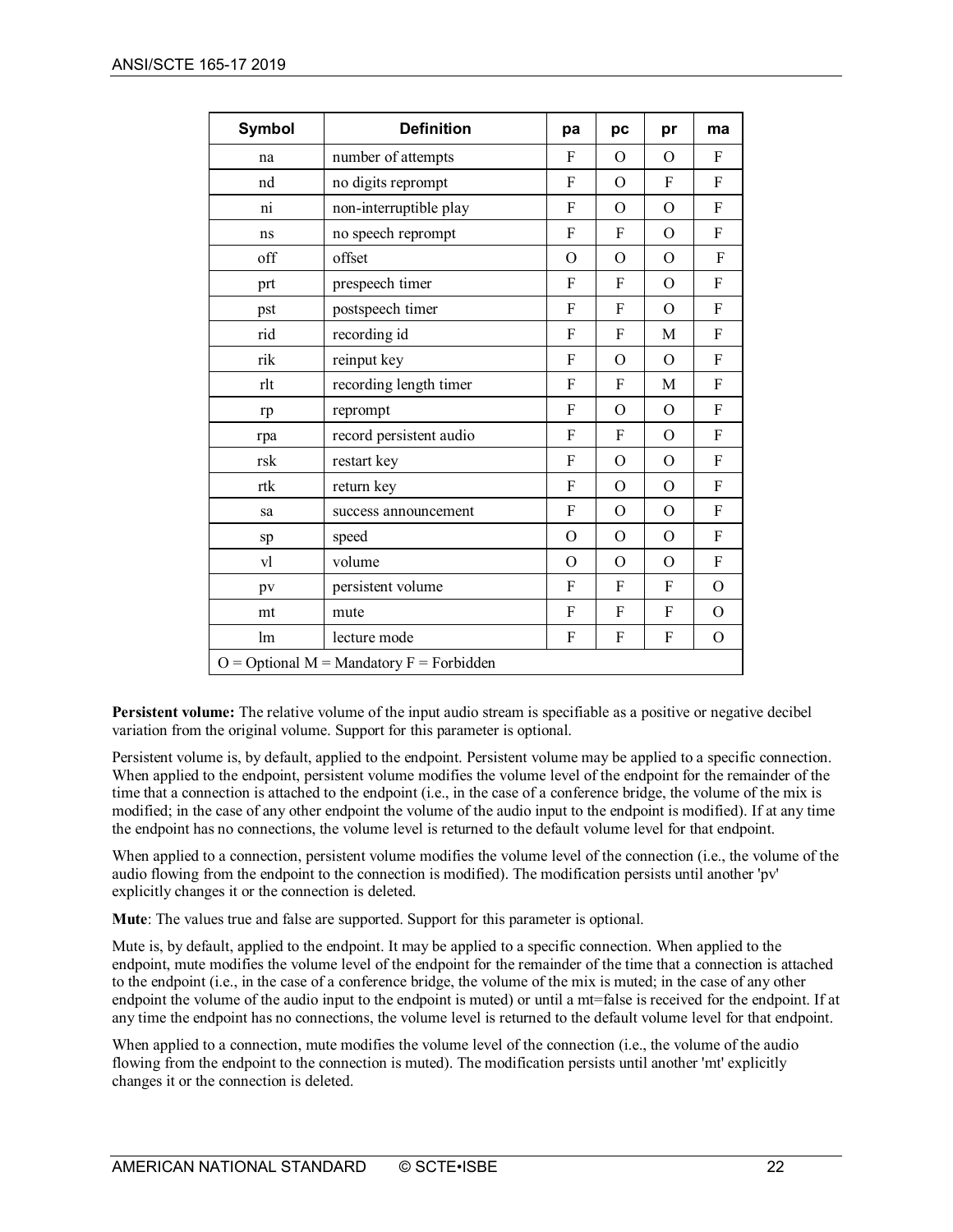Mute arguments persist across persistent volume changes. Persistent volume changes the base volume, mute changes the existence or absence of audio. Thus three consecutive invocations specifying: a) mt=true, b)  $pv=-2$ , c) mt=false would result in the audio stream reappearing with a slightly lower volume after step c.

**Lecture mode**: Lecture mode takes as an argument either the keyword "off" or the connection identifier of the lecturing connection. Lecture mode is always applied to an endpoint. Support for this parameter is optional.

When lecture mode is sent with a connection identifier as the argument, all connections on the endpoint other than the identified connection are muted, i.e., the audio arriving from the other connections is not included in e.g., the mix of a conference bridge. When lecture mode is set to "off", all connections are restored to their pre-lecture mode values. If the pre-lecture mode values have been subsequently modified by a persistent volume change, that change persists.

**Announcement:** An announcement to be played. Consists of one or more audio segments.

**Append:** If set to true, the audio recording will append to any existing content in the Recording ID. It MAY not be used with wildcarded Recording Ids. Valid values are "true" and "false".

**Clear Digit Buffer:** If set to true, clears the digit buffer before playing the initial prompt. Defaults to false. Valid values are the text strings "true" and "false."

**Delete Persistent Audio:** Indicates that the specified persistent audio segment is to be deleted. This parameter is carried by the Manage Audio event.

**Digit Map:** A digit map as specified in RFC 343[5 \[2\],](#page-9-10) Media Gateway Control Protocol (MGCP) Version 1.0, which specifies one or more digit patterns to be collected. Valid digits are  $0.9$ ,  $*$ , and  $#$ .

**Duration:** The maximum amount of time to play and possibly replay an announcement. Takes precedence over iteration and interval. Specified in units of 100 milliseconds. No default.

**Extra Digit Timer:** The amount of time to wait for a user to enter a final digit once the maximum expected amount of digits have been entered. Typically this timer is used to wait for a terminating key in applications where a specific key has been defined to terminate input. Specified in units of 100 milliseconds. If not specified, this timer is not activated. If an extra digit is entered it is returned to the application along with the other collected digits.

The Extra Digit Timer can be used to implement a consistent human interface when collecting a variable number of digits where collection can be terminated by a Return Key, typically the # key. For example, suppose an application has asked for a minimum of three digits and a maximum of six. If the user consistently uses the # key to terminate collection following digit strings are acceptable: xxx#, xxxx#, xxxxx#, and xxxxxx. The inconsistency arises when the user enters six digits. Because the maximum number of digits have been entered the Audio Server returns the digits immediately without waiting for the # key. If the type ahead is allowed (the default Audio Server behavior) and if user then enters the # key, the application has to decide whether the user meant the # key to terminate the six digits already collected or if the user meant to enter the # key to begin the next digit collection. The Extra Digit Timer tells the Audio Server to wait for an additional period of time after the maximum number of digits have been entered to see if the user is going to enter another key.

**Failure Announceme**nt: Played when all data entry attempts have failed. Consists of one or more audio segments. No default.

**First Digit Timer:** The amount of time allowed for the user to enter the first digit. The first digit starts after the announcements end. Specified in units of 100 milliseconds. Defaults to 50 (five seconds).

**Initial Prompt:** The initial announcement prompting the user to either enter DTMF digits or to speak. Consists of one or more audio segments. If not specified (the default), the event immediately begins digit collection or recording.

**Inter Digit Timer:** The amount of time allowed for the user to enter each subsequent digit when no alternative within a digit map has been matched. Specified units of 100 milliseconds seconds. Defaults to 50 (five seconds). The Inter Digit Timer is used when a partial dial timer is needed (see  $T_{\text{par}}$  in [\[1\]\)](#page-9-8).

**Interdigit Critical Timer:** The amount of time allowed for the user to enter each subsequent digit when a dialed string matches both a complete digit map and a partial dial of another alternative within the digit map. Specified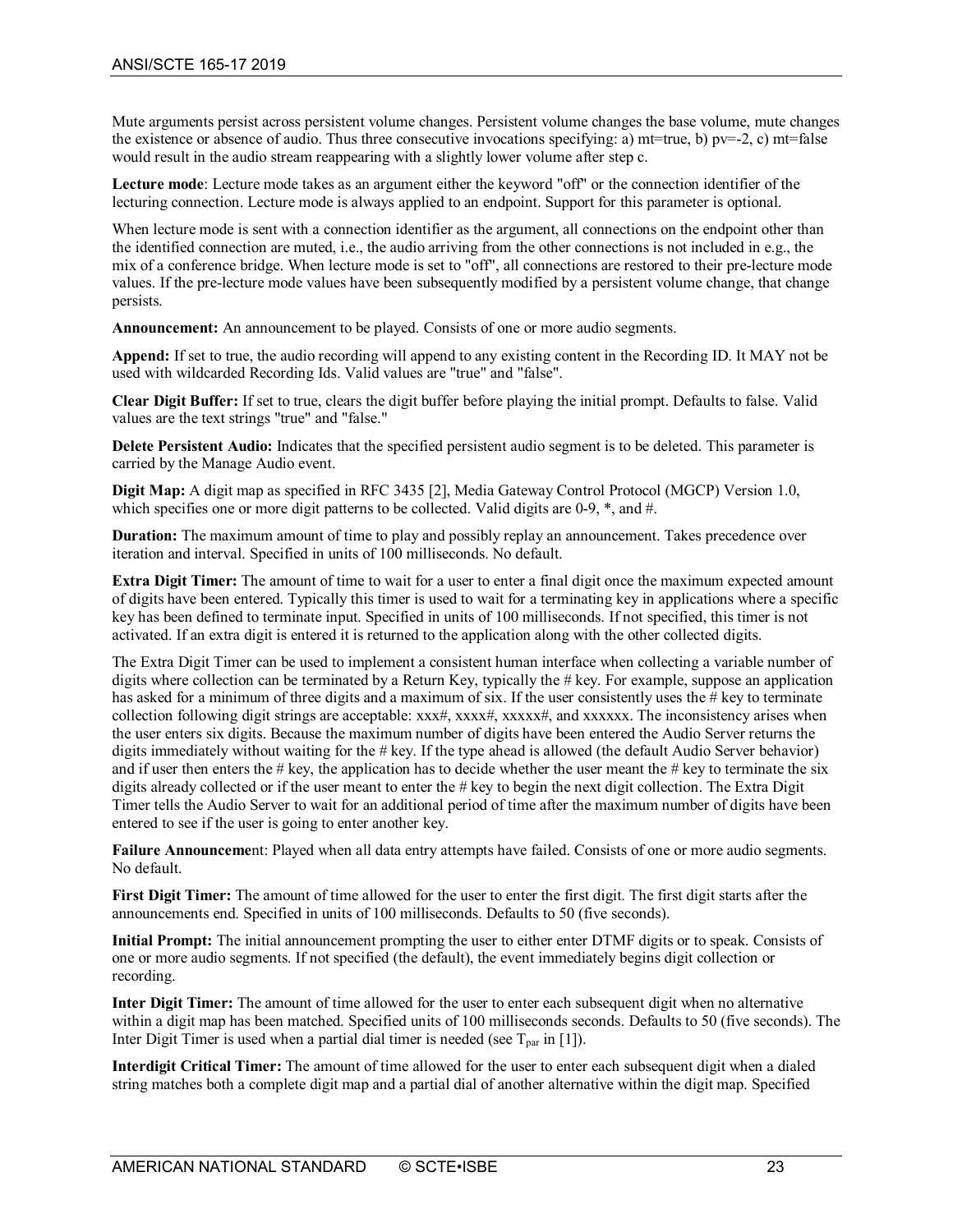units of 100 milliseconds seconds. Defaults to 30 (three seconds). The Inter Digit Timer is used when a critical dial timer is needed (see  $T_{crit}$  in [\[1\]\)](#page-9-8).

**Interval:** The interval of silence to be inserted between iterative plays. Specified in units of 100 milliseconds. Defaults to 10 (one second).

**Iterations:** The maximum number of times an announcement is to be played. A value of minus one (-1) indicates the announcement is to be repeated forever. Defaults to one (1).

**No Digits Reprompt:** Played after the user has failed to enter a valid digit pattern during a PlayCollect event. Consists of one or more audio segments. Defaults to the Reprompt.

**No Speech Reprompt:** Played after the user has failed to speak during a PlayRecord event. Consists of one or more audio segments. Defaults to the Reprompt.

**NonInterruptible Play:** If set to true, the initial prompt of the PlayCollect or PlayRecord event is not interruptible by either voice or digits. Defaults to false. Valid values are the text strings "true" and "false." Digits entered during a non-interruptible initial prompt are accumulated and are treated as they would if they had been entered during the second (collect or record) phase of the event.

**Number Of Attempts:** The number of attempts the user is allowed to enter a valid digit pattern or to make a recording. Defaults to 1. Also used as a return parameter to indicate the number of attempts the user made.

**Offset:** Specifies the offset into an announcement to start playing. Offset MUST only be used with the initial prompt of the PlayCollect or PlayRecord events where the initial prompt is be a single physical segment. An offset may be either positive or negative. A positive offset is the offset going forward from the beginning of the prompt. A negative offset is the offset going backwards from the end of the prompt. Offsets are specified in 10 millisecond units. Defaults to 0.

Offsets are useful when digit handling is done by the call agent, e.g., the user hits a DTMF key, the key is sent to the call agent, the call agent decides to ignore the key and tells the Audio Server to resume playing at the point of interrupt. Another application is to allow the user to skip back and forward in a physical segment.

**Postspeech Timer:** The amount of silence necessary after the end of the last speech segment for the recording to be considered complete. Specified in units of 100 milliseconds. Defaults to 50 (five seconds).

**Prespeech Timer:** The amount of time to wait for the user to initially speak. Specified in units of 100 milliseconds. Defaults to 30 (three seconds).

**Record Persistent Audio:** If set to true, the recording that is made is persistent instead of temporary. Defaults to false. Valid values are the text strings "true" and "false." This parameter is carried by the PlayRecord event, although nothing is either played or recorded in this case.

**Recording ID:** A URI to be assigned to the physical segment which is to be recorded by the PlayRecord event. If this parameter is set to the ANY wildcard, "\$", the Audio Server will allocate the URI, associate it with the newly recorded segment, and return it to the call agent with the OperationComplete event.

**Recording Length Timer:** The maximum allowable length of the recording, not including pre or post speech silence. Specified in units of 100 milliseconds. This parameter is mandatory for the PlayRecord signal. A value of –1 (minus one) means there is no limit to recording length. In this case the recording is open ended, and it is up to the application to manage the storage resources for recordings.

**Reinput Key:** Defines a digit map that, if matched, has the following action: discard any digits collected or recording in progress and resume digit collection or recording. No default.

The use of this key does not constitute an attempt to enter user input (i.e., it does not count against the number of attempts specified by the Number Of Attempts parameter). Reinput keys are handled locally by the Audio Server and are not returned to the call agent. During a recording, all digits except for the restart, reinput, and return keys (if defined) are ignored and become part of the recording.

**Reprompt:** Played after the user has made an error such as entering an invalid digit pattern or not speaking. Consists of one or more audio segments. Defaults to the Initial Prompt.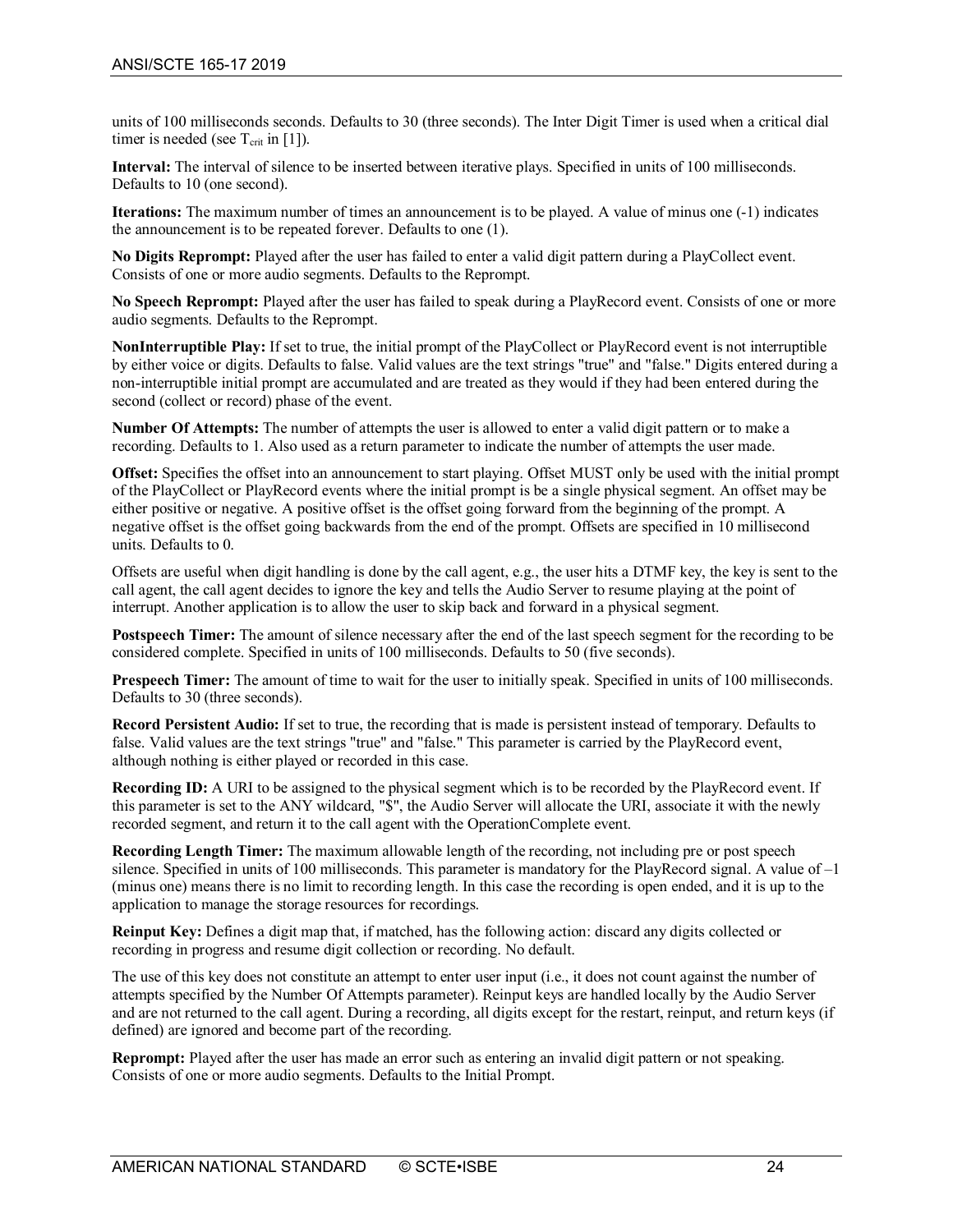**Restart Key:** Defines a digit map that, if matched, has the following action: discard any digits collected or recording in progress, replay the prompt, and resume digit collection or recording. No default.

The use of this key does not constitute an attempt to enter user input (i.e., it does not count against the number of attempts specified by the Number Of Attempts parameter). Restart Keys are handled locally by the Audio Server and are not returned to the call agent. During a recording, all digits except for the restart, reinput, and return keys (if defined) are ignored and become part of the recording.

**Return Key**: Defines a digit map that, if matched, has the following action: stop digit collection or recording. If the return key is hit during a PlayCollect event, all keys collected prior to detection of the return key are returned to the call agent. If the return key is hit during a PlayRecord event, the recording is saved, all keys collected prior to the return key are returned, and a Recording ID is returned if appropriate. (See definition of RecordingID for details.) Detection of the return key constitutes successful completion of the collection operation even if no digit map match has occurred.

**Speed:** The relative playback speed of announcement specifiable as a positive or negative percentage of the original playback speed.

**Success Announcement:** Played when data collection has succeeded. Consists of one or more audio segments. No default.

**Volume:** The relative playback volume of announcement specifiable as a positive or negative decibel variation from the original playback volume.

#### <span id="page-24-0"></span>**7.3.5 Type-ahead**

The Audio Server supports type-ahead by default. Type-ahead is not supported for the Play event because by definition no digit collection is done during this event. Type-ahead can be turned off for all prompts associated with a PlayCollect or PlayRecord event by setting the Clear Digit Buffer parameter.

#### <span id="page-24-1"></span>**7.3.6 Return Parameters**

<span id="page-24-2"></span>Each event has an associated set of possible return parameters that are returned with either the OperationComplete or OperationFailed events. These parameters are listed in the following table:

| Symbol                                                                                                        | <b>Definition</b>  | рa | рc | pr       | ma |
|---------------------------------------------------------------------------------------------------------------|--------------------|----|----|----------|----|
| ap                                                                                                            | amount played      | F  |    | C        | F  |
| dc                                                                                                            | digits collected   | F  |    | Ω        | F  |
| na                                                                                                            | number of attempts | F  | M  | M        | F  |
| rc                                                                                                            | return code        | O  |    | $\Omega$ |    |
| rid                                                                                                           | recording id       | F  | F  | $\left($ | F  |
| rl                                                                                                            | recording length   | F  | F  | M        | F  |
| $O = \text{Optional } M = \text{Mandatory}$<br>$F =$ Forbidden<br>$C =$ Conditional (see expanded definition) |                    |    |    |          |    |

|  |  |  |  | <b>Table 6. Return Parameters</b> |
|--|--|--|--|-----------------------------------|
|--|--|--|--|-----------------------------------|

**Amount Played:** The length played of an initial prompt if the prompt was interrupted, in 10 ms. units. This parameter is mandatory if the prompt was interrupted, and forbidden otherwise.

**Digits Collected:** If returned with an oc event, this parameter contains the DTMF digits that were collected during a PlayCollect operation. If returned with an of event, this parameter contains the DTMF digits that were collected during an unsuccessful PlayCollect or PlayRecord operation up until the point of failure.

**Number Of Attempts:** The number of attempts the user actually needed to enter a valid digit pattern or to make a recording. Defaults to 1. Also used as an input parameter to specify the number of attempts the user will be allowed to enter a valid digit pattern or make a recording. This parameter is returned only if a na parameter was specified on the PlayCollect or PlayRecord.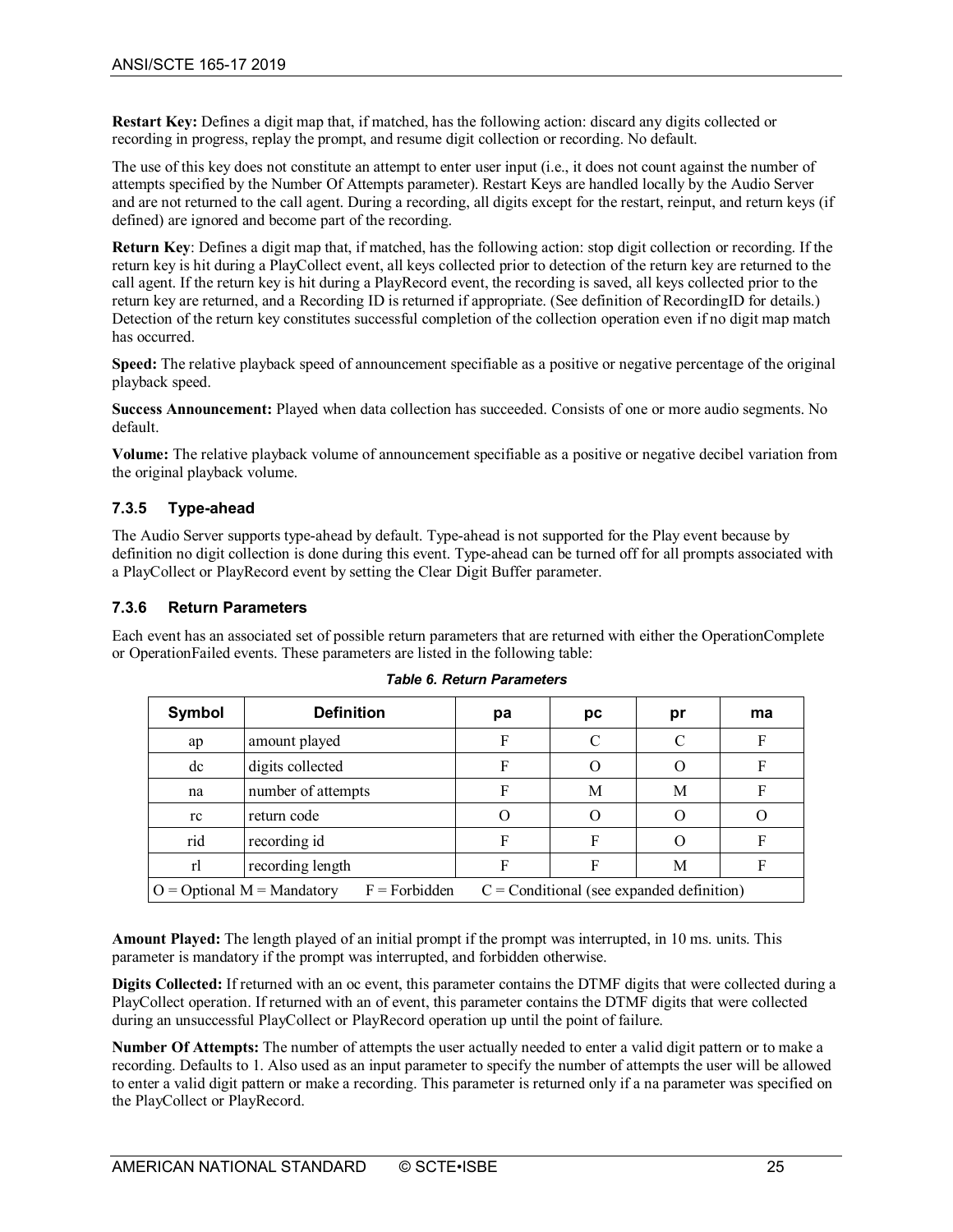<span id="page-25-0"></span>**Return Code:** A return code giving the final status of the operation, followed optionally by a comma and the offending item. The possible return codes are:

| <b>Return Code</b> | <b>Meaning</b>                                           |
|--------------------|----------------------------------------------------------|
| 600                | Illegal syntax                                           |
| 601                | Unknown segment ID                                       |
| 602                | Variable type not supported                              |
| 603                | Variable subtype not supported                           |
| 604                | Invalid variable name                                    |
| 605                | Variable value out of range                              |
| 606                | Inconsistent variable specification                      |
| 607                | Extra sequence data                                      |
| 608                | Missing sequence data                                    |
| 609                | Mismatch between play specification and provisioned data |
| 610                | Delete audio error                                       |
| 611                | Unable to record temporary audio                         |
| 612                | Unable to delete temporary audio                         |
| 613                | Unable to record persistent audio                        |
| 614                | Unable to delete persistent audio                        |
| 615                | Unable to override non-existent segment id               |
| 616                | Unable to remove override from non-existent segment id   |
| 617                | Provisioning error                                       |
| 618                | Hardware failure                                         |
| 619                | Unspecified failure                                      |
| 620                | No digits                                                |
| 621                | No speech                                                |
| 622                | Spoke too long                                           |
| 623                | Digit map not matched                                    |
| 624                | Max attempts exceeded                                    |
| 625                | No free segment ids                                      |
| 626                | Required parameter not set                               |
| 627                | Inconsistent parameter set                               |
| 628                | Value out of range                                       |
| 629                | Invalid offset                                           |
| 630                | Invalid digit map                                        |

#### *Table 7. Return Codes*

#### Examples:

The PlayAnnouncement event completed successfully. Note that no return code is necessary:

O: BAU/oc

The PlayAnnouncement event failed the parameters supplied were inconsistent: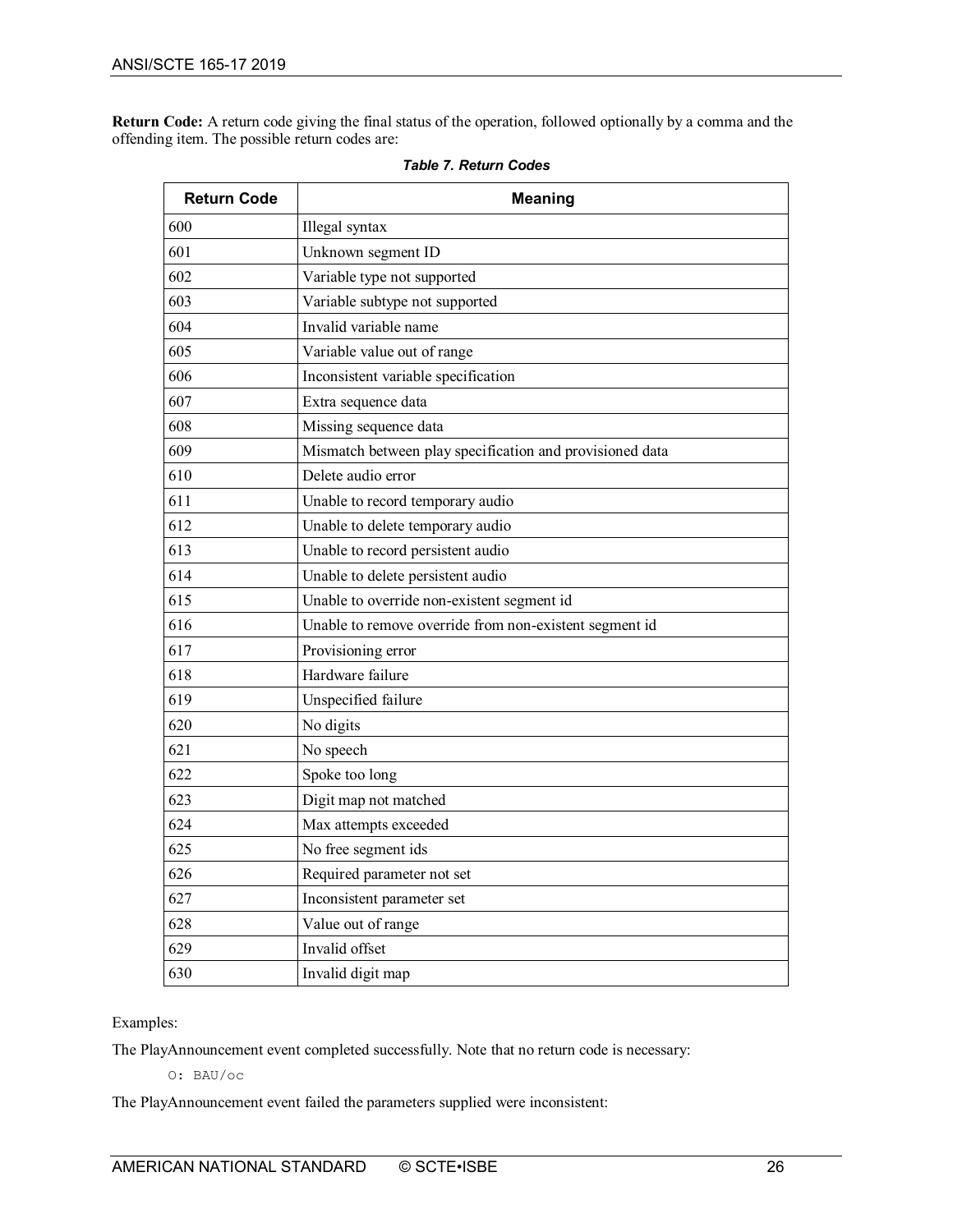O: BAU/of(rc=627)

The PlayCollect event completed successfully on the user's second attempt when the user entered the digits 04375182:

O: BAU/oc(na=2 dc=04375182)

The PlayRecord event was successful on the user's first attempt; the id of the recording made by the user is 983:

O: BAU/oc(na=1 ri=983)

The PlayRecord event was successful on the user's first attempt; the id of the recording made by the user is 983 and the duration was 27.5 seconds:

O: BAU/oc(na=1 ri=983 rl=275)

The PlayAnnouncement event failed the variable name requested was not recognized:

O: BAU/of(rc=604,zwq)**Recording ID:** A URI assigned to physical segment recorded by the PlayRecord operation. This parameter is returned only if the RecordingID parameter to the PlayRecord event has been set to the ANY wildcard, "\$". If this is the case the Audio Server allocates a unique URI, associates it with the newly recorded segment, and returns it to the call agent.

**Recording Length:** The length of the recording, not including pre or post speech silence. Specified in units of 100 milliseconds. This parameter is mandatory for the PlayRecord signal. In the case where the append operation was used, this is the length of the new recording, not the total length.

#### <span id="page-26-0"></span>**7.3.7 Segment Descriptors**

<span id="page-26-2"></span>Segment descriptors are used with the an, ip, rp, nd, ns, fa, and sa parameters to define the segments that make up an announcement. There are two kinds of segment descriptors:

| Symbol | <b>Definition</b>  |
|--------|--------------------|
|        | segment identifier |
| vb     | variable           |

*Table 8. Segment Descriptors*

**Segment Identifier:** A URI identifying a provisioned entity, i.e., a physical segment, sequence, or variable.

**Variable:** Specifies a voice variable by type, subtype, and value, and used when the application specifies a variable on the fly as opposed to referencing a provisioned variable. Does not apply to provisioned variables. Variables are more completely defined in a subsequent section of the document.

#### <span id="page-26-1"></span>**7.3.8 Variable Syntax**

The syntax supports two kinds of variables. Embedded variables are variables that have been provisioned as part of an audio segment. At runtime the call agent references the segment and specifies a value for the variable. Typically embedded variables are provisioned along with recorded speech, e.g., "A representative will be with you in approximately 5 minutes. If you would prefer to leave a voice message, press 1 now." where the variable is the number of minutes. Standalone variables are variables that are not provisioned and therefore MUST be completely specified on the fly by the call agent or MPC. Variables are specified by the following parameters: type, subtype, and value. Variable types include Date, Money, Number, Time, etc. Subtype is a refinement of type. For example the variable type Money might have an associated range of subtypes such as Dollar, Rupee, Dinar, etc. Not all variables require a subtype, and for these variables the subtype parameter should be set to null.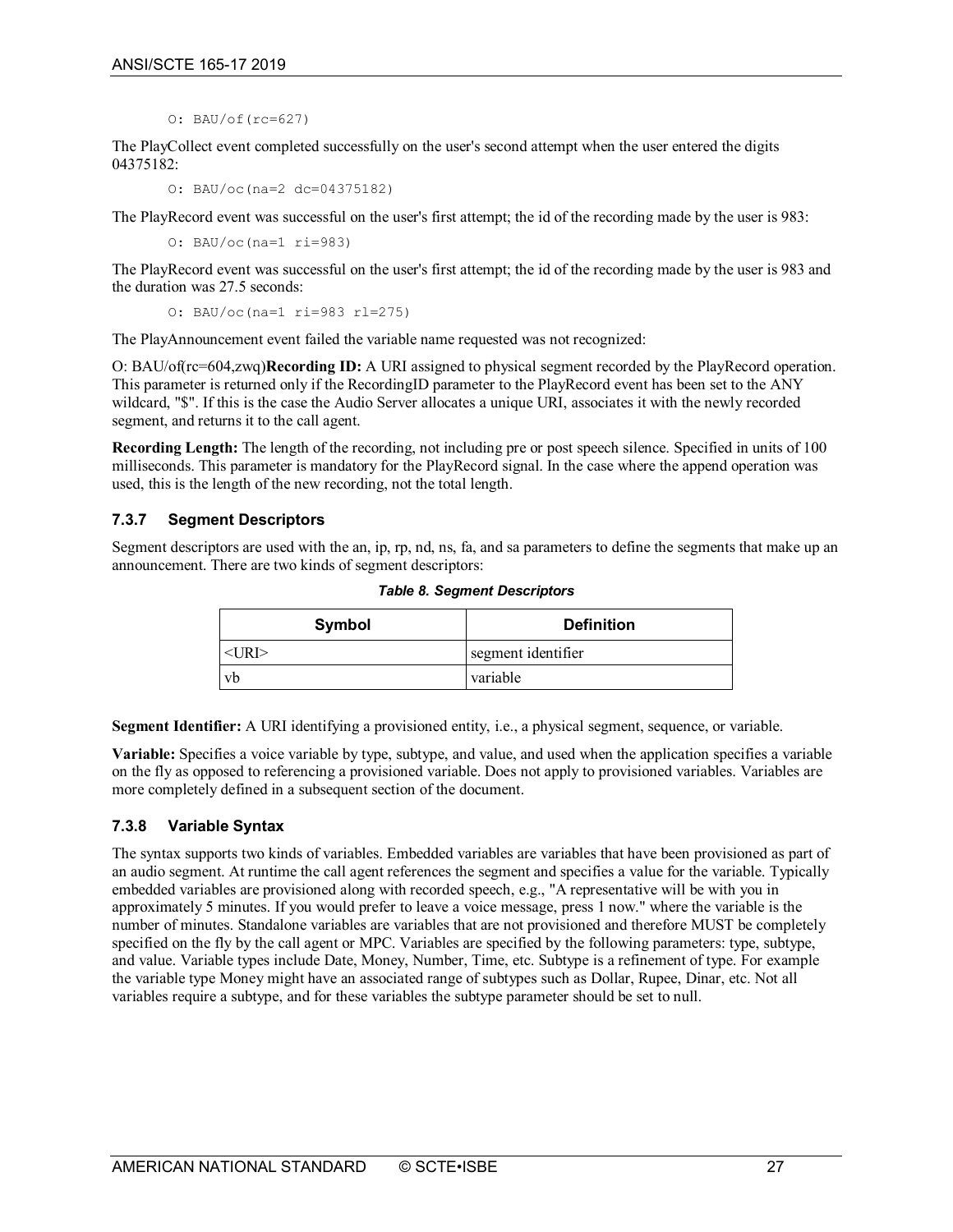For embedded variables, the type and subtype MUST be provisioned. The value may be provisioned. If it is not provisioned it MUST be specified as part of the variable reference. In a list of segments, an embedded variable value specification applies only to the segment that directly precedes it. If a segment has multiple embedded variables, the values MUST be given in the order in which the variables are encountered when the segment is played. Some examples:

```
Standalone variable: S: pa (an=vb (mny, usd, 1153))
Embedded variable: S: pa(an=file://ann1<1153>)
```
A variable segment is played in the default language and voice of the server. When an application desires to select an alternative language or voice, the syntax of the URL query shown in Sectio[n 7.4.4](#page-32-0) an[d Table](#page-32-4) 12 is used. Example: if the application wishes to speak a monetary value in English with a male voice, it would send

pa(an=vb(mny,usd,1153)?lang=english&gender=male)

Not all variables, such as the date variable shown in the next example, require a subtype. In that case, the subtype is encoded with the value "null":

```
S: pa(an=vb(dat,null,101598))
```
In some cases it may be desirable to play an announcement that contains an embedded variable without playing the variable itself. To do this a single "null" is provided for the value:

S: pa(an=file://ann1<null>)

#### <span id="page-27-0"></span>**7.3.9 Variable Definitions**

<span id="page-27-1"></span>Variable types and subtypes are specified in the following table:

*Table 9. Variable Types and Subtypes*

| <b>Type</b> | <b>Subtype</b>                                  | <b>Definition</b>       |
|-------------|-------------------------------------------------|-------------------------|
| dat         | mdy, dmy, etc.                                  | Date                    |
|             | mdy                                             | Month-Day-Year          |
|             | dym                                             | Day-Year-Month          |
| dig         | gen, ndn                                        | Digits                  |
|             | gen                                             | Generic                 |
|             | ndn                                             | North American DN       |
| dur         |                                                 | Duration                |
| mth         |                                                 | Month                   |
| mny         | <iso 4217="" codes="" letter="" three=""></iso> | Money                   |
| num         | crd, ord                                        | Number                  |
|             | crd                                             | Cardinal                |
|             | ord                                             | Ordinal                 |
| sil         |                                                 | Silence                 |
| str         |                                                 | String                  |
| tme         | t12, t24                                        | Time                    |
|             | t12                                             | Twelve hour format      |
|             | t24                                             | Twenty four hour format |
| ton         | vpackage name                                   | Tone identifier         |
| wkd         |                                                 | Weekday                 |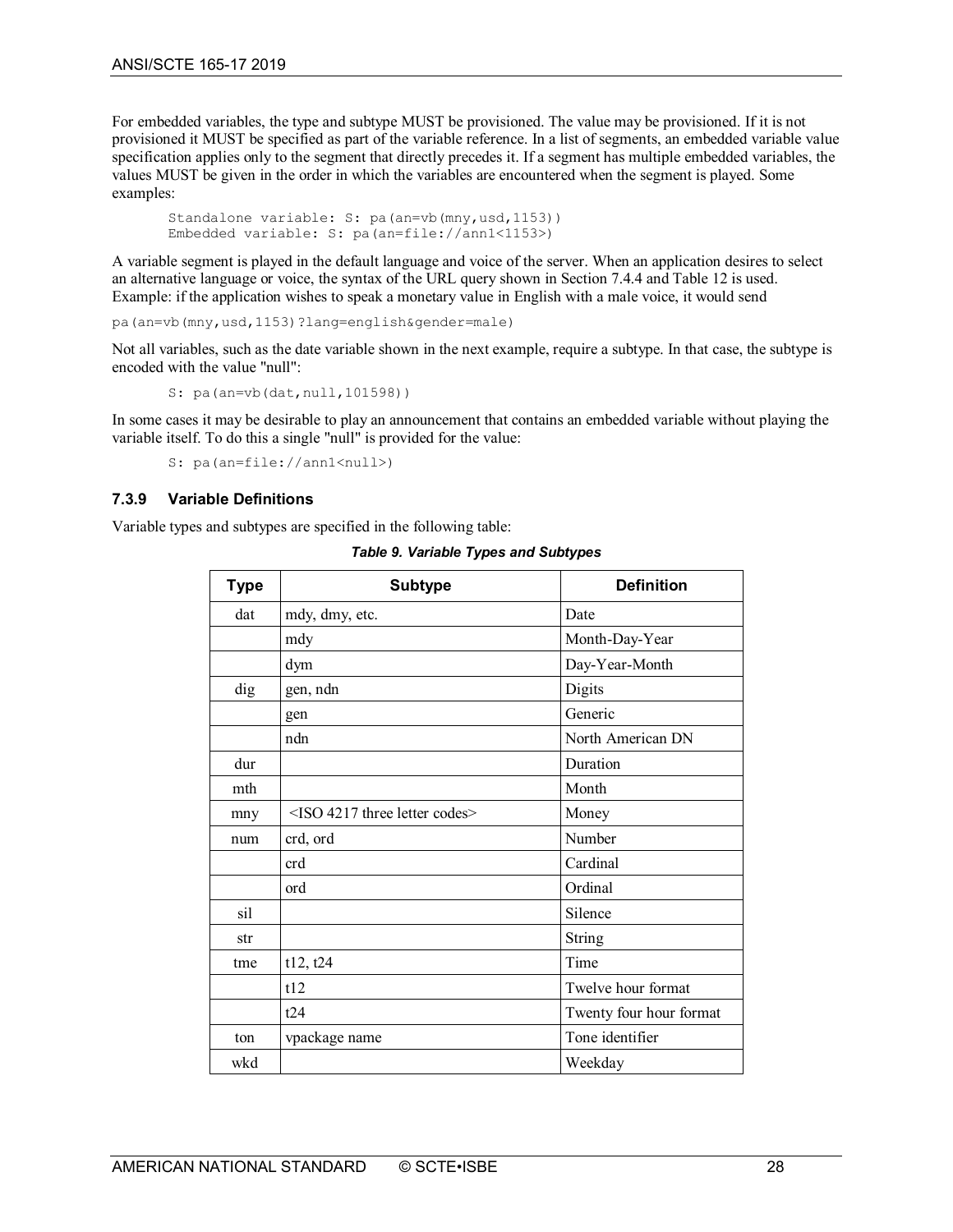**Date:** Speaks a date specified as YYYYMMDD (per ISO 8601 [\[12\]\)](#page-9-12). If the subtype is Month-Date-Year "20001015", for example would be spoken as "October Fifteenth Two Thousand." If the subtype is Date-Month Year the same date would be spoken as "Fifteen October Two Thousand." Date subtypes may be extended as needed as long as they are patterned after the existing subtypes (i.e., they MUST be a three letter combination of the letters m, d, and y).

**Digits:** Speaks a string of digits one at a time. If the subtype is North American DN, the format of which is NPA-NXX-XXXX, the digits are spoken with appropriate pauses between the NPA and NXX and between the NXX and XXXX. If the subtype is generic, the digits are spoken no pauses.

**Duration:** Duration is specified in seconds and is spoken in one or more units of time as appropriate, e.g., "3661" is spoken as "One hour, one minute, and one second", "3360" is spoken as "One hour and one minute", and "3600" is spoken as "One minute."

<span id="page-28-0"></span>**Money:** Money is specified in the smallest units of a given currency and is spoken in one or more units of currency as appropriate, e.g., "110" in U.S. Dollars would be spoken "one dollar and ten cents." The three letter codes defined in ISO 4217, Currency and Funds Code List [\[11\]](#page-9-13) are used to specify the currency subtype. A small excerpt from ISO 4217 follows:

| Code       | <b>Currency</b> | <b>Entity</b>     |
|------------|-----------------|-------------------|
| <b>GOE</b> | Ekwele          | Equatorial Guinea |
| GRD        | Drachma         | Greece            |
| GTO        | Ouetzal         | Guatemala         |

*Table 10. Sample Currency Codes*

Money can be specified in negative or positive units of currency. In the above example "-"-110" would be spoken as "minus one dollar and ten cents."

**Month:** Speaks the specified month, e.g., "10" is spoken as "October." Specification is in MM format with "01" denoting January, "02" denoting February, etc.

**Number:** Speaks a number in cardinal form or in ordinal form. For example, "100" is spoken as "one hundred" in cardinal form and "one hundredth" in ordinal form. Cardinal numbers can be specified as negative or positive.

**Silence:** Plays a specified period of silence. Specification is in 100 millisecond units.

**String:** Speaks each character of a string, e.g., "a34bc" is spoken "A, three, four, b, c." Valid characters are a-z, A-Z, 0-9, #, and \*.

**Time:** Speaks a time in either twelve hour format or twenty four hour format depending on the specified subtype. For example "1700" is spoken as "Five p.m." in twelve hour format or as "Seventeen hundred hours" in twenty four hour format. Specification is in HHMM format per ISO 860[1 \[12\].](#page-9-12)

**Tone**: The tone variable is used to cause the audio player to generate a defined tone from any other standard package as part of the sequence of audio segments. If the package referenced in the request is not known to (or not supported by) the audio player an error code *of 603 Variable subtype* not supported shall be returned. **Caution**: Only tones of known duration should be used. Examples:

vb(ton,L,ci(1942,3036619100,CableLabs)) vb(ton,D,2) -*or*- vb(ton,L,2) vb(ton,SL,(D/1,D/5,D/7))

**Weekday:** Speaks the day of the week, e.g., "Monday." Weekdays are specified as single digits, with "1" denoting Sunday, "2" denoting Monday, etc.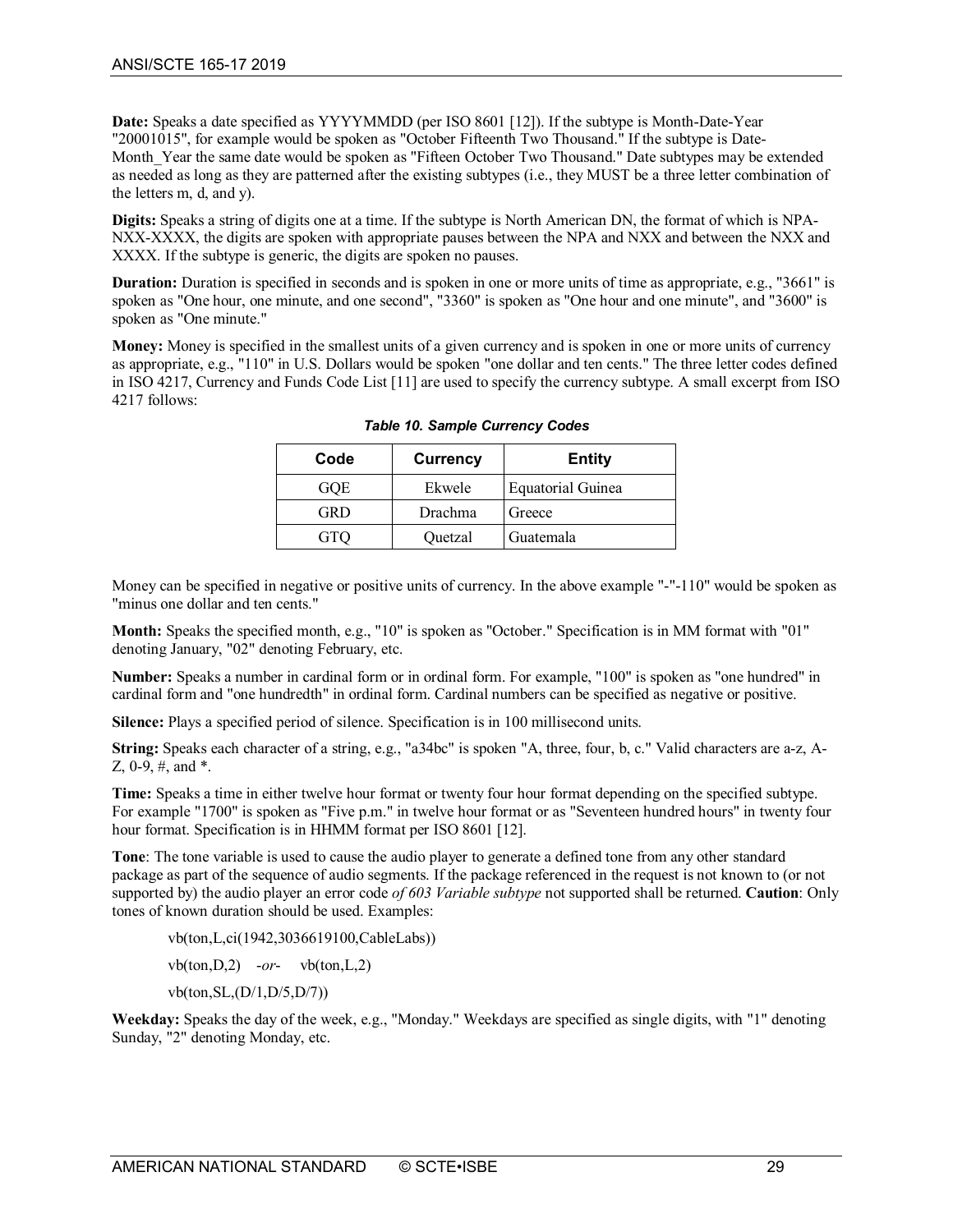#### <span id="page-29-0"></span>**7.3.10 Timers**

Four timers are defined in this package:

- First digit timer (FDT)
- Interdigit timer (IDT)
- Interdigit critical timer (ICT)
- Extra digit timer (EDT)

Consistent implementation of the interaction between timers is important for applications that use audio servers that meet this specification. The following guidelines are strongly recommended:

- 1. There is no need for more than one of the timers to run at any given time in processing of a digit map.
- 2. The first digit timer (FDT) will be started on receipt of the collection request if no initial prompt is present, at completion of the playing of the initial prompt, and on completion of any re-prompts. If a digit is collected during the playing of the initial prompt or reprompt, the FDT is not started.
- 3. The interdigit timer (IDT) will be started when the end of a tone is detected if there are no possible matches and there are still possible matches. The IDT will not run if the collected tone (digit) completes a match or if the collected tone (digit) completes a match except for a terminal "T".
- 4. The interdigit critical timer (ICT) will be started when the digit map includes a terminal "T" and the matched string is a subset of a longer string. If an additional digit/tone is detected during the running of the ICT, it is examined to determine whether it creates a possible match (or partial match) of an alternative in the digit map. Thus in the digit map "123T|12345", the "T" represents the running of the ICT. If a "4" arrives before ICT expires, the digit map matching algorithm selects option two and continues the process.
- 5. The extra digit timer (EDT) runs after a match has been completed, even if the completion of the match required another timer to run (e.g., the ICT). Any digit that is detected while the EDT is running is returned in the observed events string, and the detection of that event will result in a OF response with RC=623 and the DC= parameter showing all digits detected prior to and during the EDT period. The EDT does not run if the digit map matching algorithm determines an error condition exists (no match possible, no digits entered, etc.).

Some examples with commentary:

```
dm=123|1234
```
Option two (1234) cannot be matched – the algorithm will return immediately on detection of 123. If specified, EDT may run after the match, but the 4, if entered, will be ignored.

```
dm=123T|1234
```
The ICT will run after the 3 is entered. If the timer expires, the match (123T) is returned. If a 4 is detected before the expiration of ICT, the match (1234) is returned. If a different digit is detected, error processing (return, reprompt, as appropriate) is started.

#### <span id="page-29-1"></span>**7.3.11 Examples**

This section presents a number of syntax examples. Play an announcement that consists of a single segment:

```
S: pa(an=file://12333)
```
Play an announcement that consists of multiple segments:

```
S: pa(an=file://ann798,file://ann300,file://ann4747)
```
Play an announcement that consists of a recording followed by three seconds of silence followed by a standalone voice variable:

```
S:pa(an=file://ann357, vb(sil,null,30), vb(my,usd,3999))
```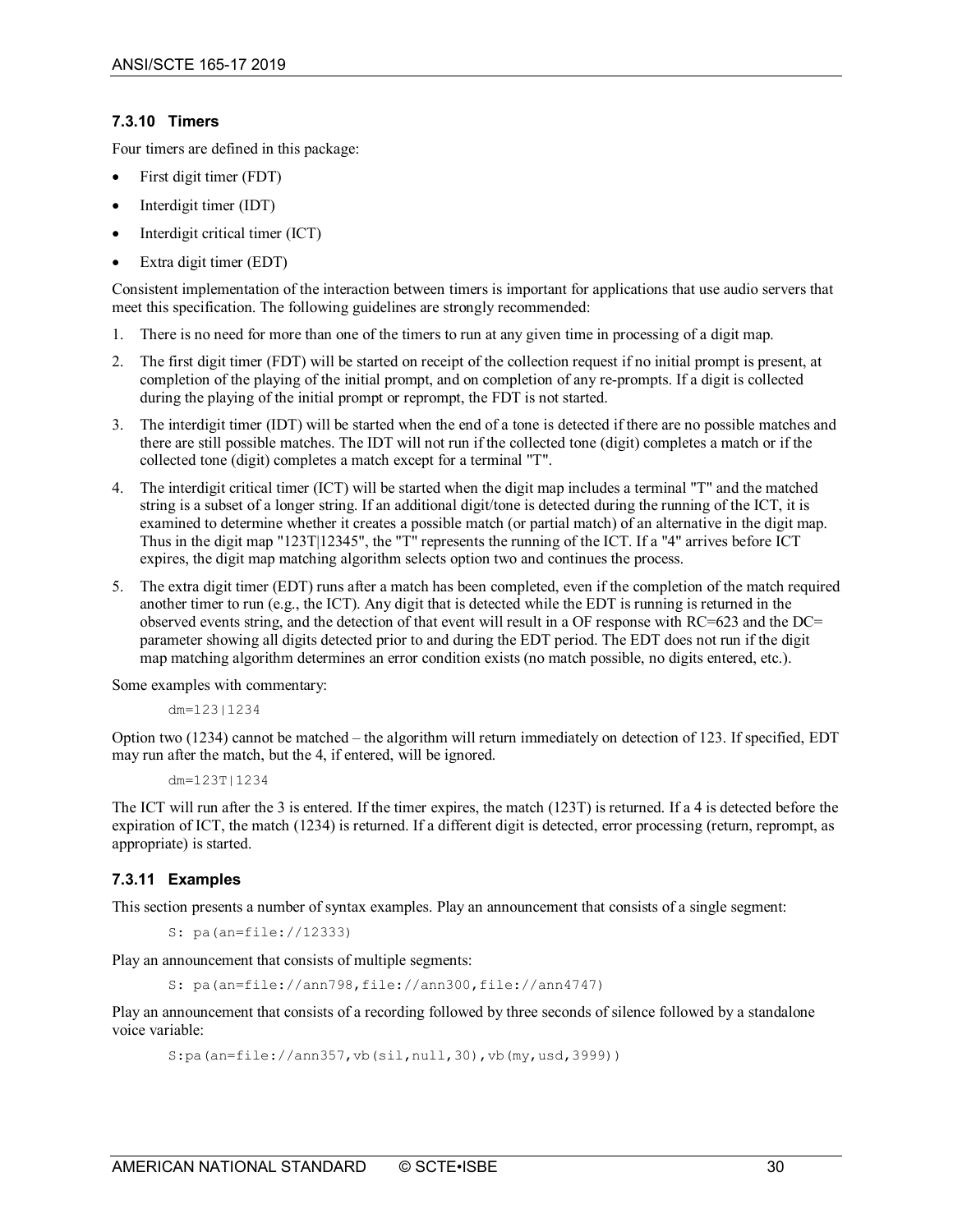Play an announcement with an embedded variable. If the separate segments of the previous announcement were provisioned as a sequence with a segment id of ann43321, the following would be exactly equivalent to the previous example:

```
S: pa(an=file://ann43321<3999>)
```
Play an announcement with two embedded variables:

```
S: pa(an=http://jackstraw/audio/xyztel/hello
<3999,10151998>)
```
Play a prompt and collect a single digit. If need be, play a reprompt, a no digits prompt, and a success or failure announcement. Give the user three attempts to enter a digit:

```
S: pc(ip=file://ann27 rp=file://ann19 nd=file://ann102
 fa=file://ann8 sa=file://ann777 na=file://ann31 
 dm=x)
```
Play a prompt and collect a single digit. If the user does not enter a digit replay the initial prompt. Give the user three attempts to enter a digit:

```
S: pc(ip=file://audio/ann77775 na=3 dm=x)
```
Play a prompt and record voice. If the user does not speak play a no speech prompt. Give the user two attempts to record:

```
S: pr(ip=http://brenda/audio/ann070500
ns=http:/althea/audio/no-speech na=2)
```
Play an announcement at ninety percent of its original speed and five decibels softer than its original volume. Play the announcement three times with two seconds of silence between plays.

S: pa(an=file://ann276 sp=90 vl=-5 it=3 iv=20)

Give the user two attempts to enter a three digit pattern. Clear the digit buffer before playing the prompt.

S: pc(ip=file://438975 cb=true dm=xxx na=2)

Give the user three attempts to enter a three digit pattern. If the user enters one digit or two digits on the first or second attempts a reprompt is played. If the user enters no digits on the first or second attempts a no digits reprompt is played. If all three attempts fail, a failure announcement is played. If one of the attempts is successful, a success announcement is played and the collected digits are returned to the call agent.

```
S: pc(ip=file://ann493 rp=5 nd=409 fa=file://ann923
sa=file://ann18337 dm=xxx)
```
Give the user three chances to enter an 11 digit number that begins with 0 or 1. If the user makes a mistake while entering digits, he can press the \* key to discard any digits already collected, replay the prompt, and resume collection.

```
S: pc(ip=http://stella/blue/audio/ann5684
dm=0xxxxxxxxxx | 1xxxxxxxxxxx rsk=* na=3)
```
Give the user two chances to make a recording. After playing the prompt, wait 5 seconds for the user to speak, otherwise replay the initial prompt and try again. If the user does speak, wait for seven seconds after speech stops to make sure the user is finished. If the recording is successful, return a reference to the recording to the call agent.

S: pr(ip=file://ann432 prt=50 pst=70 na=2)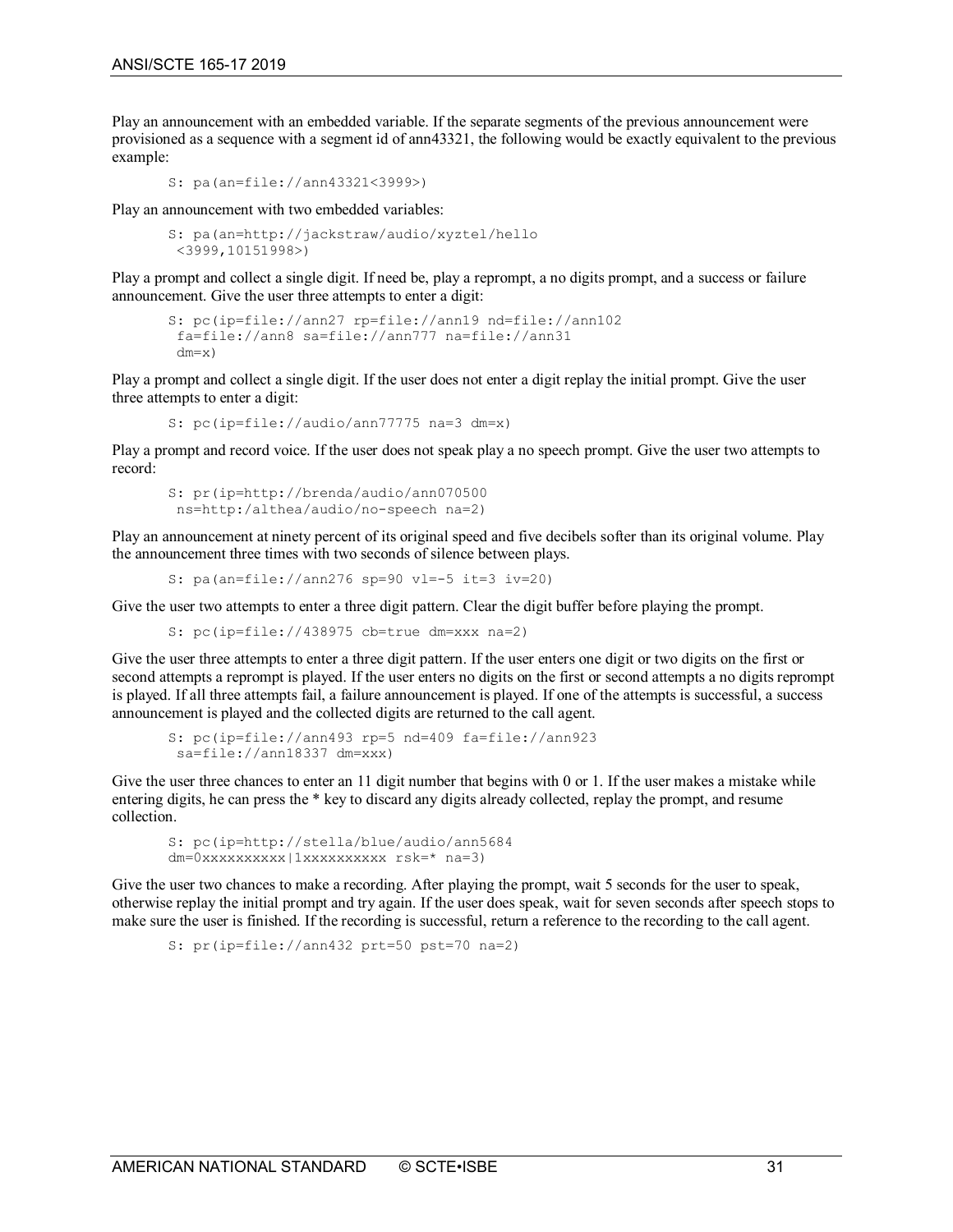#### <span id="page-31-0"></span>**7.4 Advanced Audio Package**

#### <span id="page-31-1"></span>**7.4.1 Abstract**

The Advanced Audio package extends the Base Audio package by adding the set capability which the user can use to create an arbitrary number of user defined qualifiers to be used in resolving complex audio structures. For example, the user could define qualifiers for any or all of the following: language, accent, audio file format, gender, speaker, or customer.

```
Package Name: AAU
```
#### <span id="page-31-2"></span>**7.4.2 Sets**

A set is a provisioned collection of semantically related audio segments with an associated selector. Each set is assigned a unique URI. A set can contain physical segments, sequences, other sets, or variables. At runtime the value of the selector is used to determine which element of the set is played.

Individual selector types are not defined in the syntax (except for the pre-defined language selector, "lang") and are instead defined by the provisioner. A provisioner could define one or more of the following selector types: language, accent, gender, accent, customer, or day of the week. For each selector type, the provisioner must define a range of valid values. The provisioner may also choose to define a default value. At runtime if a selector value is not supplied the default value is used.

#### <span id="page-31-3"></span>**7.4.3 Selectors**

Selector types, except for the predefined "lang" (language) selector, are defined by the user. For each selector type, the user must define a range of values that the selector can assume.

Selectors apply to individual audio segments. If an event specifies multiple segments, each segment have its own set of selectors. If selectors are not specified for an audio segment, provisioned defaults are used.

For example, if the user defines a selector of type "phaseofthemoon", he might also define the legal values for that selector to be "new", "half", "full", "harvest", and "blue". For the selector to actually work at runtime, audio associated with each of the selector values be provisioned.

<span id="page-31-4"></span>The three letter codes defined in ISO standard 639-2, Code For The Representation Of Names Of Language[s \[10\]](#page-9-14) MUST be used as values for user defined language selectors. For languages that have both a bibliographic and a terminology code, both codes should be supported. A small excerpt from ISO 639-2 follows:

| Code | Language |
|------|----------|
| cze  | Czech    |
| cym  | Welsh    |
| dan  | Danish   |

*Table 11. Sample Language Codes*

Selectors are applied to variables only after the variable has been resolved. For instance if a date variable resolved to "October 15th, 1998" the voice with which the variable is spoken could resolve to either male or female if a gender selector had been defined.

Selectors are encoded as parameters to the URI segment id. If the URI refers to a physical segment on a node other than the Audio Server, to fetch the audio from the remote node the URI must contain the information necessary for this node to resolve the URI to a specific physical segment. This does not imply that the remote node needs the same capability as the Audio Server to resolve complex audio references. The remote node could for example use a simple scheme such as encoding the hierarchical directory path to the physical in the URI.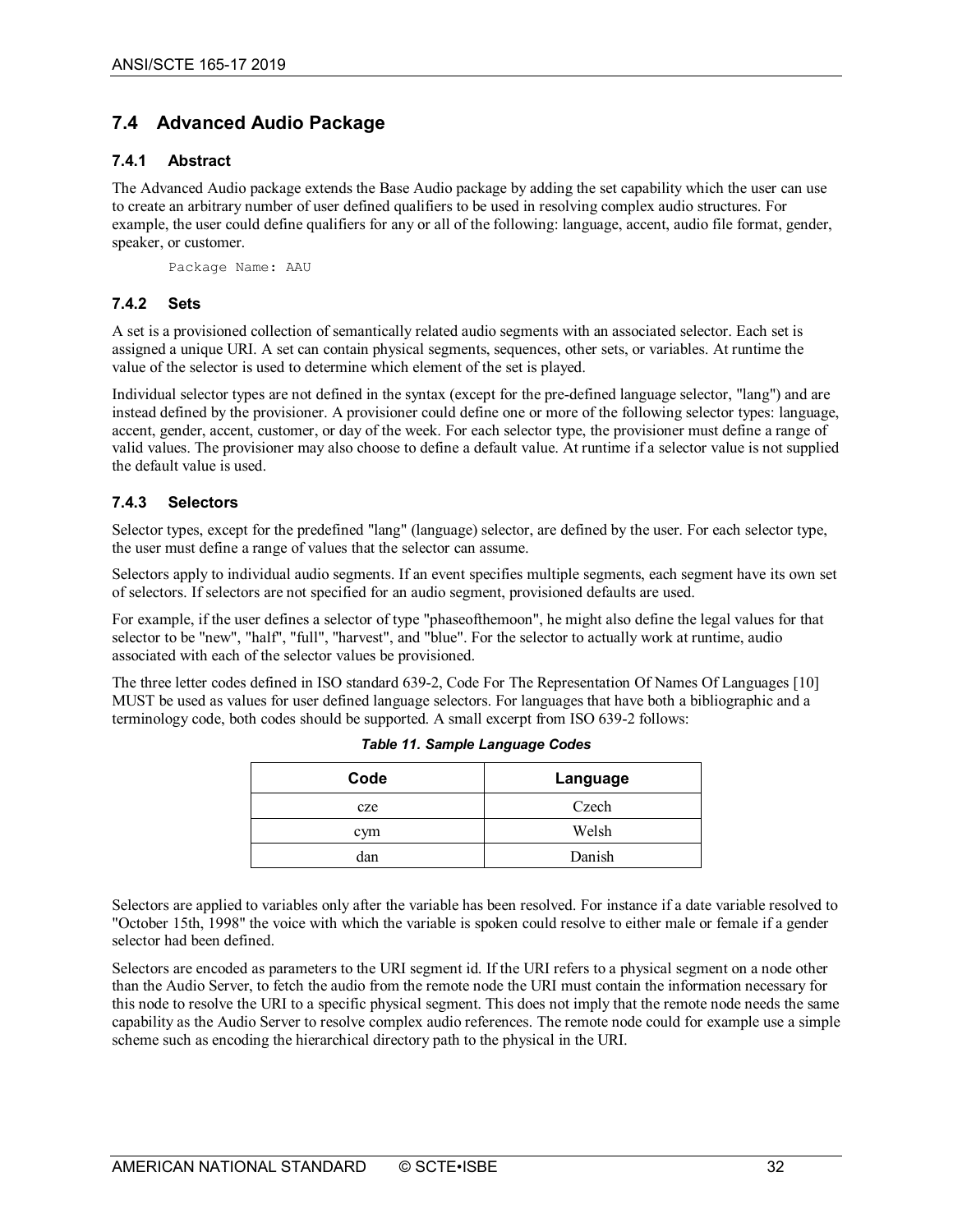#### <span id="page-32-0"></span>**7.4.4 Selector Encoding**

Provisioned segments and segments recorded at runtime are identified by URIs as defined in RFC 2396 [\[8\],](#page-9-11) Uniform Resource Identifiers: Generic Syntax.

A URI can be a simple name or it can be a URL. If a URL refers to audio stored on a node other than the Audio Server it must contain all the information necessary to resolve the URL to a physical segment. If the URL refers to a set, the selector types and values necessary to resolve the URL to a physical segment must be encoded in the query field of the URL. URLs for audio local to the Audio Server should use the file: scheme. URLs for audio remote to the Audio Server should use the http: scheme. The following table shows some of the possibilities.

*Table 12. Example URIs*

<span id="page-32-4"></span>

| Reference to local audio (set):                                          |  |
|--------------------------------------------------------------------------|--|
| S: $pa(an=http://localhost/audio/xyztel/welcome?lang=eng&gender=female)$ |  |
| Reference to remote audio (set):                                         |  |
| S: pa(an=http://audio/xyztel/welcome?lang=eng&gender=female)             |  |

#### <span id="page-32-1"></span>**7.4.5 Variable Order**

When a provisioned segment containing more than one variable is referenced at runtime, the variable values MUST be supplied in the order in which they occur in the provisioned segment. This principle extends to sets. If the elements of a set contain more than one variable then for all elements of the set the variables MUST occur in the same order. Sets with elements containing variables that do not appear in the same order are not supported.

#### <span id="page-32-2"></span>**7.4.6 Overrides**

A provisioned physical segment may be replaced (or overridden) by a persistent physical segment. The URI of the provisioned physical segment will then resolve to the persistent physical segment. The overriding persistent audio can subsequently be deleted and the original provisioned audio can be restored.

A provisioned physical segment may be overridden more than once. In this case, the URI of the provisioned physical segment refers to the latest overriding physical segment. When the overriding physical segment is deleted, the original provisioned physical segment is restored, even if the segment has been overridden multiple times.

Segment override could be used for a feature where a standard greeting is played to all customers calling a retail store. Occasionally the store manager may want to call a special number and record a temporary greeting that overrides the standard greeting, for instance a greeting that announces a sale or maybe a seasonal greeting of some kind. When the greeting is no longer wanted, the manager can call the special number, cancel the temporary greeting, and restore the standard greeting.

#### <span id="page-32-5"></span><span id="page-32-3"></span>**7.4.7 Parameters**

| Symbol    | <b>Definition</b>         | pа | рc | pr | ma |
|-----------|---------------------------|----|----|----|----|
| <b>oa</b> | override persistent audio |    |    |    |    |
| ra        | restore persistent audio  |    | F  |    |    |

#### *Table 13. Parameters*

#### $O =$  Optional  $M =$  Mandatory  $F =$  Forbidden

Override Persistent Audio: The id of the segment to be overridden and the id of the overriding segment.

Restore Persistent Audio: The id of the segment to be restored.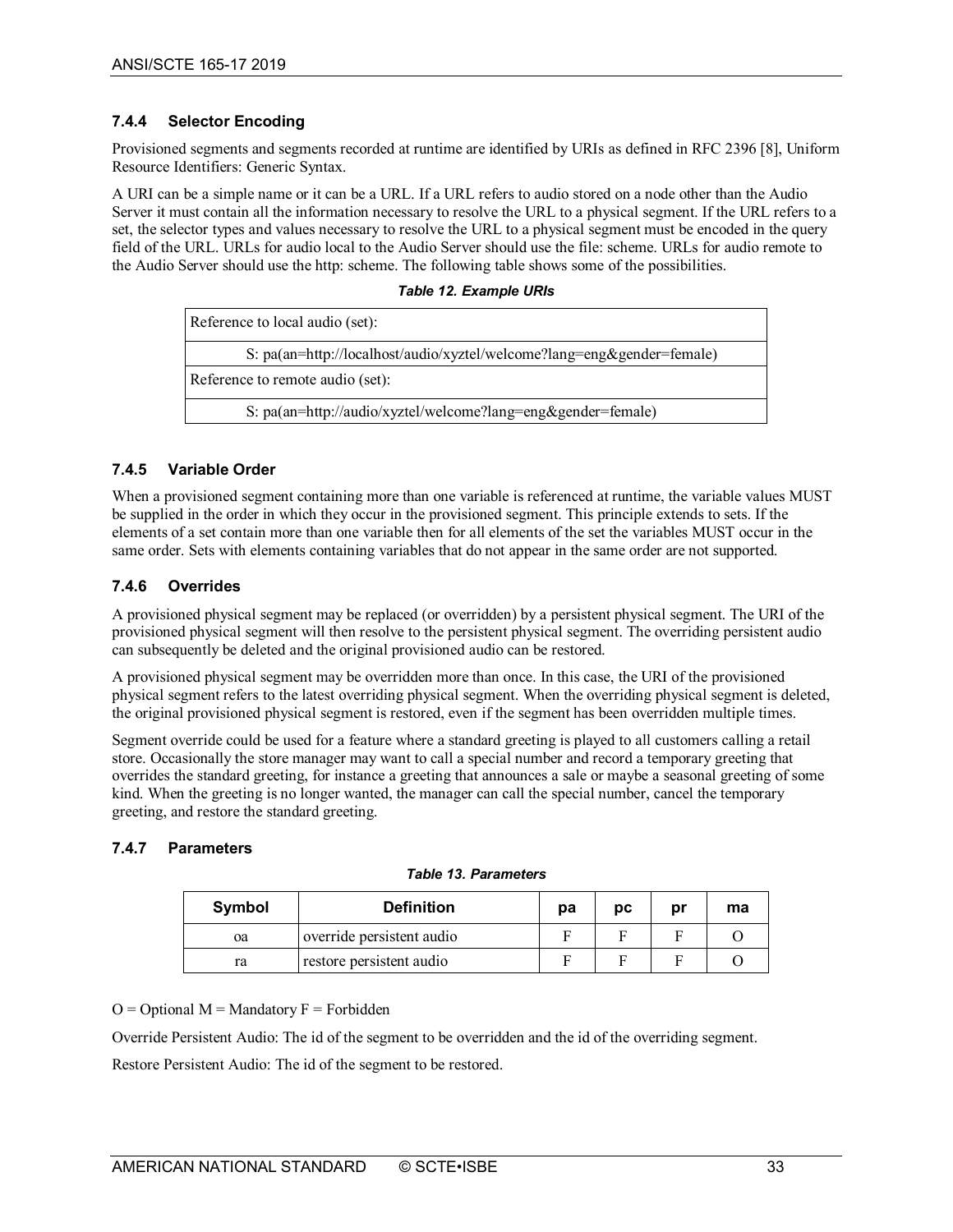#### <span id="page-33-0"></span>**7.4.8 Return Codes**

<span id="page-33-3"></span>The following return codes are defined for the Advanced Audio Package:

| <b>Return Code</b> | <b>Meaning</b>                                         |
|--------------------|--------------------------------------------------------|
| 650                | Bad selector type                                      |
| 651                | Bad selector value                                     |
| 652                | Missing selector                                       |
| 653                | Missing selector value                                 |
| 654                | Wrong number of selector                               |
| 655                | Remove override error                                  |
| 656                | Override error                                         |
| 657                | Unable to override non-existent segment id             |
| 658                | Unable to remove override from non-existent segment id |

*Table 14. Return Codes*

#### <span id="page-33-1"></span>**7.4.9 Examples**

This section presents a number of examples of how sets and selectors are used.

Play an announcement in English.

```
S: pa(an=file://audio/xyztel/hello?lang=eng)
```
Play an announcement in a Danish, female voice with a Cajun accent.

S: pa(an=file://audio/xyztel/hello?lang=dan& gender=female&accent=cajun)

Play the first part of an announcement in English, the second part in the default language, and the third part in French.

```
S: pa(an=file://ann1?lang=eng,file://ann2,
 file://ann2?lang=fra)
```
Play an announcement with an embedded variable in English (the embedded variable is also played in English):

```
S: pa(an=file://ann4?lang=eng<101599>)
```
#### <span id="page-33-2"></span>**7.5 Overview**

The purpose of this document is to provide extensions to support speech recognition, natural language understanding, and dialog manager resources in the MGCP (NCS) based media server framework.

This is a superset of the PASS BAU package, and the BAU package is assumed present with this package. The package is also compatible with the AAU package, but the presence of the AAU capabilities is not assumed.

Package name is "Speech Recognition" -SPR. The presence of the package name SPR as a signal descriptor incorporates all of the BAU package. A signal in the SPR package may simultaneously use parameters from both the BAU and SPR package (see examples below).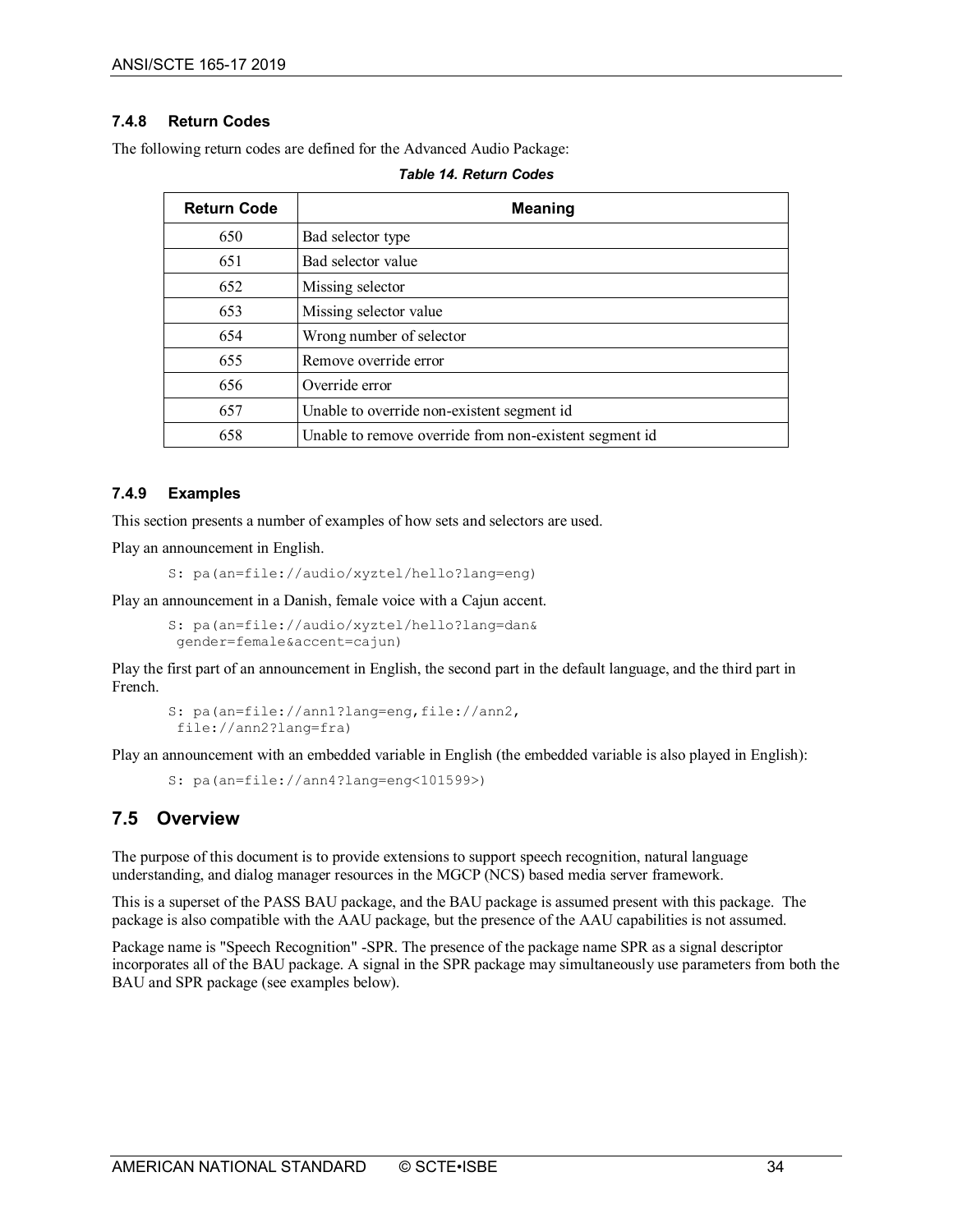#### <span id="page-34-0"></span>**7.5.1 Speech Recognition Extensions to the BAU package**

<span id="page-34-3"></span>This table extends [Table 4,](#page-19-4) Section [7.3.2.](#page-19-2)

| Symbol     | <b>Definition</b> |     | <b>Duration</b> |
|------------|-------------------|-----|-----------------|
| prg(parms) | PlayRecognize     | TO. | variable        |
| mac(parms) | ManageASRContext  | BR  | variable        |

|  |  |  |  | Table 15. S1 Events |
|--|--|--|--|---------------------|
|--|--|--|--|---------------------|

**PlayRecognize**: PlayRecognize extends the PlayCollect signal. PlayRecognize plays a prompt and recognizes spoken utterance and/or collects DTMF digits entered by a user. If the user does not speak, or enter no digits or an invalid digit pattern the user may be prompted again and given another chance to respond.

The grammars and vocabulary used for recognition may be provisioned ahead of time or configured using ManageASRContext signal.

The following digits are supported: 0-9,  $*$ , and #. By default PlayRecognize does not play an initial prompt, makes only one attempt to collect digits or recognize utterance, and therefore functions as a simple PlayCollect operation. The various special purpose keys, key sequences, and key sets defined for use in the PlayCollect operation are equally valid in the PlayRecognize operation.

**ManageASRContext**: Performs context management to support the subsequent PlayRecognize signal. An ASR context is completely specified by its network – a composition of grammars, dictionary, acoustic models and associated parameters. A network is a fully composed entity that ASR engine decodes on. A compiled grammar is a network consisting of sentence rules, vocabulary words and their pronunciations. The grammars can be a fully composed network entity and may be referenced using its name. In addition, using this signal we will make it possible for the call agent to manipulate the part of the grammar called rules. The JSGF (Java Speech Grammar Format Specification) [\[13\]](#page-9-15) and/or W3C defined syntax format [\[14\]](#page-9-16) will be used to define these rules. Updating rules in a grammar will allow an application to bind dynamic grammar fragments at a call time to a pre-composed surround grammar network.

The default pre-defined grammars available to an application will include the VoiceXML built-in grammars and other pre-defined application specific grammars that are provisioned and configured upon initialization of the ASR resource.

To specify inline grammars the W3C defined grammar format (Speech Recognition Grammar Specification for the W3C Speech Interface Framewor[k \[14\]\)](#page-9-16) will be supported.

#### <span id="page-34-1"></span>**7.5.2 Signal Interactions**

If an Audio Package signal is active on an endpoint and another signal of the same type is applied, the two signals including parameters and parameter values will be compared if the signals are identical, the signal in progress will be allowed to continue and the new signal will be discarded. Because of this behavior the Advanced Audio Package may not interoperate well with some other packages such as the Line and Trunk packages.

#### <span id="page-34-2"></span>**7.5.3 Parameters**

The PlayRecognize and ManageASRContext events may each be qualified by a string of parameters, most of which are optional. Where appropriate, reasonable default parameter values have been defined. If a required parameter is not supplied an error is returned to the application.

The PlayRecognize command re-uses the following digit and prompt related parameters as defined for PlayCollect in the BAU: Initial Prompt (ip), Reprompt (rp), No digit reprompt (nd), No response reprompt (nr), Failure announcement (fa), Success announcement (sa), Offset (off), Non-interruptible play (ni), Iterations (it), Interval (iv), Duration (du), Speed (sp), Volume (vl), Clear digit buffer (cb), Digit map (dm), Restart Key (rsk), Reinput Key (rik), Return Key (rtk), First digit timer (fdt), inter digit timer (idt) and extra digit timer (edt), Number of attempts (na). They are not described in the following table.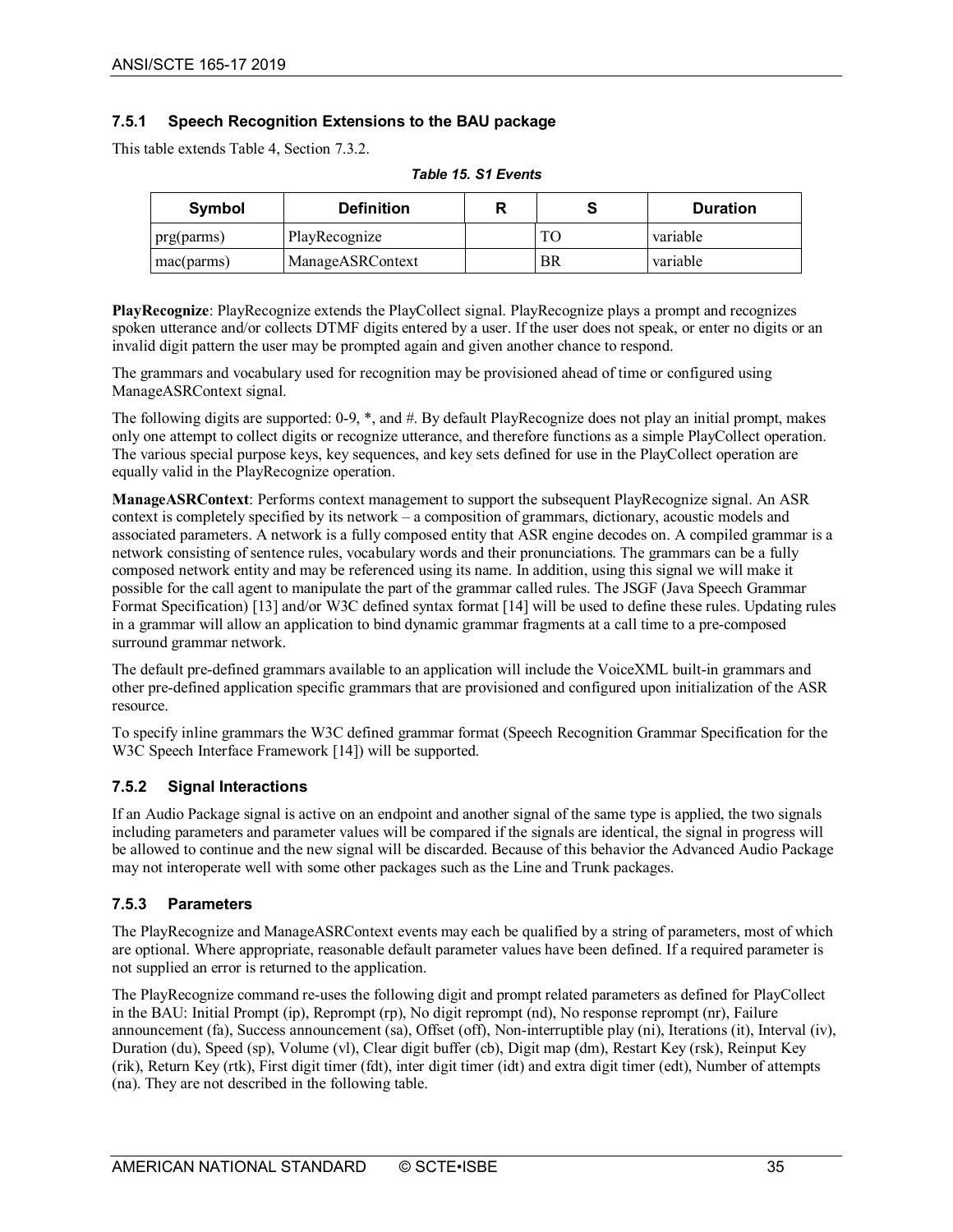<span id="page-35-0"></span>The parameters specific to the PlayRecognize operation are shown in the following table:

| <b>Symbol</b>         | <b>Definition</b>          | prg            | mac            |
|-----------------------|----------------------------|----------------|----------------|
| pst                   | Prespeech timer            | $\Omega$       | F              |
| ptt                   | Postspeech timer           | $\Omega$       | F              |
| iwt                   | Inter word timer           | $\Omega$       | F              |
| mut                   | Max utterance timer        | $\mathcal{O}$  | ${\bf F}$      |
| miut                  | Minimum utterance timer    | $\mathcal{O}$  | F              |
| idt                   | Initial delay timer        | $\Omega$       | ${\bf F}$      |
| cf <sub>1</sub>       | Confidence level           | $\Omega$       | F              |
| esl                   | Energy sensitivity level   | $\Omega$       | F              |
| jsgp                  | <b>JSGF</b> Path           | $\Omega$       | F              |
| nbst                  | Nbest candidates           | $\overline{O}$ | F              |
| bth                   | Barge-in threshold         | $\Omega$       | F              |
| dtmf                  | <b>DTMF</b> allowed        | $\Omega$       | F              |
| lwt                   | Listen window length timer | $\overline{O}$ | F              |
| sva                   | SpeedvsAccuracy            | $\mathcal{O}$  | ${\bf F}$      |
| rsp                   | Restart phrase             | $\Omega$       | F              |
| rip                   | Reinput phrase             | $\overline{O}$ | F              |
| rtp                   | Return phrase              | $\Omega$       | F              |
| ldg                   | Load grammar               | $\mathbf{F}$   | $\Omega$       |
| sdg                   | Set dynamic grammar        | $\overline{O}$ | $\overline{O}$ |
| ag                    | Activate grammar           | $\Omega$       | $\overline{O}$ |
| dag                   | Deactivate grammar(s)      | $\Omega$       | $\Omega$       |
| $O = \text{Optional}$ | $F =$ Forbidden            |                |                |

#### *Table 16. S2. Parameters*

**Prespeech Timer:** The amount of time to wait for the user to initially speak. Specified in units of 100 milliseconds. Defaults to 30 (three seconds).

**Postspeech Timer:** The amount of silence necessary after the end of the last detected utterance segment for the recognition to be considered complete. Specified in units of 100 milliseconds. Defaults to 50 (five seconds).

**Inter Word Timer:** The amount of silence necessary before declaring end of the last word. It is also the maximum pause allowed between two consecutive spoken words in an utterance.

**Listen Window Length Timer:** The maximum allowable listen window, not including pre or post speech silence. Specified in units of 100 milliseconds. This parameter is mandatory for the PlayRecognize signal. The default value,  $-1$  (minus one), means there is no limit to recognition listen window length. In this case the recognition is open ended, and it is up to the application and or recognition engine based on the active grammar to decide when to stop listening.

**Maximum utterance timer:** The maximum length of detected speech utterance before recognizer quits decoding of a spoken speech utterance. Prevents recognizer from getting stuck in falsely detected speech frames forever. This should be less than Listen window timer.

**Minimum utterance timer:** The minimum length of detected speech segment to validate that the recognizer is in the speech part of the spoken utterance.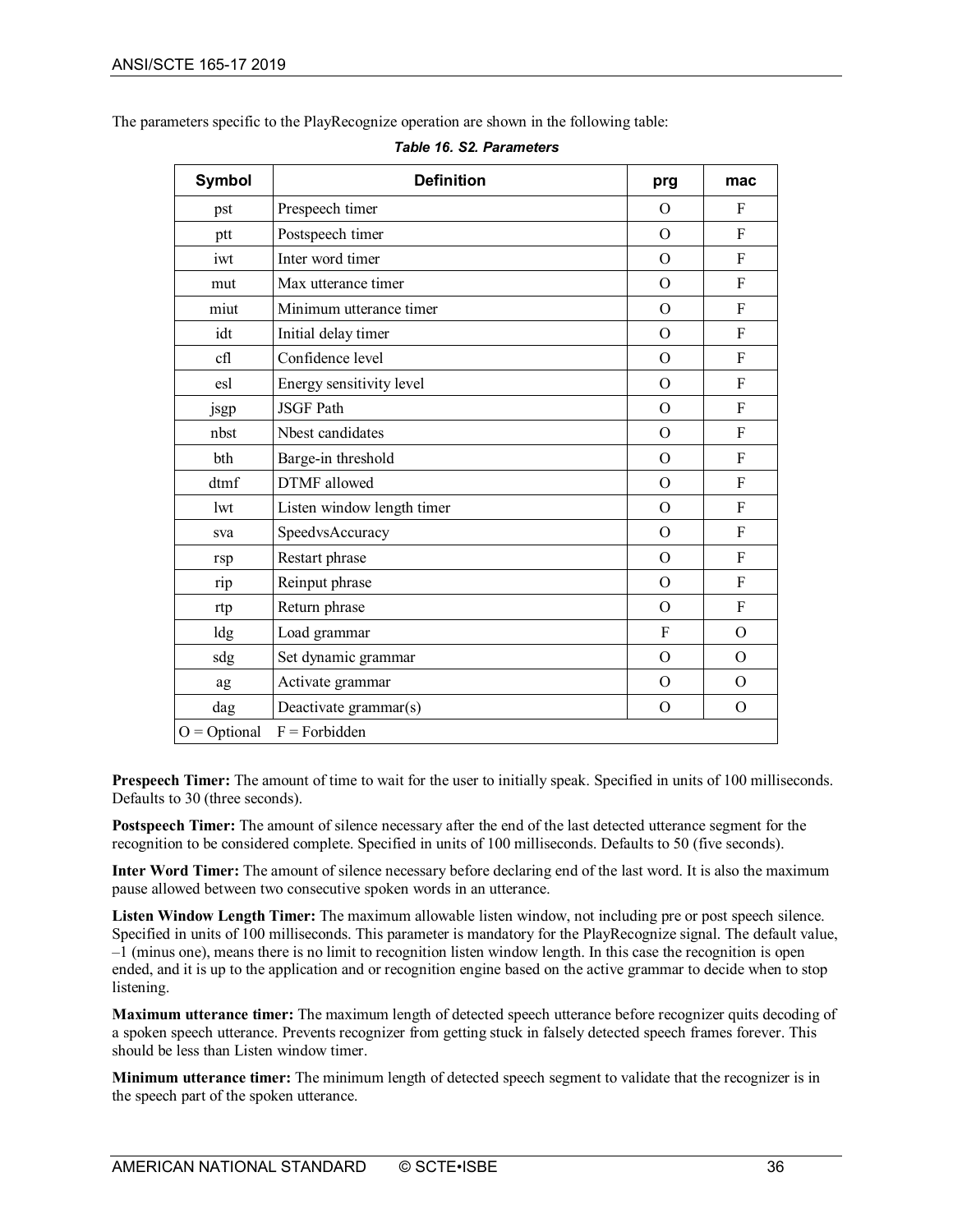**Initial delay timer:** This timer acts as an offset into the incoming speech stream to indicate when to start the recognition process. This timer helps to overcome echo canceller algorithm's delay in adapting to the channel. All the other speech timers start upon expiration of this timer.

**Confidence level:** It is a normalize parameter in the range of 0 to 1.0, used to tell recognizer to reject the recognized hypothesis with confidence level less than the value of this parameter. Default value 0.5 is used, if not explicitly specified.

**Energy sensitivity level:** This parameter is used to tell recognizer the minimum energy level of the signal before considering it to be beginning of speech. The normalized range for this parameter is 0.0 to 1.0 and a default value of 0.5 is used.

**JSGF Path:** If the specified grammar path is not absolute then it is considered to be the path name relative to the root directory specified by the JSGF Path parameter.

**Nbest candidates:** Number of recognition results requested by an application from the recognition resource. It is an integer with a default value of 1.

**Bargein threshold:** For a smart barge in feature, where speech recognizer is used to detect the beginning of an utterance the value of this parameter provides the minimum confidence level in such detected speech fragments before recognizer can declare that barge in has occurred. The normalized range for this parameter is 0.0 to 1.0 and a default value of 0.5 is used.

**DTMF Allowed:** When present and set to true, DTMF digits may be detected in lieu of spoken digits. Default value is false.

**SpeedvsAccuracy:** This parameter allows application to trade the CPU usage at the cost of recognition accuracy. The normalized range for this parameter is 0.0 to 1.0 with a default value of 0.5.

**Restart Phrase:** Defines a JSGF syntax grammar that, if matched, has the following action: discard any digits collected or recognition in progress, replay the prompt, and resume digit collection and/or recognition. No default.

The use of this phrase does not constitute an attempt to enter user input (i.e., it does not count against the number of attempts specified by the Number Of Attempts parameter). Restart Phrase are handled locally by the Audio Server and are not returned to the call agent.

**Reinput Phrase:** Defines a JSGF syntax grammar that, if matched, has the following action: discard any digits collected or recognition in progress and resume digit collection and/or recognition. No default.

The use of this phrase does not constitute an attempt to enter user input (i.e., it does not count against the number of attempts specified by the Number Of Attempts parameter). Just like Reinput keys the Reinput Phrases are handled locally by the Audio Server and are not returned to the call agent.

**Return Phrase**: Defines a JSGF syntax grammar that, if matched, has the following action: stop digit collection or recognition. If the return phrase is hit during a PlayRecognize event, all keys collected or phrases recognized are returned to the call agent. No default.

Some recognition engines allow a tag to represent multiple variants of a phrase. In the case that such a tag was used, the return value will be tagged in accordance with the standard operation of that grammar.

**Number Of Attempts:** The number of attempts the user is allowed to enter a valid digit pattern or to speak an utterance. Defaults to 1. Also used as a return parameter to indicate the number of attempts the user made.

**Load Grammar:** Used to load a grammar on an allocated ASR resource. The grammar may be an in-line JSGF BNF or a pre-compiled vendor specific native format grammar. The format is  $\text{Idg} = \{ \text{grammar\_name} | \text{grammar\_bnf} \}.$ 

This operation may cause delays for complex and large grammars.

**Activate Grammar:** associated with ManageASRContext to specify which preloaded grammar and rule(s) to activate. If rule name is not specified the entire grammar is activated. When specified with "prg" it may cause delays in starting the recognizer. For large grammars it is desired to have this parameter set by using the "mac" signal ahead of the "prg" signal. The format is ag=grammar\_name,rule<sub>1</sub>,...,rule<sub>n</sub>.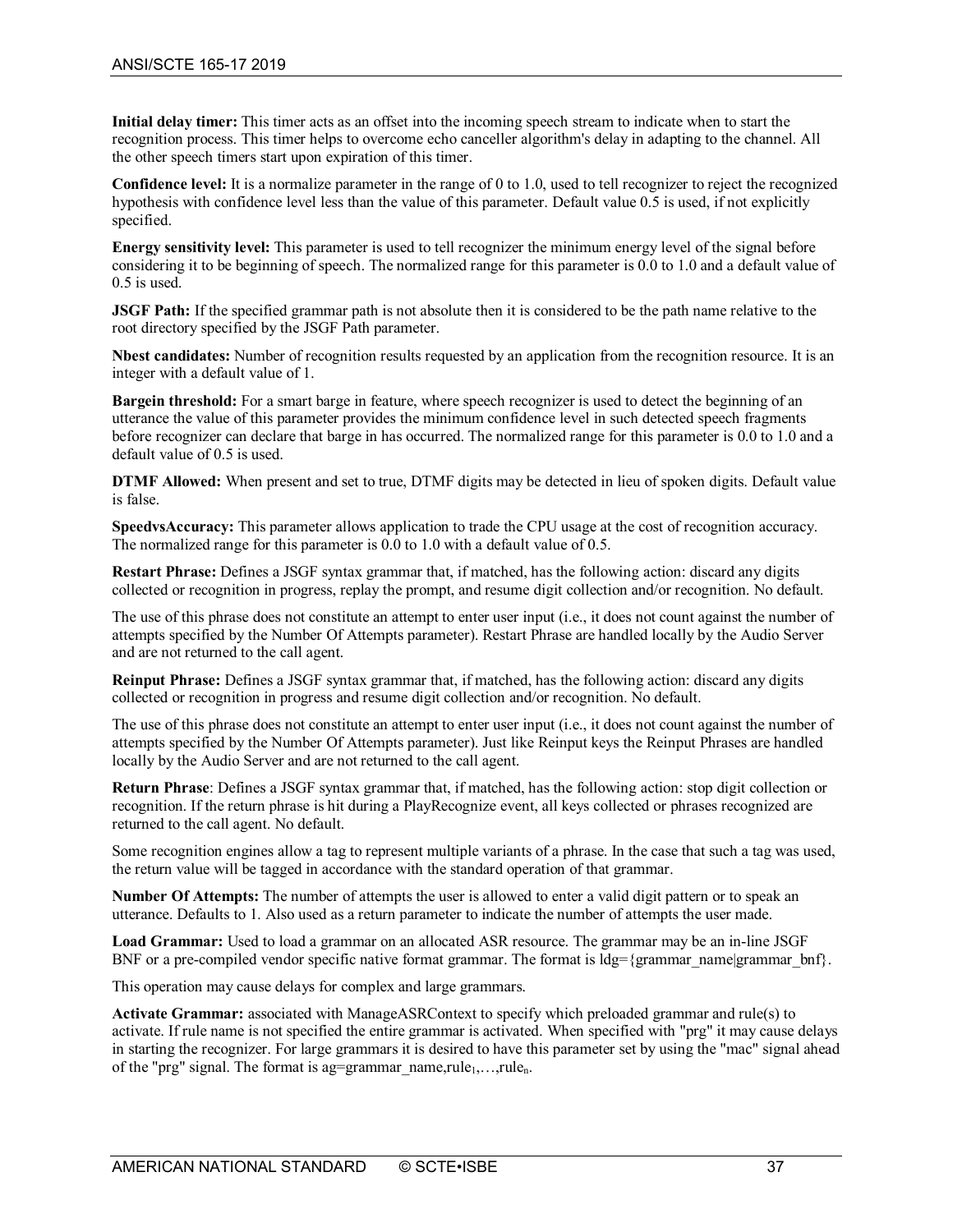**Set Dynamic Grammar:** Used to associate a dynamic grammar fragment (e.g., a list of words or address book names or commands) to a predefined rule name in a pre-loaded grammar. The grammar fragment may be an in-line JSGF BNF or a pre-compiled vendor specific native format grammar. The format is sdg=rule\_name,grammar\_bnf.

This operation may cause delays for complex and large grammars. When specified with "prg" it may cause delays in starting the recognizer. For large grammars it is desired to have this parameter set by using the "mac" signal ahead of the "prg" signal.

**Deactivate Grammars:** Deactivate grammar signal without any parameters will result in the deactivation of all grammars and it can be used by application to bring ASR resource into a known state. Individual grammars can be deactivated by specifying their name. When specified with "prg" signal, it implies which grammars to deactivate upon completion of the speech recognition to bring the recognizer back in the original state. The format is  $dg=grammar_1, \ldots, grammar_n$ .

#### <span id="page-37-0"></span>**7.5.4 Type-ahead**

The Audio Server supports type-ahead by default. Type-ahead is not supported for the Play event because by definition no digit collection is done during this event. Type-ahead can be turned off for all prompts associated with a PlayCollect or PlayRecord event by setting the Clear Digit Buffer parameter.

#### <span id="page-37-1"></span>**7.5.5 Return Parameters**

Each event has an associated set of possible return parameters, which are returned with either the OperationComplete or OperationFailed events. These parameters are listed in the following table:

<span id="page-37-2"></span>This table extends Section [7.3.6,](#page-24-1) [Table](#page-24-2) 6. Values not specified are forbidden.

| Symbol                                                                               | <b>Definition</b>       | prg | ma | mac |
|--------------------------------------------------------------------------------------|-------------------------|-----|----|-----|
| ap                                                                                   | Amount played           | C   | F  | F   |
| dc                                                                                   | Digits collected        |     | F  | F   |
| ru                                                                                   | Recognized utterance(s) |     | F  | F   |
| na                                                                                   | Number of attempts      | М   | F  | F   |
| rc                                                                                   | Return code             |     |    |     |
| $O =$ Optional M = Mandatory F = Forbidden C = Conditional (see expanded definition) |                         |     |    |     |

*Table 17. S3. Return Parameters*

**Amount Played:** The length played of an initial prompt if the prompt was interrupted, in 10 ms. units. This parameter is mandatory if the prompt was interrupted, and forbidden otherwise.

**Digits Collected:** If returned with an oc event, this parameter contains the DTMF digits that were collected during a PlayCollect or PlayRecognize operation. If returned with an of event, this parameter contains the DTMF digits that were collected during an unsuccessful PlayCollect, PlayRecognize or PlayRecord operation up until the point of failure.

**Recognized utterance:** If returned with an oc event, this parameter contains the recognition result(s) from the PlayRecognize operation. If returned with an of event, this parameter contains the recognition results that were collected during an unsuccessful PlayRecognize operation up until the point of failure.

**Number Of Attempts:** The number of attempts the user actually needed to enter or speak a valid response to a played prompt or to make a recording. Defaults to 1. Also used, as an input parameter to specify the number of attempts the user will be allowed to respond to a played prompt or make a recording. This parameter is returned only if a na parameter was specified on the PlayCollect, PlayRecognize or PlayRecord.

**Return Code:** A return code giving the final status of the operation: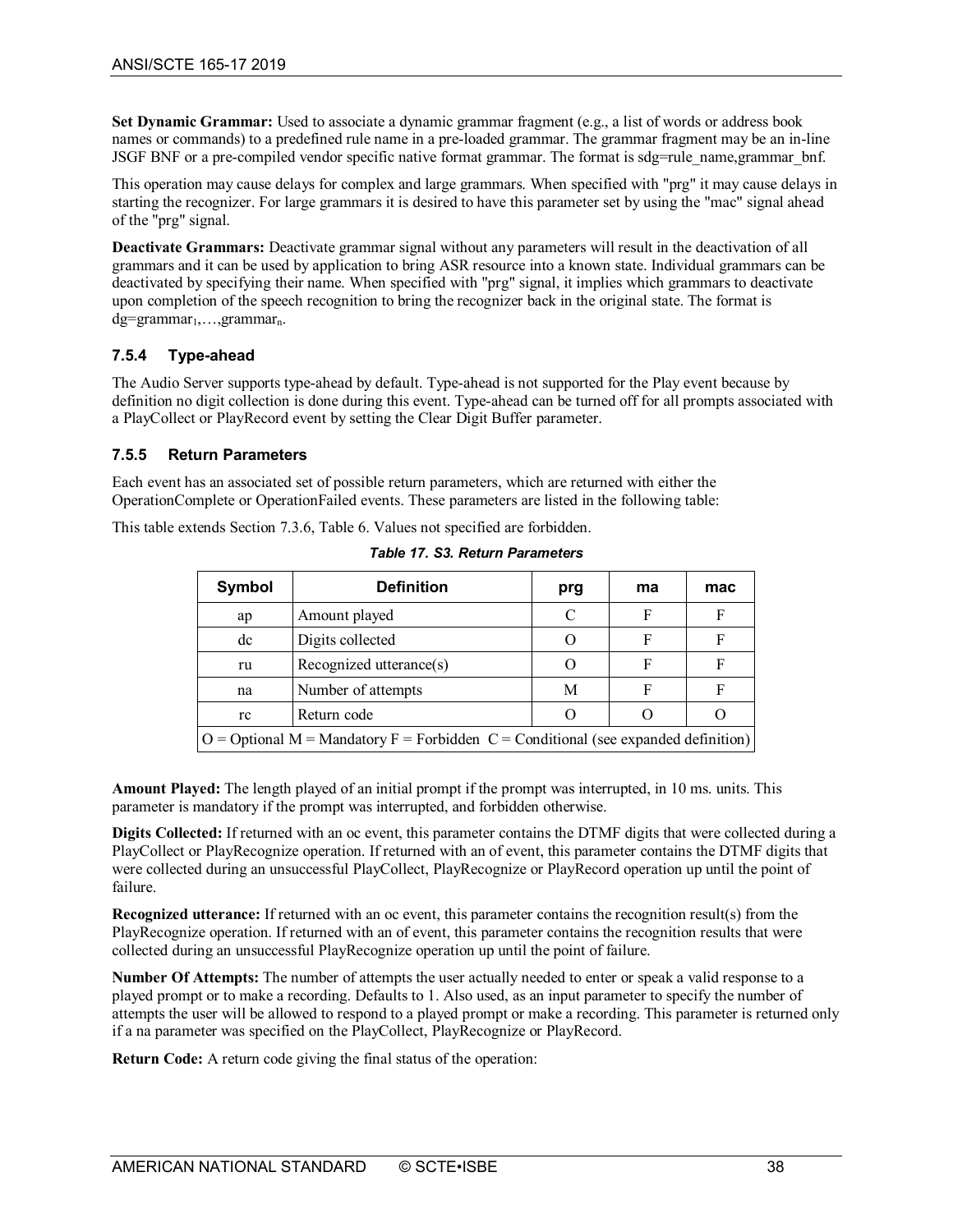<span id="page-38-3"></span>

| <b>Return Code</b> | <b>Meaning</b>                         |
|--------------------|----------------------------------------|
| 700                | Failure to recognize                   |
| 730                | Grammar not found                      |
| 731                | Invalid grammar fragment               |
| 732                | Failure to activate grammar or rule(s) |

#### *Table 18. S4. Return Codes*

Examples:

The PlayRecognize event completed successfully on the user's second attempt when the user entered the digits 04375182 and DTMF was allowed:

```
O: SPR/oc(na=2 dc=04375182)
```
The PlayRecognize event completed successfully on the user's second attempt when the user spoke the digits "0 4 3 7 5 1 8 2":

O: SPR/oc(na=2 ru=04375182)

The ManageASRContext event completed successfully:

O: SPR/oc

The ManageASRContext event failed the parameters supplied were inconsistent:

O: SPR/of(rc=627)

#### <span id="page-38-0"></span>**7.5.6 Grammar Descriptors**

<span id="page-38-4"></span>Grammar descriptors are used with the ldg, sdg, ag, rsp, rip and rtp parameters to define the grammars to be managed for the subsequent PlayRecognize signal. There are two kinds of grammar descriptors:

|  |  |  |  | Table 19. S5. Grammar Descriptors |
|--|--|--|--|-----------------------------------|
|--|--|--|--|-----------------------------------|

| Symbol      | <b>Definition</b>                |
|-------------|----------------------------------|
| $<$ URI $>$ | Grammar identifier               |
| Inline      | Inline definition of the grammar |

**Grammar Identifier**: A URI identifying a provisioned grammar entity.

**Inline Grammars:** Is an inline grammar represented using JSGF or W3C defined syntax.

#### <span id="page-38-1"></span>**7.5.7 Examples**

This section presents samples of automatic speech recognition interactions.

Play a prompt and collect the speaker's voice input for PIN code validation…

```
S:mac(ldg ag= file://grammar-digits, rulePIN).
```

```
S:prg(lwt=1000 sva=0.5 dtmf=true bth=0.9)
```
O: SPR/oc(na=1 ru=1234)

#### <span id="page-38-2"></span>**7.6 Formal Syntax Description**

This description uses ABNF (see RFC 223[4 \[9\]\)](#page-9-17) to formally describe the syntax of the Basic Audio Package and the Advanced Audio Package. The two packages have the same syntax except for the encoding of selector types and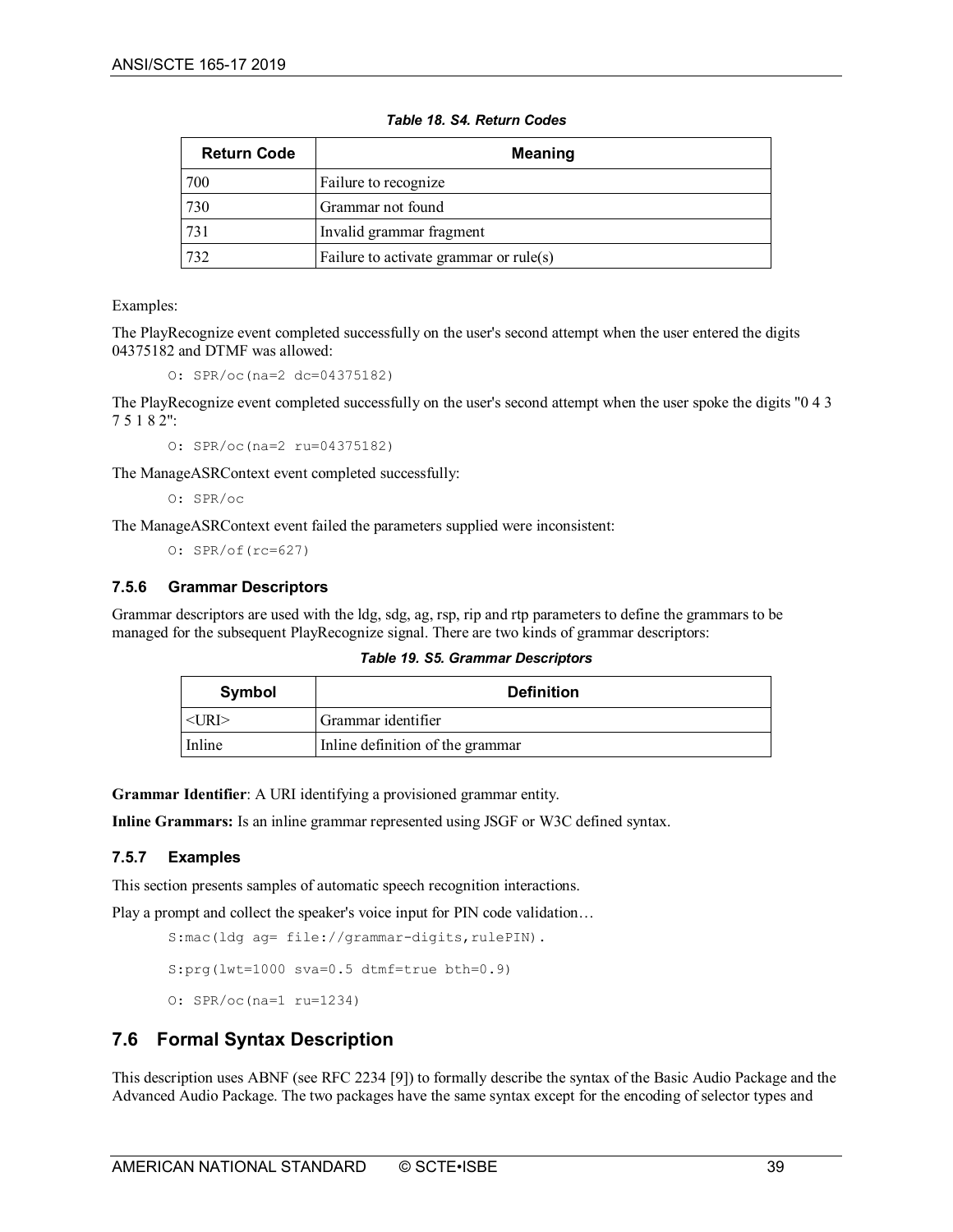selector values in the query field of the URI and the persistent audio override capabilities. See RFC 2396 for the syntax of encoding parameter value pairs in the query field of the URL.

```
AudPkgEvent = PlayAnnouncement / PlayCollect / PlayRecord / ManageAudio / 
OperationComplete / OperationFailed 
PlayAnnouncement = [ AudioPkgToken SLASH ] PlayAnnToken
LPAREN PlayAnnParmList RPAREN 
PlayCollect = [ AudioPkgToken SLASH ] PlayColToken
LPAREN [ PlayColParmList ] RPAREN 
PlayRecord = [ AudioPkgToken SLASH ] PlayRecToken
LPAREN [ PlayRecParmList ] RPAREN
ManageAudio = [AudioPkgToken SLASH] ManageAudToken LPAREN ManageAudParmList RPAREN
OperationComplete = [ AudioPkgToken SLASH ] OpCompleteToken
LPAREN [OpCompleteParmList ] RPAREN
OperationFailed = [ AudioPkgToken SLASH ] OpFailedToken
LPAREN ReturnCodeParm RPAREN
PlayAnnParmList = PlayAnnParm *( WSP PlayAnnParm )
PlayColParmList = PlayColParm *( WSP PlayColParm )
PlayRecParmList = PlayRecParm *( WSP PlayRecParm )
ManageAudParmList = ManageAudParm *( WSP ManageAudParm )
OpCompleteParmList = OpCompleteParm *( WSP OpCompleteParm )
PlayAnnParm = ( AnnouncementParm / IterationsParm / IntervalParm /
DurationParm / SpeedParm / VolumeParm )
PlayColParm = ( InitPromptParm / RepromptParm / NoDigitsParm / FailAnnParm /
SuccessAnnParm / NoInterruptParm / SpeedParm / VolumeParm / ClearBufferParm /
DigitMapParm / FirstDigitParm / InterDigitParm / InterDigitCritParm /
ExtraDigitParm / RestartKeyParm / ReinputKeyParm /
ReturnKeyParm / NumAttemptsParm )
PlayRecParm = ( InitPromptParm / RepromptParm / NoSpeechParm / FailAnnParm /
SuccessAnnParm / NoInterruptParm / SpeedParm / VolumeParm /
ClearBufferParm / PreSpeechParm / PostSpeechParm /
RecordLenTimerParm / RestartKeyParm / ReinputKeyParm /
ReturnKeyParm / NumAttemptsParm )
ManageAudParm = (RecPersistParm / DeletePersistParm / OverrideAudioParm / 
RestoreAudioParm)
OpCompleteParm = ( NumAttemptsParm / AmtPlayedParm / DigitsColParm 
RecordingIdParm / ReturnCodeParm / RecordLenParm ) 
AnnouncementParm = AnParmToken EQUALS Segmentlist
InitPromptParm = IpParmToken EQUALS Segmentlist
RepromptParm = RpParmToken EQUALS Segmentlist
NoDigitsParm = NdParmToken EQUALS Segmentlist
NoSpeechParm = NsParmToken EQUALS Segmentlist
FailAnnParm = FaParmToken EQUALS Segmentlist
SuccessAnnParm = SaParmToken EQUALS Segmentlist
OffsetParm = OffParmToken EQUALS OPTSIGNEDINT
DurationParm = DuParmToken EQUALS NUMBER
IterationsParm = ItParmToken EQUALS ( NUMBER / MINUSONE )
IntervalParm = IvParmToken EQUALS NUMBER
SpeedParm = SpParmToken EQUALS SIGNEDINT
VolumeParm = VlParmToken EQUALS SIGNEDINT
NoInterruptParm = NiParmToken EQUALS BOOLSTR
ClearBufferParm = CbParmToken EQUALS BOOLSTR
DigitMapParm = DmParmToken EQUALS DigitMap 
DigitMap = <defined in RFC 3435>
FirstDigitParm = FdtParmToken EQUALS NUMBER
InterDigitParm = IdtParmToken EQUALS NUMBER
InterDigitCritParm = IctParmToken EQUALS NUMBER
ExtraDigitParm = EdtParmToken EQUALS NUMBER
PreSpeechParm = PrtParmToken EQUALS NUMBER
PostSpeechParm = PstParmToken EQUALS NUMBER
RecordLenTimerParm = RltParmToken EQUALS NUMBER
RecordLenParm = RlParmToken EQUALS NUMBER
RestartKeyParm = RskParmToken EQUALS DigitMap
```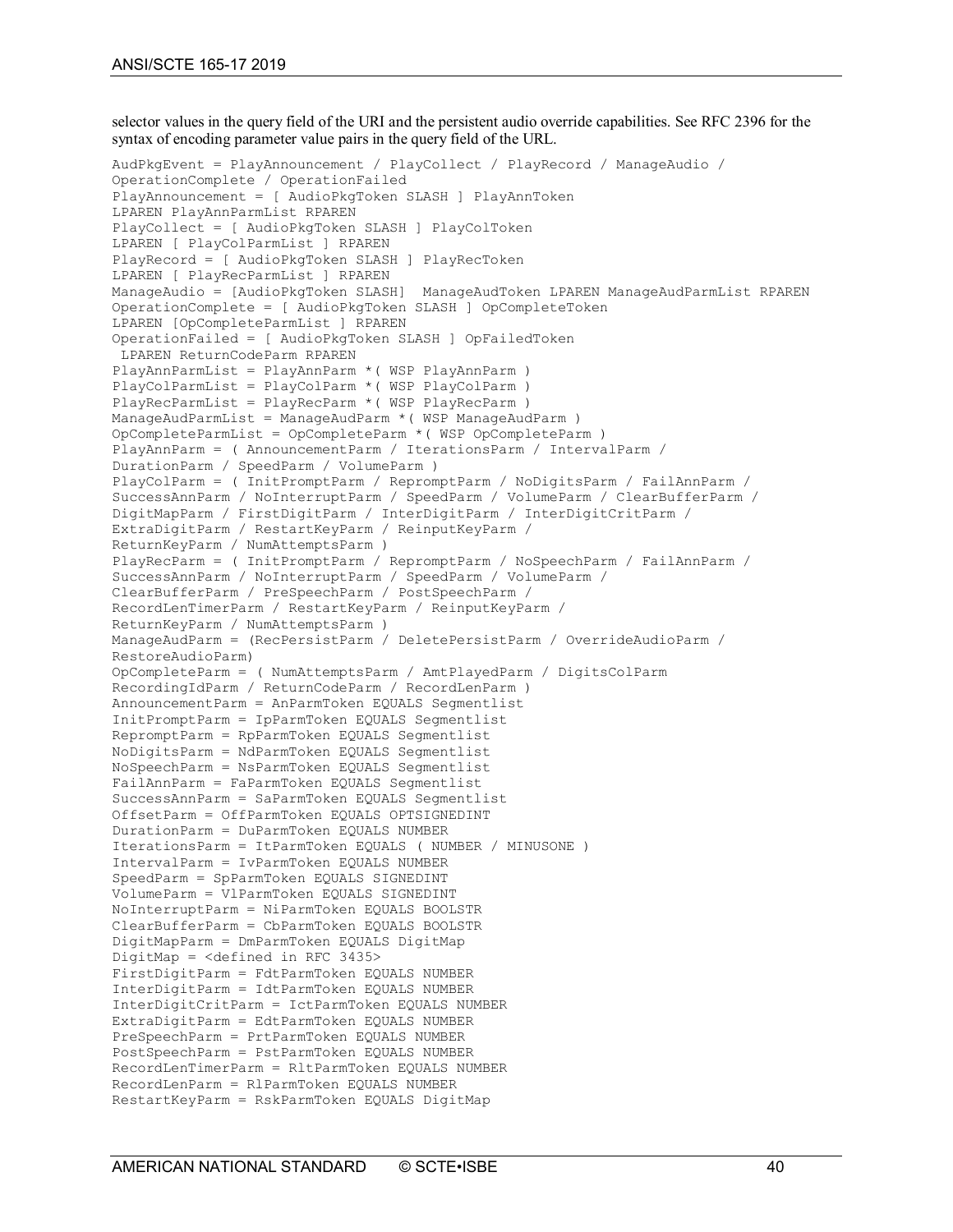```
ReinputKeyParm = RikParmToken EQUALS DigitMap
ReturnKeyParm = RtkParmToken EQUALS DigitMap
RecPersistParm = RpaParmToken EQUALS BOOLSTR
DeletePersistParm = DpaParmToken EQUALS SegmentId
OverrideAudioParm = OaParmToken EQUALS OverridenSegId OverridingSegId
OverridenSegId = SegmentId
OverridingSegId = SegmentId
RestoreAudioParm = RaParmToken EQUALS SegmentId
NumAttemptsParm = NaParmToken EQUALS NUMBER
AmtPlayedParm = ApParmToken EQUALS NUMBER
DigitsColParm = DcParmToken EQUALS KeySequence
RecordingIdParm = RidParmToken EQUALS UniversalResourceIdentifier
ReturnCodeParm = RcParmToken EQUALS 3*3(DIGIT)
KeyPadKey = "0" / "1" / "2" / "3" / "4" / "5" / "6" / "7" / "8" / "9" / "*" / "#"
KeySequence = 1*64 (KeyPadKey)KeySet = 1*11(KeyPadKey)Segmentlist = SegmentDescriptor *( COMMA SegmentDescriptor )
SegmentDescriptor = SegmentId [ EmbedVarList ] / VariableSeg 
SegmentId = UniversalResourceIdentifier
UniversalResourceIdentifier = <defined in RFC 2396>
VariableSeg = VariableSegToken LPAREN FullSpecVar RPAREN
EmbedVarList = LANGLE NAME *( COMMA NAME ) RANGLE
FullSpecVar = ( DateVariable / DigitsVariable / DurationVariable / 
MonthVariable / MoneyVariable / NumberVariable /
SilenceVariable / StringVariable / TextVariable /
TimeVariable / ToneVariable / WeekdayVariable )
DateVariable = DateVarToken COMMA NullStrToken COMMA Date
Date = 8*8 (DIGIT)
DigitsVariable = DigitsVarToken COMMA (NorthAmericanDnToken /
GenericDigitsToken) COMMA NUMBER
DurationVariable = DurationVarToken COMMA NullStrToken COMMA NUMBER
MoneyVariable = MoneyVarToken COMMA 3*3(ALPHA) COMMA OPTSIGNEDINT
MonthVariable = MonthVarToken COMMA NullStrToken COMMA Month
Month = "01" / "02" / "03" / "04" / "05" / "06" / "07" / "08" / "09" / "10" / "11" / 
"12"
NumberVariable = 
 (NumberVarToken COMMA CardinalNumberToken COMMA OPTSIGNEDINT) / 
 (NumberVarToken COMMA OrdinalNumberToken COMMA NUMBER)
SilenceVariable = SilenceVarToken COMMA NullStrToken COMMA NUMBER
StringVariable = StringVarToken COMMA NullStrToken COMMA *(KeyPadKey)
SilenceVariable = SilenceVarToken COMMA NullStrToken COMMA NUMBER
StringVariable = StringVarToken COMMA NullStrToken COMMA *(KeyPadKey)
TimeVariable = TimeVarToken COMMA (TwelveHourFormatToken /
ToneVariable = ToneVarToken COMMA PackageNameToken COMMA PackageSignalToken
TwentyFourHourFormatToken) COMMA 4*4(DIGIT)
WeekdayVariable = WeekdayVarToken COMMA NullStrToken COMMA NAME
AudioPkgToken = BaseAudPkgToken / AdvAudPkgToken
BaseAudPkgToken = "BAU"
AdvAudPkgToken = "AAU"
PlayAnnToken = "pa"
PlayColToken = "pc"
PlayRecToken = "pr"
ManageAudToken = "ma"
OpCompleteToken = "oc"
OpFailedToken = "of"
VariableSegToken = "vb"
AnParmToken = "an"
IpParmToken = "ip"
RpParamToken = "rp"NdParmToken = "nd"
NsParmToken = "ns"
FaParmToken = "fa"
SaParmToken = "sa"
```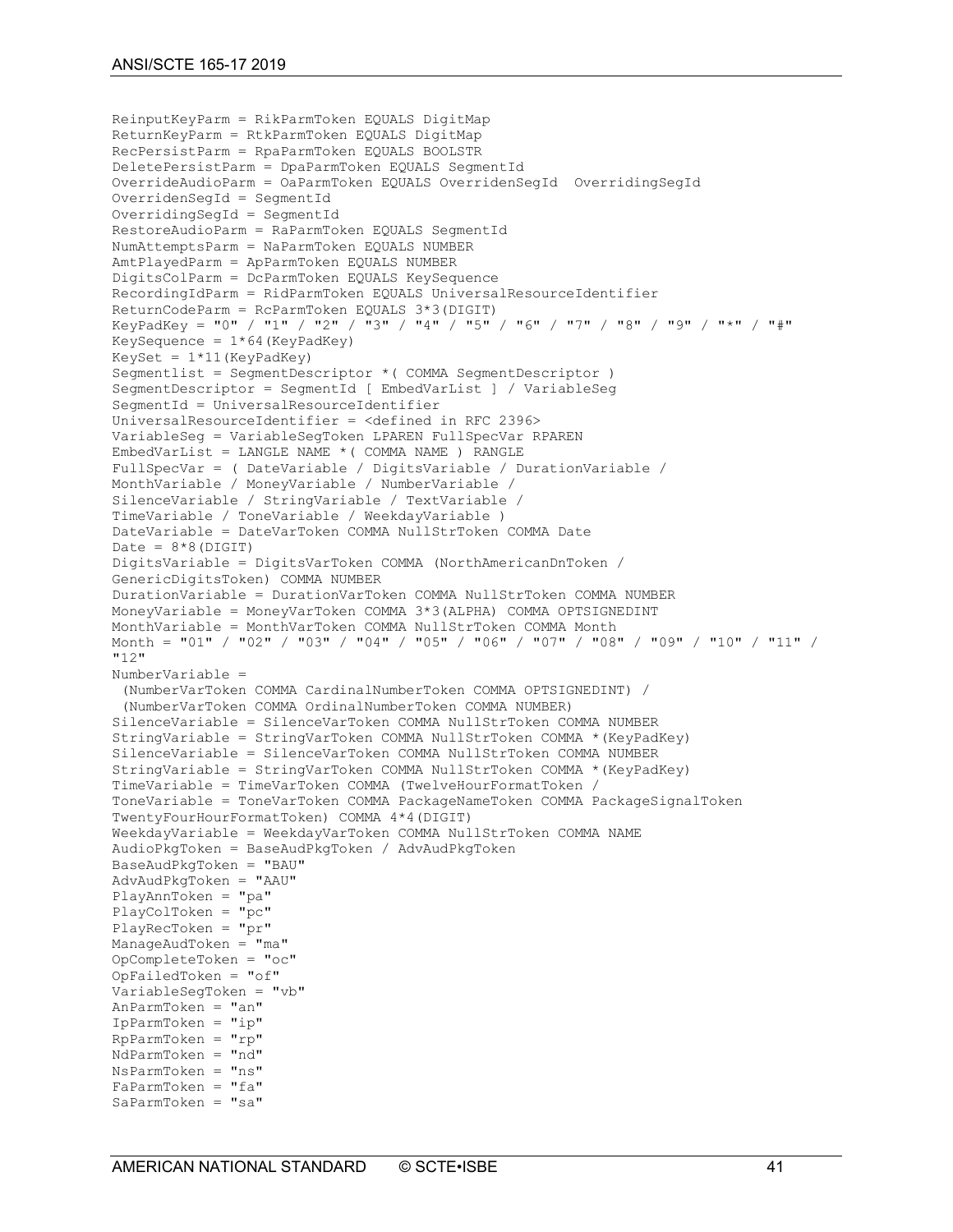```
OffParmToken = "off"
NiParmToken = "ni"
ItParmToken = "it"
IvParmToken = "iv"
DuParmToken = "du"
SpParmToken = "sp"
VlParmToken = "vl"
CbParmToken = "cb"
DmParmToken = "dm"
FdtParmToken = "fdt"
IdtParmToken = "idt"
IctParmToken = "ict"
EdtParmToken = "edt"
PrtParmToken = "prt"
PstParmToken = "pst"
RltParmToken = "rlt"
RlParmToken = "rl"
RskParmToken = "rsk"
RikParmToken = "rik"
RtkParmToken = "rtk"
RpaParmToken = "rpa"
DpaParmToken = "dpa"
OaParmToken = "oa"
RaParmToken = "ra"
ApParmToken = "ap"
DcParmToken = "dc"NaParmToken = "na"
RcParmToken = "rc"
RidParmToken = "rid"
DateVarToken = "dat"
DigitsVarToken = "dig"
DurationVarToken = "dur"
DayYrMonthToken = "dym"
MonthDayYrToken = "mdy"
MoneyVarToken = "mny"
MonthVarToken = "mth"
NumberVarToken = "num"
SilenceVarToken = "sil"
StringVarToken = "str"
TimeVarToken = "tme"
ToneVarToken = "ton"
PackageNameToken = <defined in the package specifications>
PackageSignalToken = <defined in the package specifications>
GenericDigitsToken = "gen"
NorthAmericanDnSToken = "ndn"
CardinalNumberToken = "crd"
OrdinalNumberToken = "ord"
TwelveHourFormatToken = "t12"
TwentyFourHourFormatToken = "t24"
WeekdayVarToken = "wkd"
NullStrToken = "null"
BOOLSTR = "true" / "false"
NAMECHAR = ALPHA / DIGIT / "_" / "-"
NAME = 1*64 (NAMECHAR)
NUMBER = DIGIT *31(DIGIT)SIGNEDINT = ("+" / "-") DIGIT *31(DIGIT)
OPTSIGNEDINT = ["+" / "-"] DIGIT *31 (DIGIT)
MINUSONE = " -1"EQUALS = "="COMMA = ", "
LSQUARE = "["
RSQUARE = "1"\texttt{LANGLE} = \texttt{"<"}
```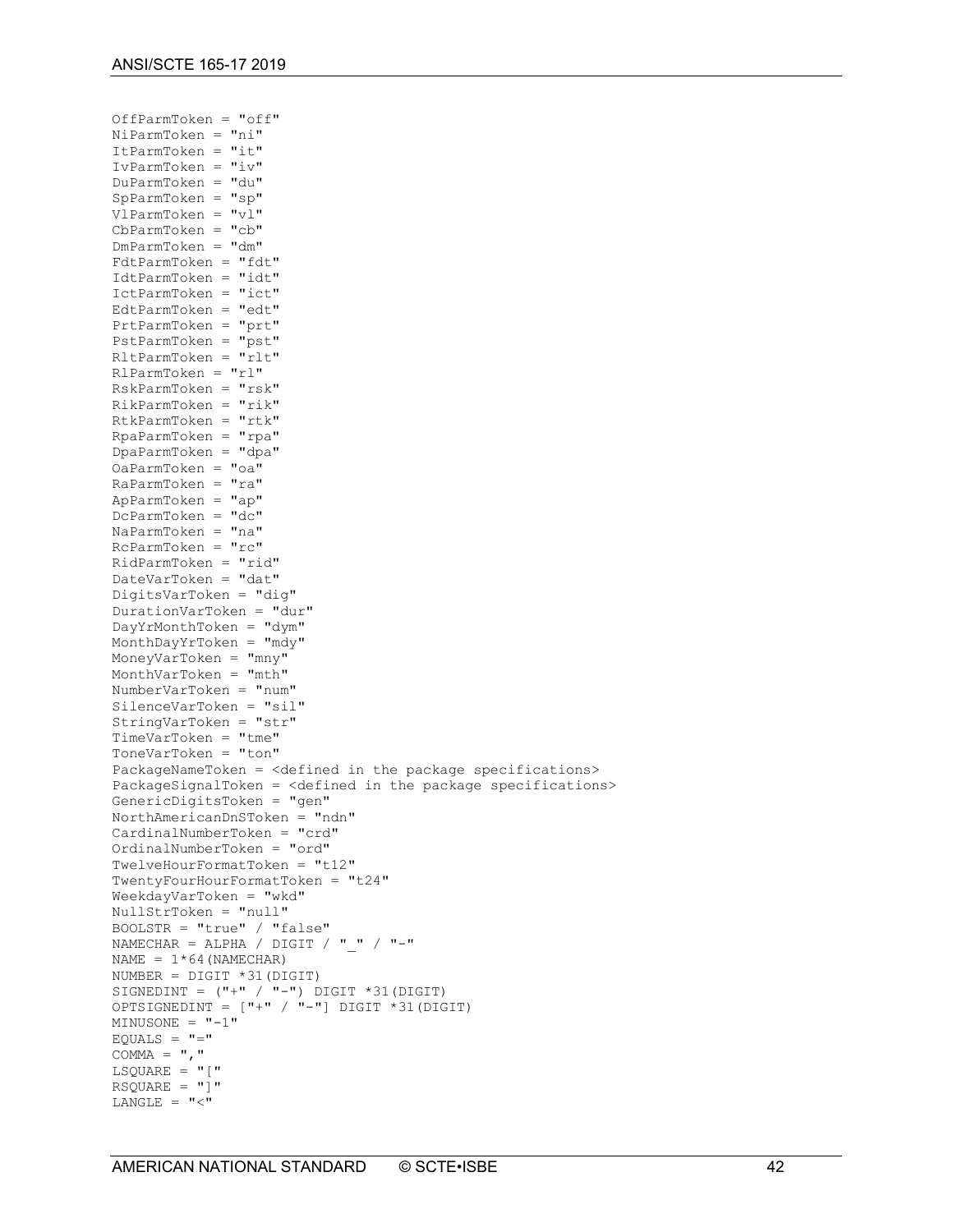$RANGELE = ">\n"$  $LPARENT = "("$  $RPAREN = "')"$  $SLASH = "$ /"  $WSP = SP / HTABLE$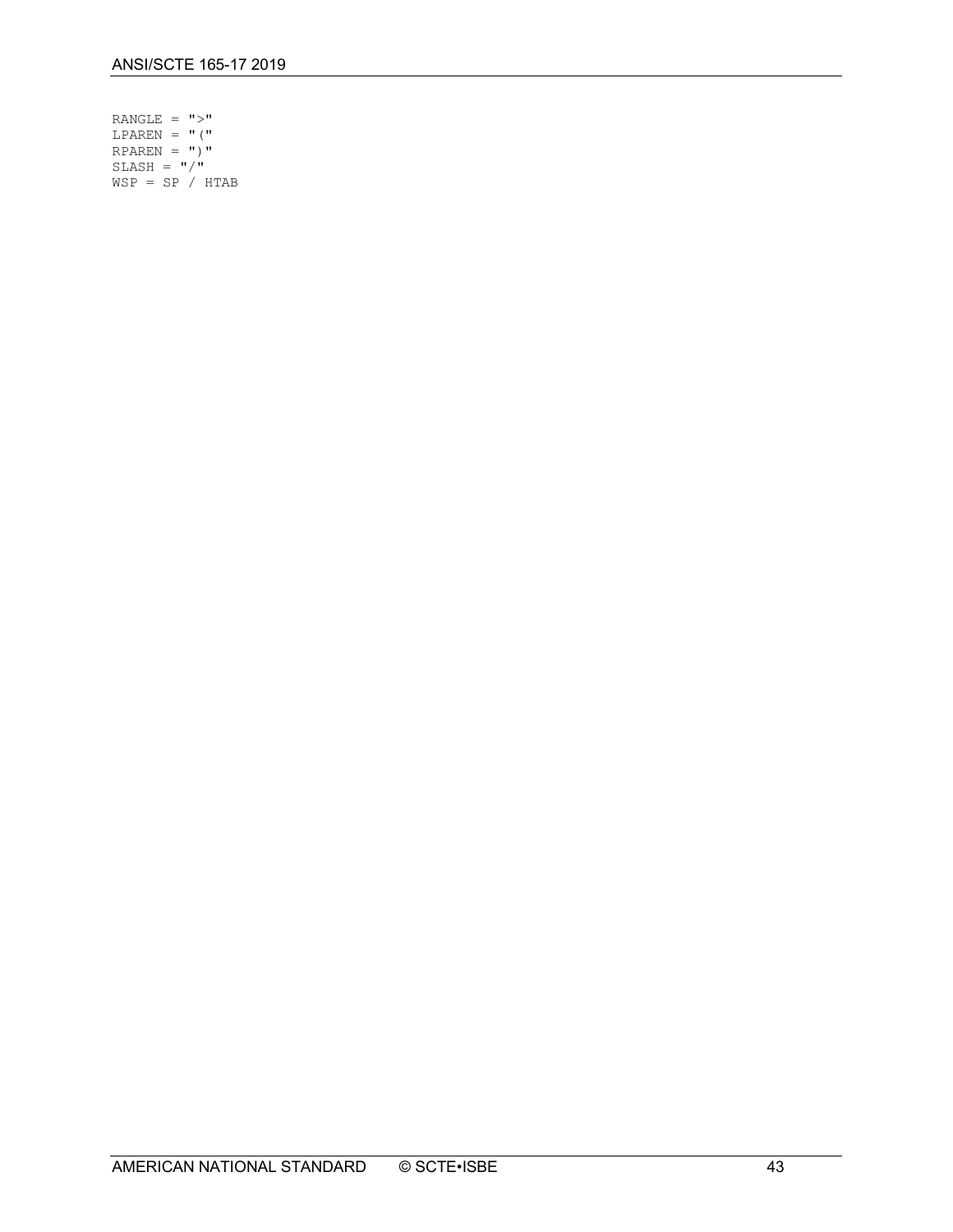## <span id="page-43-0"></span>**Appendix I Call Flow for Network Announcement**

This section provides an example call flow where a caller (MTA-o) invokes the "Last Number Redial" feature to determine the phone number of the dialing party (MTA-t). An Audio Server is used to play an announcement to the caller containing the previous caller's number and to present the option to the caller for completing a return call to MTA-t. It should be noted that this call flow, although a valid one, is merely an example that may or may not be used in practice.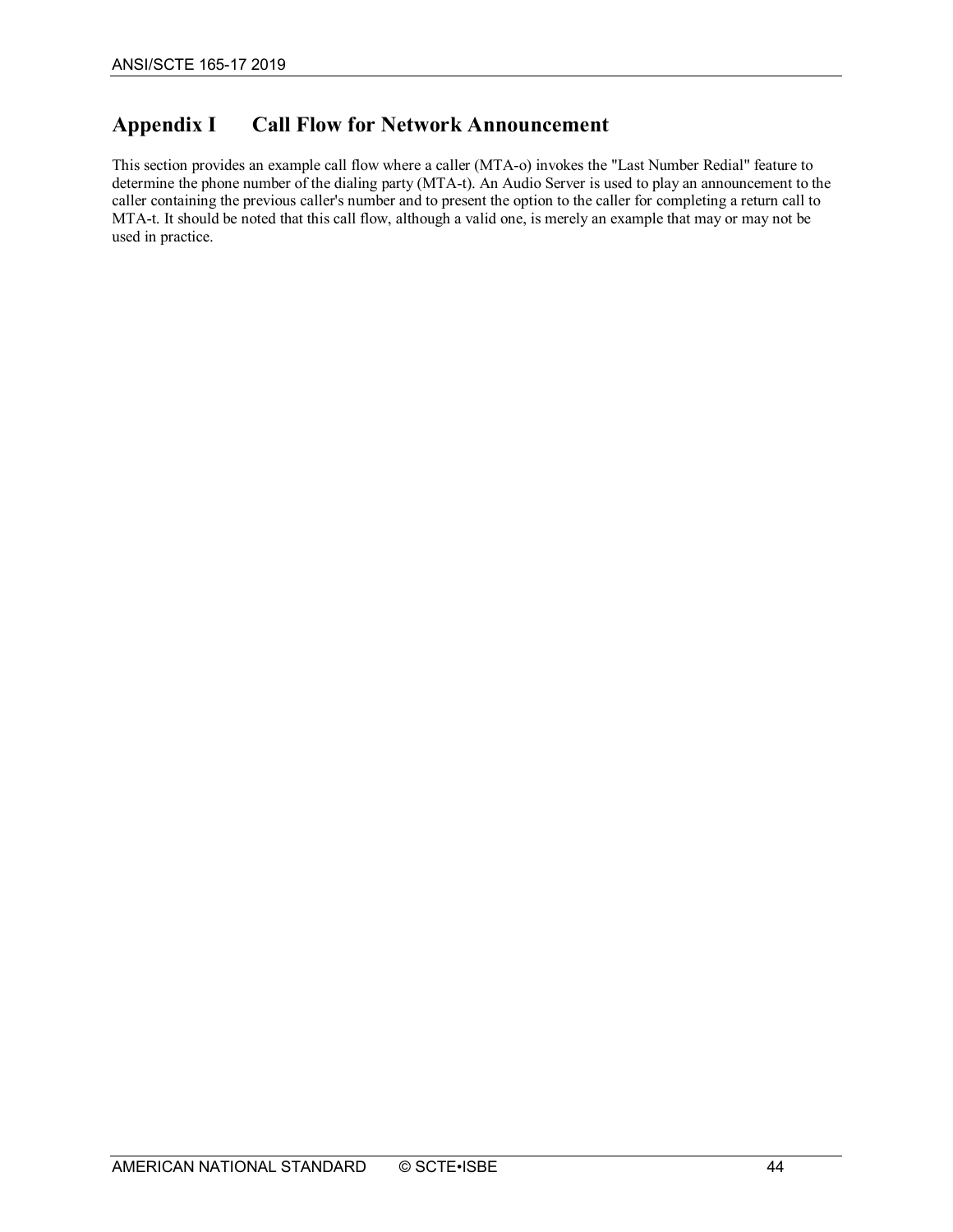

<span id="page-44-0"></span>*Figure 6. Call Flow for Network Announcement*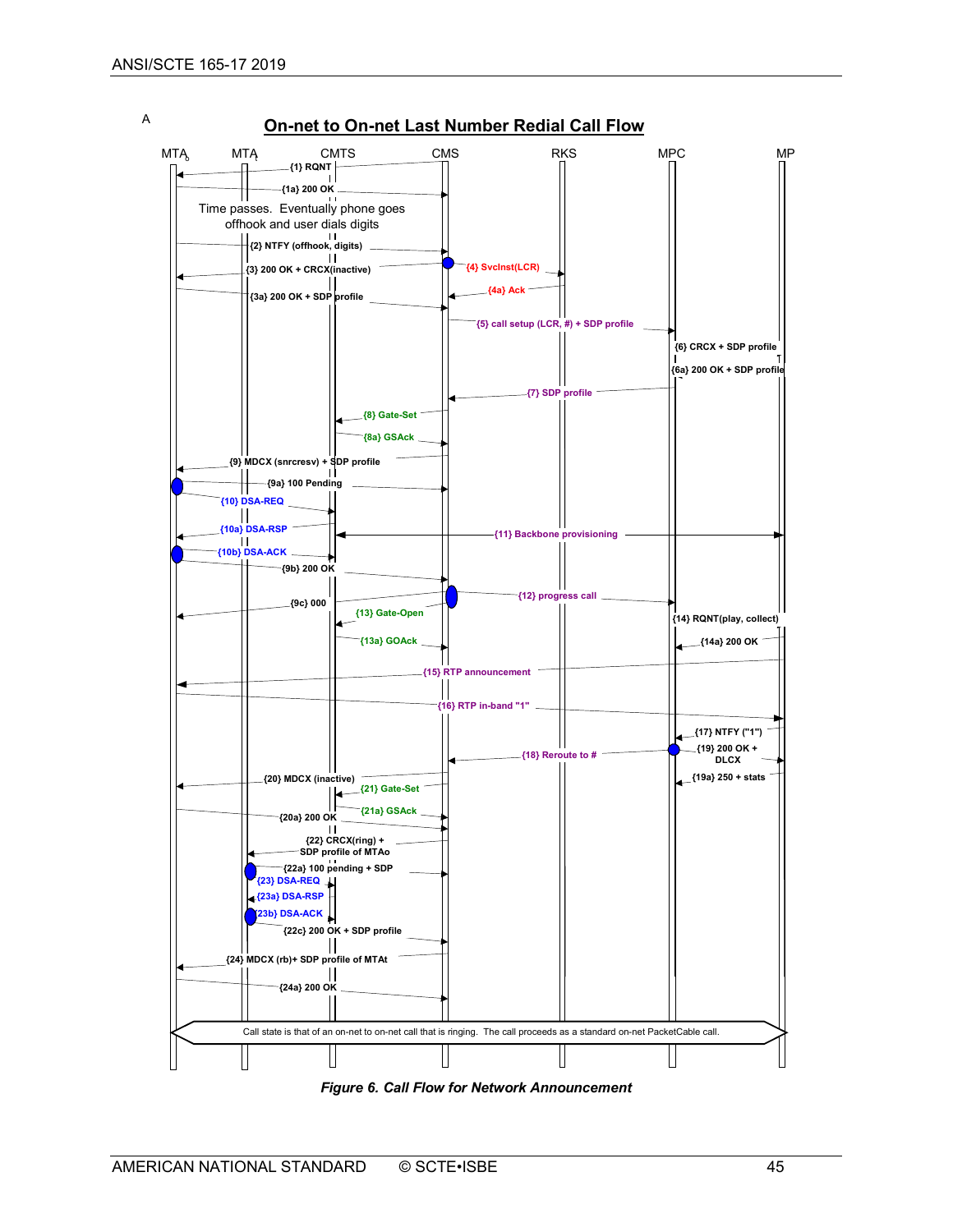## <span id="page-45-0"></span>**I.1 Call Flow Details**

| <b>Flow</b>       | <b>Flow Description</b>                                                                                                                                                                                                                                 |
|-------------------|---------------------------------------------------------------------------------------------------------------------------------------------------------------------------------------------------------------------------------------------------------|
| 1<br>$<$ NCS $>$  | CMS sends MTA-o a NotificationRequest instructing MTA to look for an off-hook<br>event, and to report it.                                                                                                                                               |
|                   | RQNT 1201 aaln/1@ec-1.mso.net MGCP 1.0 NCS 1.0<br>N: $ca(\partial ca1.mso.net:5678)$<br>X: 0123456789AB<br>R: hd(A, E(R(hu, [0-9# $*T$ ](D)),S(dl)))                                                                                                    |
|                   | D: (0T   00T   303[2-9]xxxxxx   720[2-9]xxxxxxx   1[2-9]xxxxxxxxx   [3469]11  <br>0[2-9] xxxxxxxxx   01[2-9] xxxxxxxxxxxxxx   011 xxxxxxxxxxxxxxxxx                                                                                                     |
| 1a<br>$<$ NCS $>$ | MTA sends CMS an ACK in response to the command, repeating in the response the<br>transaction id that the Call Agent attached to the query and providing a return code<br>indicating success:                                                           |
| 2                 | 200 1201 OK<br>MTA sends CMS a Notification message indicating that an off-hook was observed and                                                                                                                                                        |
| $<$ NCS $>$       | that the user requested the phone number of the Last Call Received (LCR).                                                                                                                                                                               |
|                   | NTFY 2001 aaln/1@ec-1.mso.net MGCP 1.0 NCS 1.0                                                                                                                                                                                                          |
|                   | N: $ca(\partial_0ca1.mso.net:5678)$<br>X: 0123456789AB                                                                                                                                                                                                  |
|                   | $0:*,6,9$                                                                                                                                                                                                                                               |
| 3<br>$<$ NCS $>$  | CMS sends MTA an acknowledgement of the notification. Piggybacked on the<br>acknowledgment, the CMS sends MTA-o a Create connection message. The<br>connection is created in inactive mode. Packetization parameters are passed in the<br>CRCX message. |
|                   | 200 2001 OK                                                                                                                                                                                                                                             |
|                   | CRCX 1202 aaln/1@ec-1.mso.net MGCP 1.0 NCS 1.0<br>C: A3C47F21456789F0                                                                                                                                                                                   |
|                   | L: p:10, a:PCMU, sc-rtp: 00/51; 62/51, sc-rtcp: 02/03; 01/03 sc-st: base64:                                                                                                                                                                             |
|                   | pV6BIIHWt+0gDkpgnuxgTfROxYAemhYJTHWgHNt1crTtEUKFatJfSdEFVQuueo=<br>$=$                                                                                                                                                                                  |
|                   | M: inactive                                                                                                                                                                                                                                             |
|                   | N: $ca(\partial_0ca1.mso.net:5678)$                                                                                                                                                                                                                     |
|                   | X: 0123456789AC<br>R:hu                                                                                                                                                                                                                                 |
|                   |                                                                                                                                                                                                                                                         |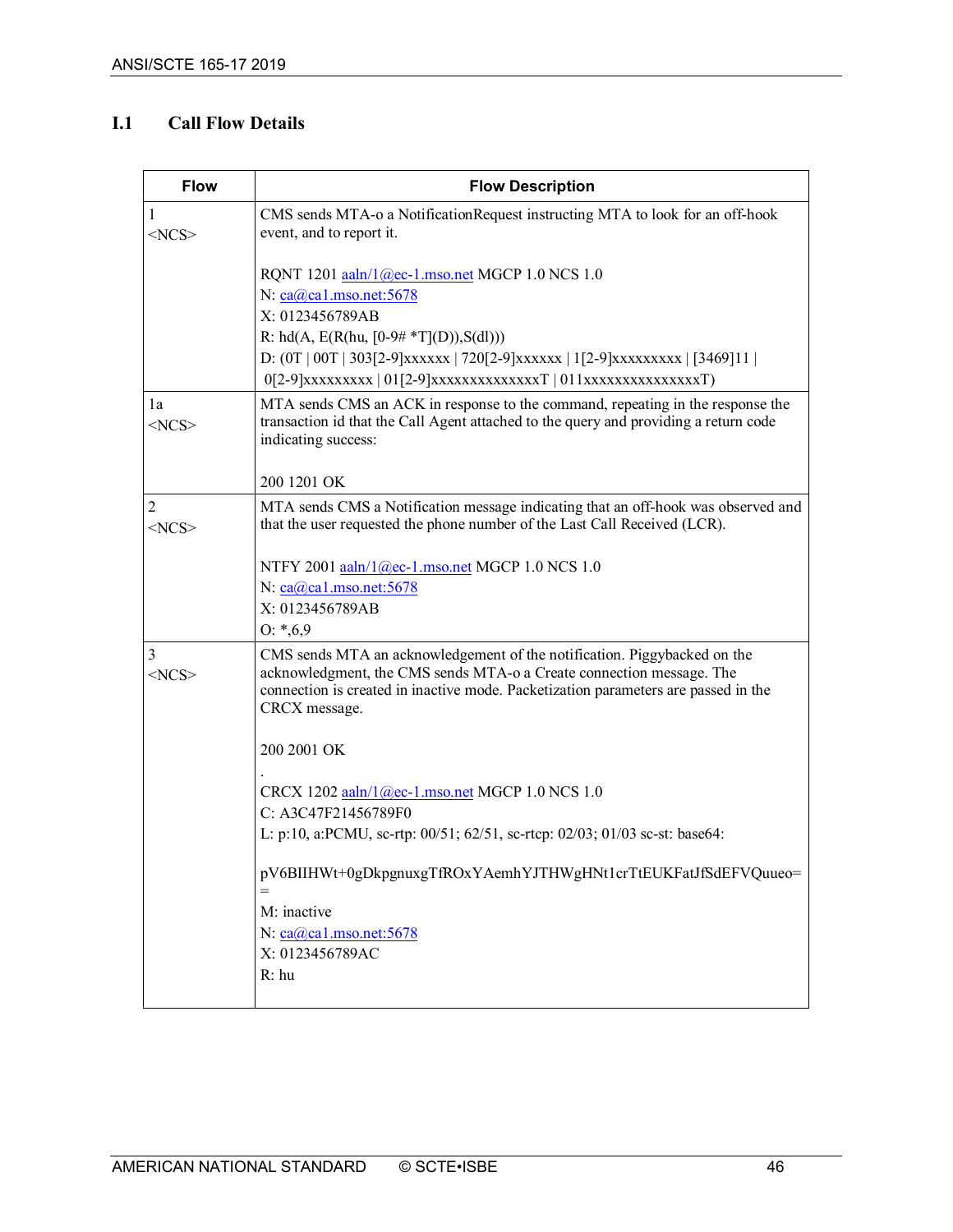| $\overline{4}$    | CMS creates the BillingCorrelationID for this transaction.                                                                       |
|-------------------|----------------------------------------------------------------------------------------------------------------------------------|
| $<$ Event         | CMS sends RKS a Svcinst(LCR) Message.                                                                                            |
| Messages>         |                                                                                                                                  |
|                   | RADIUS Message Header:                                                                                                           |
|                   | $\leq$ Code = Accounting-Request(1 octet, value = 4)>                                                                            |
|                   | $\leq$ Identifier (1 octet, value = 10)>                                                                                         |
|                   | $\leq$ Length (2 octets, min value = 20, max value = 4096)>                                                                      |
|                   | <authenticator (16="" octets,="" value="&lt;math">0)&gt;</authenticator>                                                         |
|                   |                                                                                                                                  |
|                   | IPCablecom Event Message Header VSA:                                                                                             |
|                   | $\langle$ Type = vendor specific (1 octet, value = 26)>                                                                          |
|                   | $\leq$ Length (1 octet, value = ???)>                                                                                            |
|                   | $\le$ vendor-ID = CableLabs (4 octets, value = 4491)>                                                                            |
|                   | $\leq$ Vendor Attribute Type = Event Message Header (1 octet, value = 1)                                                         |
|                   | $\leq$ Vendor Attribute Length (1 octet, value = 56)>                                                                            |
|                   | <vendor attribute="" value="&lt;/td"></vendor>                                                                                   |
|                   | $\leq$ Version ID = IPCablecom 1.0 (2 octets, value = 1)>                                                                        |
|                   | <billing (16="" correlation="" id="" octets,="" value="TTTTXXXXXCMSCCCC)"></billing>                                             |
|                   | $\leq$ Event Message Type = Call Signaling Start (2 octets, value = 1)                                                           |
|                   | $\leq$ Element Type = CMS (2 octets, value = 1)>                                                                                 |
|                   | $\leq$ Element ID (8 octets, value = xxxxxCMS)>                                                                                  |
|                   | $\leq$ Sequence ID (4 octets, value = AA05)>                                                                                     |
|                   | <event (17="" and="" date="" message="" octets,="" time="" value="yyyymmddhhmmss.mm)"></event>                                   |
|                   | <message (4="" element="" errors,="" from="" known="" message="" octets,="" status="no" trusted="" value="&lt;br">????</message> |
|                   | $\leq$ Message Priority = user-defined (1 octet, value = any)                                                                    |
|                   | <attribute (2="" count="" octets,="" value="&lt;math">4)</attribute>                                                             |
|                   | $\le$ Event Object = reserved (1 octet, value = 0)>                                                                              |
|                   | >                                                                                                                                |
| 3a<br>$<$ NCS $>$ | MTA sends CMS an acknowledgement of the CRCX, adding its own SDP profile.                                                        |
|                   | 200 1202 OK                                                                                                                      |
|                   | I: FDE234C8                                                                                                                      |
|                   |                                                                                                                                  |
|                   | $v=0$                                                                                                                            |
|                   | o= 25678 753849 IN IP4 128.96.41.1                                                                                               |
|                   | $s = -$                                                                                                                          |
|                   | $c=IN$ IP4 128.96.41.1                                                                                                           |
|                   | $t=0$ 0                                                                                                                          |
|                   | $m$ =audio 3456 RTP/AVP 0                                                                                                        |
|                   | a=X-pc-csuites-rtp: 62/51                                                                                                        |
|                   | $a=X$ -pc-csuites-rtcp: 02/03 01/03                                                                                              |
|                   | a=X-pc-spi-rtcp: A7843B2                                                                                                         |
|                   | a=X-pc-secret: base64:                                                                                                           |
|                   | pV6BIIHWt+0gDkpgnuxgTfROxYAemhYJTHWgHNt1crTtEUKFatJfSdEFVQuueo=                                                                  |
|                   |                                                                                                                                  |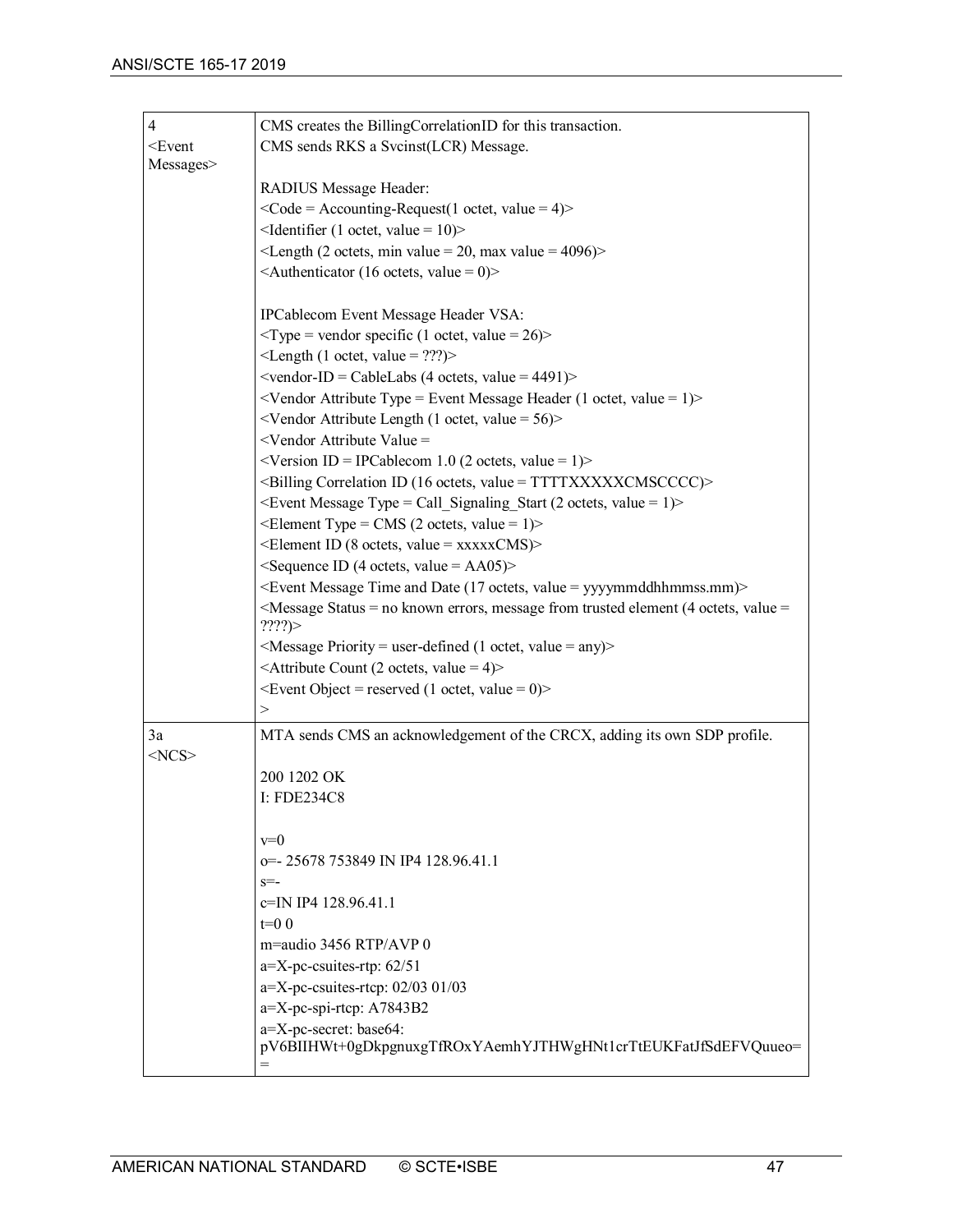| 4a<br>$<$ EM $>$            | RKS sends CMS a RADIUS ACK in response to Service Instance message -<br>Svcinst(LCR). |
|-----------------------------|---------------------------------------------------------------------------------------|
|                             |                                                                                       |
|                             | RADIUS Message Header:                                                                |
|                             | $\leq$ Code = Accounting-Response (1 octet, value = 5)>                               |
|                             | $\leq$ Identifier (1 octet, value = 10)>                                              |
|                             | $\leq$ Length (2 octets, min value = 20, max value = 4096)>                           |
|                             | <authenticator (16="" octets,="" value="&lt;math">0)&gt;</authenticator>              |
| 5                           | CMS sends MPC all call setup information (LCR, #) including MTA-o's SDP profile.      |
| <proprietary></proprietary> | [proprietary]                                                                         |
| 6                           | MPC sends MP a CreateConnection request in send-receive mode.                         |
| $<$ ASP>                    |                                                                                       |
|                             | CRCX 5050 ds/12/1@ec-2.mso.net MGCP 1.0 NCS 1.0                                       |
|                             | $N:ca(\partial_{c}ca2.mso.net:5678)$                                                  |
|                             | C: A3C47F21456789F0                                                                   |
|                             | L: p:10, a:PCMU, dg-gi: 1273 sc-rtp: 62/51, sc-rtcp: 02/03; 01/03 sc-st: base64:      |
|                             | pV6BIIHWt+0gDkpgnuxgTfROxYAemhYJTHWgHNt1crTtEUKFatJfSdEFVQuueo=                       |
|                             | M: sendrcv                                                                            |
|                             | X: 0123456789B0                                                                       |
|                             | R: hd                                                                                 |
|                             |                                                                                       |
|                             | $v=0$                                                                                 |
|                             | o=- 25678 753849 IN IP4 128.96.41.1                                                   |
|                             | $s = -$                                                                               |
|                             | c=IN IP4 128.96.41.1                                                                  |
|                             | $t=0$ 0                                                                               |
|                             | m=audio 3456 RTP/AVP 0                                                                |
|                             | $a=X$ -pc-csuites-rtp: 62/51                                                          |
|                             | $a=X$ -pc-csuites-rtcp: 02/03 01/03<br>a=X-pc-spi-rtcp: A7843B2                       |
|                             | a=X-pc-secret: base64:                                                                |
|                             | pV6BIIHWt+0gDkpgnuxgTfROxYAemhYJTHWgHNt1crTtEUKFatJfSdEFVQuueo=                       |
|                             | $=$                                                                                   |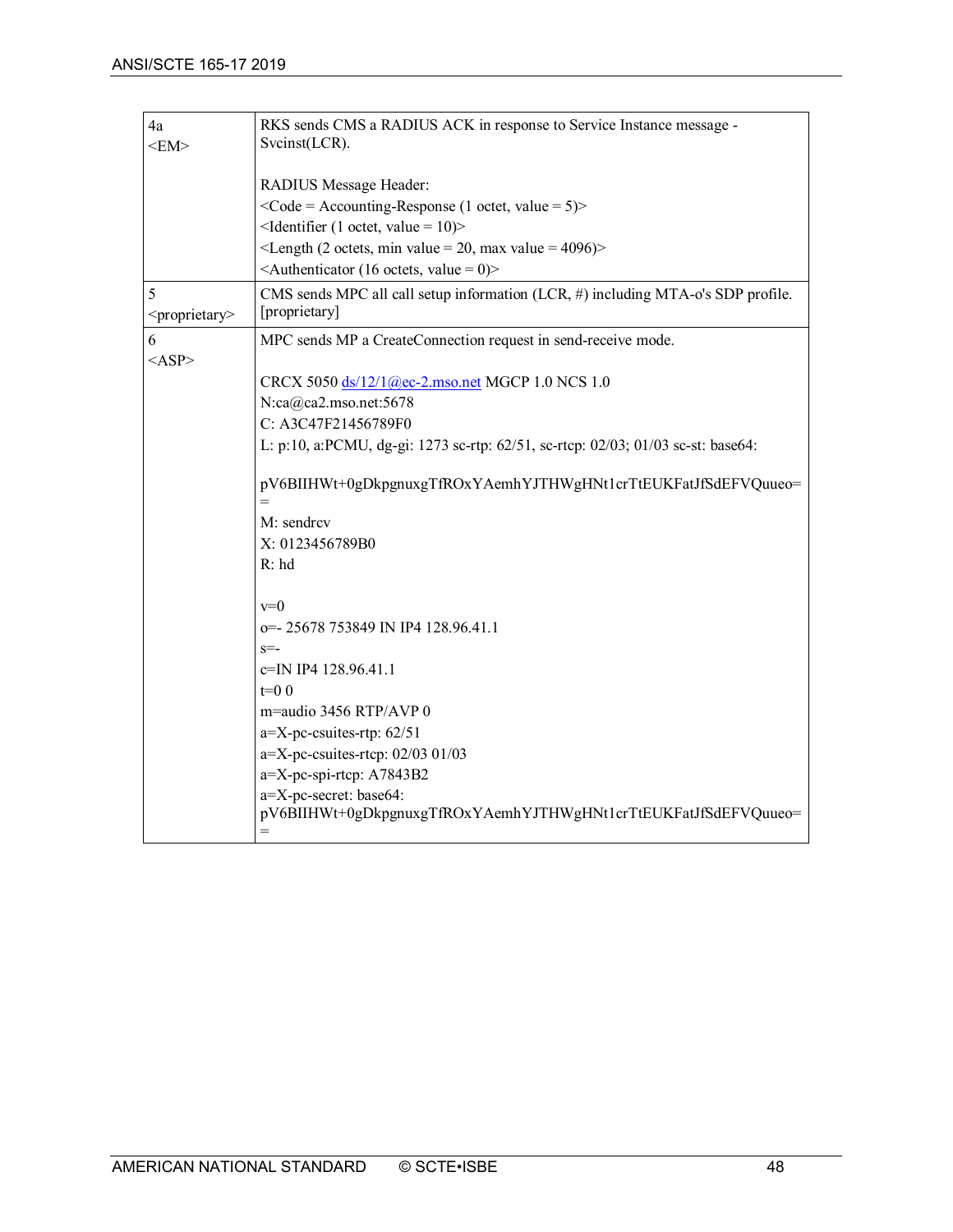| 6a              | MP sends MPC an acknowledgement of receipt of Create Connection message. |
|-----------------|--------------------------------------------------------------------------|
| $<$ ASP>        |                                                                          |
|                 | 200 5050 OK                                                              |
|                 | K:                                                                       |
|                 | I: 32F345E2                                                              |
|                 | DQ-RI:D32B8593                                                           |
|                 |                                                                          |
|                 | $v=0$                                                                    |
|                 | $o = 25678753849$ IN IP4 128.96.41.1                                     |
|                 | $s = -$                                                                  |
|                 | $c=IN$ IP4 128.96.63.25                                                  |
|                 | $t=0$ 0                                                                  |
|                 | m=audio 1296 RTP/AVP 0                                                   |
|                 | $a=X$ -pc-csuites-rtp: 62/51                                             |
|                 | $a=X$ -pc-csuites-rtcp: 02/03                                            |
|                 | a=X-pc-spi-rtcp: 453A78F1                                                |
|                 | a=X-pc-secret: base64:                                                   |
|                 | pV6BIIHWt+0gDkpgnuxgTfROxYAemhYJTHWgHNt1crTtEUKFatJfSdEFVQuueo=          |
|                 |                                                                          |
| $7$ proprietary | MPC sends CMS MP's SDP profile. [proprietary]                            |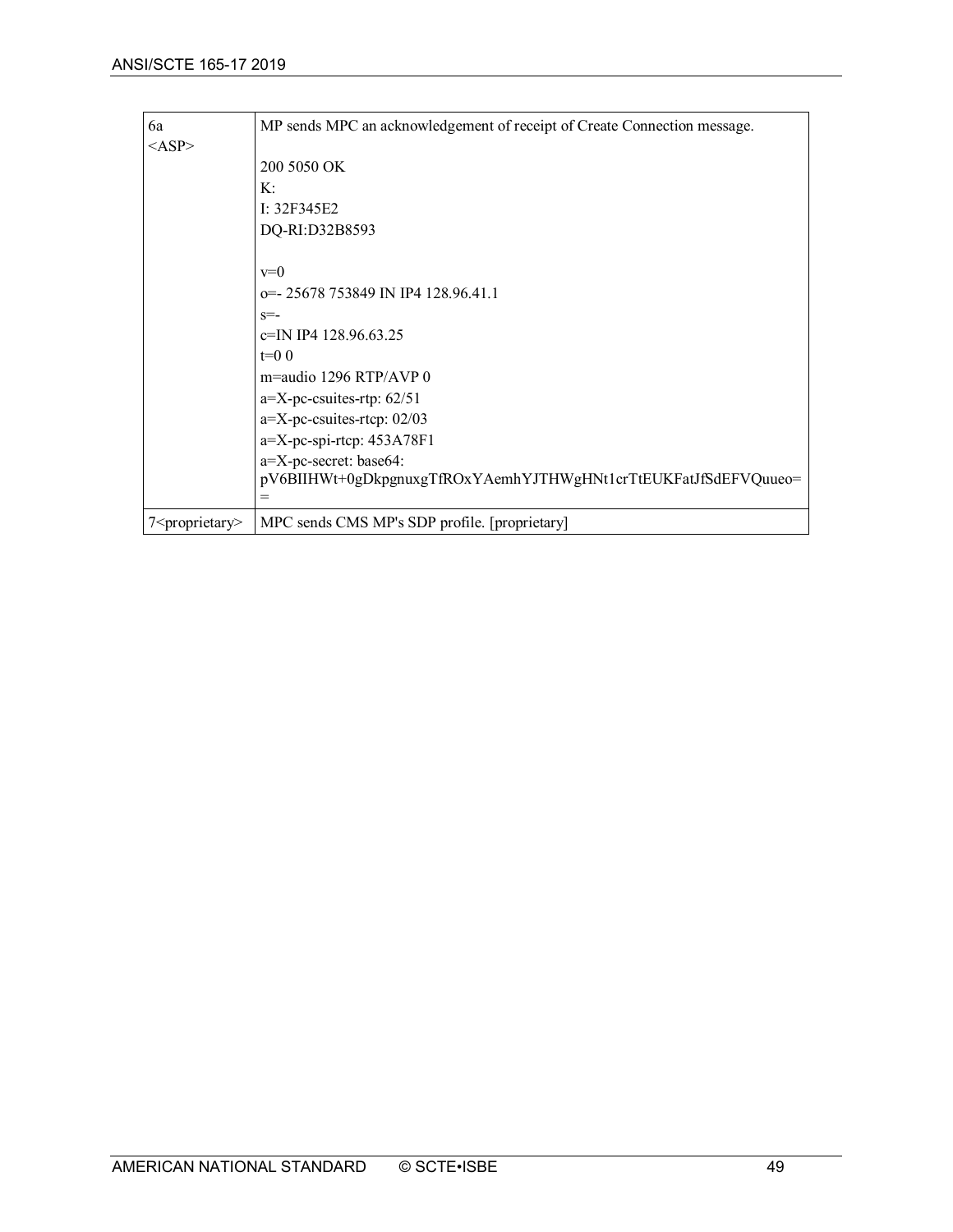| coordination.<br>$<$ DQoS><br>Transaction $ID - 3177$<br>Subscriber - MTA<br>Remote Gate Info-<br>CMS address - 128.96.22.15<br>CMS Port - 2562<br>Authentication Algorithm=0x64<br>Security Key=FourScoreAndSevenYearsAgo<br>Remote Gate ID - 8096<br>GateSpec<br>Direction upstream<br>Protocol UDP<br>SourceAddress 129.96.41.1 (MTA-o)<br>DestinationAddress ???.???.???.??? (MG)<br>SourcePort 0<br>Destination Port 6540<br><b>b</b> 120<br>r 12000<br>p 12000<br>m 120<br>M 120<br>R 12000<br>S <sub>0</sub><br>GateSpec<br>Direction downstream<br>Protocol UDP<br>SourceAddress ???.???.???.??? (MG)<br>DestinationAddress 129.96.41.1 (MTA-o)<br>SourcePort 0<br>Destination Port 3456<br><b>b</b> 120<br>r 12000<br>p 12000<br>m 120<br>M 120<br>R 12000<br>S <sub>0</sub> | 8 | CMS sends CMTS a Gate-Set message including a local ID for use with gate |
|---------------------------------------------------------------------------------------------------------------------------------------------------------------------------------------------------------------------------------------------------------------------------------------------------------------------------------------------------------------------------------------------------------------------------------------------------------------------------------------------------------------------------------------------------------------------------------------------------------------------------------------------------------------------------------------------------------------------------------------------------------------------------------------|---|--------------------------------------------------------------------------|
|                                                                                                                                                                                                                                                                                                                                                                                                                                                                                                                                                                                                                                                                                                                                                                                       |   |                                                                          |
|                                                                                                                                                                                                                                                                                                                                                                                                                                                                                                                                                                                                                                                                                                                                                                                       |   |                                                                          |
|                                                                                                                                                                                                                                                                                                                                                                                                                                                                                                                                                                                                                                                                                                                                                                                       |   |                                                                          |
|                                                                                                                                                                                                                                                                                                                                                                                                                                                                                                                                                                                                                                                                                                                                                                                       |   |                                                                          |
|                                                                                                                                                                                                                                                                                                                                                                                                                                                                                                                                                                                                                                                                                                                                                                                       |   |                                                                          |
|                                                                                                                                                                                                                                                                                                                                                                                                                                                                                                                                                                                                                                                                                                                                                                                       |   |                                                                          |
|                                                                                                                                                                                                                                                                                                                                                                                                                                                                                                                                                                                                                                                                                                                                                                                       |   |                                                                          |
|                                                                                                                                                                                                                                                                                                                                                                                                                                                                                                                                                                                                                                                                                                                                                                                       |   |                                                                          |
|                                                                                                                                                                                                                                                                                                                                                                                                                                                                                                                                                                                                                                                                                                                                                                                       |   |                                                                          |
|                                                                                                                                                                                                                                                                                                                                                                                                                                                                                                                                                                                                                                                                                                                                                                                       |   |                                                                          |
|                                                                                                                                                                                                                                                                                                                                                                                                                                                                                                                                                                                                                                                                                                                                                                                       |   |                                                                          |
|                                                                                                                                                                                                                                                                                                                                                                                                                                                                                                                                                                                                                                                                                                                                                                                       |   |                                                                          |
|                                                                                                                                                                                                                                                                                                                                                                                                                                                                                                                                                                                                                                                                                                                                                                                       |   |                                                                          |
|                                                                                                                                                                                                                                                                                                                                                                                                                                                                                                                                                                                                                                                                                                                                                                                       |   |                                                                          |
|                                                                                                                                                                                                                                                                                                                                                                                                                                                                                                                                                                                                                                                                                                                                                                                       |   |                                                                          |
|                                                                                                                                                                                                                                                                                                                                                                                                                                                                                                                                                                                                                                                                                                                                                                                       |   |                                                                          |
|                                                                                                                                                                                                                                                                                                                                                                                                                                                                                                                                                                                                                                                                                                                                                                                       |   |                                                                          |
|                                                                                                                                                                                                                                                                                                                                                                                                                                                                                                                                                                                                                                                                                                                                                                                       |   |                                                                          |
|                                                                                                                                                                                                                                                                                                                                                                                                                                                                                                                                                                                                                                                                                                                                                                                       |   |                                                                          |
|                                                                                                                                                                                                                                                                                                                                                                                                                                                                                                                                                                                                                                                                                                                                                                                       |   |                                                                          |
|                                                                                                                                                                                                                                                                                                                                                                                                                                                                                                                                                                                                                                                                                                                                                                                       |   |                                                                          |
|                                                                                                                                                                                                                                                                                                                                                                                                                                                                                                                                                                                                                                                                                                                                                                                       |   |                                                                          |
|                                                                                                                                                                                                                                                                                                                                                                                                                                                                                                                                                                                                                                                                                                                                                                                       |   |                                                                          |
|                                                                                                                                                                                                                                                                                                                                                                                                                                                                                                                                                                                                                                                                                                                                                                                       |   |                                                                          |
|                                                                                                                                                                                                                                                                                                                                                                                                                                                                                                                                                                                                                                                                                                                                                                                       |   |                                                                          |
|                                                                                                                                                                                                                                                                                                                                                                                                                                                                                                                                                                                                                                                                                                                                                                                       |   |                                                                          |
|                                                                                                                                                                                                                                                                                                                                                                                                                                                                                                                                                                                                                                                                                                                                                                                       |   |                                                                          |
|                                                                                                                                                                                                                                                                                                                                                                                                                                                                                                                                                                                                                                                                                                                                                                                       |   |                                                                          |
|                                                                                                                                                                                                                                                                                                                                                                                                                                                                                                                                                                                                                                                                                                                                                                                       |   |                                                                          |
|                                                                                                                                                                                                                                                                                                                                                                                                                                                                                                                                                                                                                                                                                                                                                                                       |   |                                                                          |
|                                                                                                                                                                                                                                                                                                                                                                                                                                                                                                                                                                                                                                                                                                                                                                                       |   |                                                                          |
|                                                                                                                                                                                                                                                                                                                                                                                                                                                                                                                                                                                                                                                                                                                                                                                       |   |                                                                          |
|                                                                                                                                                                                                                                                                                                                                                                                                                                                                                                                                                                                                                                                                                                                                                                                       |   |                                                                          |
|                                                                                                                                                                                                                                                                                                                                                                                                                                                                                                                                                                                                                                                                                                                                                                                       |   |                                                                          |
|                                                                                                                                                                                                                                                                                                                                                                                                                                                                                                                                                                                                                                                                                                                                                                                       |   |                                                                          |
|                                                                                                                                                                                                                                                                                                                                                                                                                                                                                                                                                                                                                                                                                                                                                                                       |   |                                                                          |
|                                                                                                                                                                                                                                                                                                                                                                                                                                                                                                                                                                                                                                                                                                                                                                                       |   |                                                                          |
|                                                                                                                                                                                                                                                                                                                                                                                                                                                                                                                                                                                                                                                                                                                                                                                       |   |                                                                          |
|                                                                                                                                                                                                                                                                                                                                                                                                                                                                                                                                                                                                                                                                                                                                                                                       |   |                                                                          |
|                                                                                                                                                                                                                                                                                                                                                                                                                                                                                                                                                                                                                                                                                                                                                                                       |   |                                                                          |
|                                                                                                                                                                                                                                                                                                                                                                                                                                                                                                                                                                                                                                                                                                                                                                                       |   |                                                                          |
|                                                                                                                                                                                                                                                                                                                                                                                                                                                                                                                                                                                                                                                                                                                                                                                       |   | $Flag = Auto commit$                                                     |
|                                                                                                                                                                                                                                                                                                                                                                                                                                                                                                                                                                                                                                                                                                                                                                                       |   |                                                                          |
| Billing Info $-$                                                                                                                                                                                                                                                                                                                                                                                                                                                                                                                                                                                                                                                                                                                                                                      |   |                                                                          |
| Billing Correlation ID - TTTTXXXXXCMSCCCC                                                                                                                                                                                                                                                                                                                                                                                                                                                                                                                                                                                                                                                                                                                                             |   |                                                                          |
| RKS Primary - 128.96.60.110, 5000                                                                                                                                                                                                                                                                                                                                                                                                                                                                                                                                                                                                                                                                                                                                                     |   |                                                                          |
| RKS Secondary - 128.96.60.210, 5001                                                                                                                                                                                                                                                                                                                                                                                                                                                                                                                                                                                                                                                                                                                                                   |   |                                                                          |
| Real time Flag - 0 (false)                                                                                                                                                                                                                                                                                                                                                                                                                                                                                                                                                                                                                                                                                                                                                            |   |                                                                          |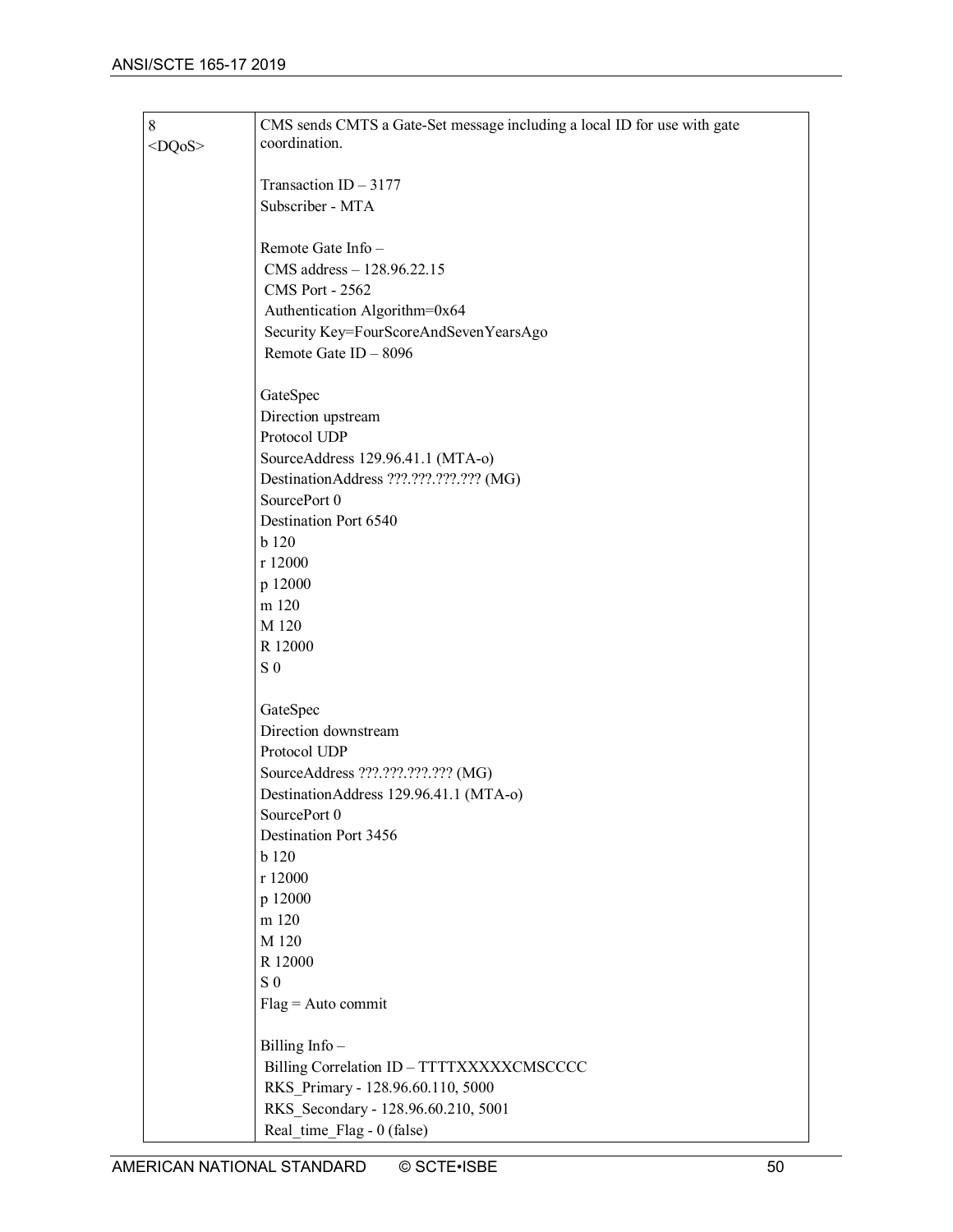| 8a          | CMTS sends CMS an acknowledgment of the GateSet                                                       |  |  |  |  |
|-------------|-------------------------------------------------------------------------------------------------------|--|--|--|--|
| $<$ DQoS>   |                                                                                                       |  |  |  |  |
|             | Transaction ID $-3177$                                                                                |  |  |  |  |
|             | Subscriber - MTA                                                                                      |  |  |  |  |
|             | Gate ID - 37125                                                                                       |  |  |  |  |
|             | Activity Count - 2                                                                                    |  |  |  |  |
| 9           | CMS sends MTA-o an MDCX message. This message indicates that the MTA should                           |  |  |  |  |
| $<$ NCS $>$ | go into send-receive mode. This message also contains the session description of the<br>Media Player. |  |  |  |  |
|             | MDCX 1203 aaln/1@ec-1.mso.net MGCP 1.0 NCS 1.0                                                        |  |  |  |  |
|             | $N:ca(\partial_{c}ca1.mso.net:5678)$                                                                  |  |  |  |  |
|             | C: A3C47F21456789F0                                                                                   |  |  |  |  |
|             | <b>I: FDE234C8</b>                                                                                    |  |  |  |  |
|             | M: sendrecv                                                                                           |  |  |  |  |
|             | X: 0123456789AE                                                                                       |  |  |  |  |
|             | R:hu                                                                                                  |  |  |  |  |
|             | L: dq-qi:37125                                                                                        |  |  |  |  |
|             | $v=0$                                                                                                 |  |  |  |  |
|             | o=- 25678 753849 IN IP4 128.96.41.1                                                                   |  |  |  |  |
|             | $s = -$                                                                                               |  |  |  |  |
|             | c=IN IP4 128.96.63.25                                                                                 |  |  |  |  |
|             | $t=0$ 0                                                                                               |  |  |  |  |
|             | m=audio 1296 RTP/AVP 0                                                                                |  |  |  |  |
|             | a=X-pc-csuites-rtp: 62/51                                                                             |  |  |  |  |
|             | $a=X$ -pc-csuites-rtcp: 02/03                                                                         |  |  |  |  |
|             | a=X-pc-spi-rtcp: 453A78F1<br>a=X-pc-secret: base64:                                                   |  |  |  |  |
|             | pV6BIIHWt+0gDkpgnuxgTfROxYAemhYJTHWgHNt1crTtEUKFatJfSdEFVQuueo=                                       |  |  |  |  |
| 9a          | MTA-o sends CMS an acknowledgement of the MDCX message.                                               |  |  |  |  |
| $<$ NCS $>$ | 100 1203 PENDING                                                                                      |  |  |  |  |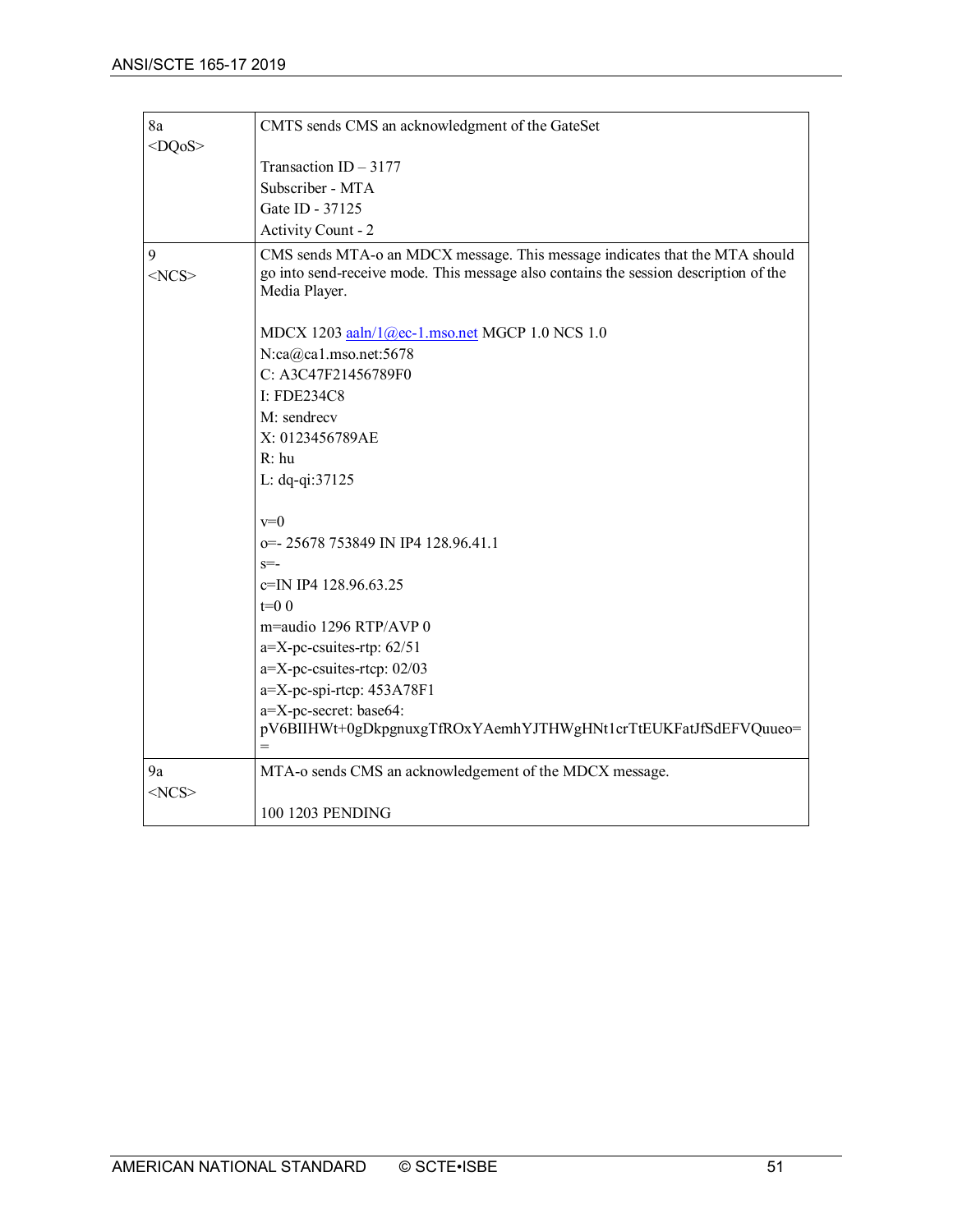| 10             | MTA-o sends CMTS a DSA request asking for bandwidth commitment in the access |  |  |
|----------------|------------------------------------------------------------------------------|--|--|
| $<$ DOCSIS $>$ | network.                                                                     |  |  |
|                |                                                                              |  |  |
|                | <b>DSAREQ</b>                                                                |  |  |
|                | TransactionID 1                                                              |  |  |
|                |                                                                              |  |  |
|                | <b>Upstream Service Flow</b>                                                 |  |  |
|                | Service Flow Reference 1                                                     |  |  |
|                | QoSParameterSetType Admitted(2)                                              |  |  |
|                | TimeoutAdmitted 200                                                          |  |  |
|                | ServiceFlowScheduling UGS(6)                                                 |  |  |
|                | NominalGrantInterval 10ms                                                    |  |  |
|                | ToleratedGrantJitter 2ms                                                     |  |  |
|                | GrantsPerInterval 1                                                          |  |  |
|                | UnsolicitedGrantSize 111                                                     |  |  |
|                | AuthBlock 37125                                                              |  |  |
|                |                                                                              |  |  |
|                | DownStreamServiceFlow                                                        |  |  |
|                | Service Flow Reference 2                                                     |  |  |
|                | QoSParameterSetType Admitted(2)                                              |  |  |
|                | TimeoutAdmitted 200                                                          |  |  |
|                | TrafficePriority 5                                                           |  |  |
|                | MaximumSustaninedRate 12,000                                                 |  |  |
|                | AuthBlock 37125                                                              |  |  |
|                | UpstreamPacketClassification                                                 |  |  |
|                | ServiceFlowReference 1                                                       |  |  |
|                | PacketClassifierReference 1                                                  |  |  |
|                | ClassifierPriority 150                                                       |  |  |
|                | Classifier Activation State Inactive (0)                                     |  |  |
|                | IPSourceAddress 128.96.41.1 (MTA)                                            |  |  |
|                | IPSourcePort 3456                                                            |  |  |
|                | IPDestinationAddress ???.???.???.??? (MG)                                    |  |  |
|                | <b>IPDestinationPort 6540</b>                                                |  |  |
|                | IPProtocol UDP(17)                                                           |  |  |
|                | DownstreamPacketClassification                                               |  |  |
|                | ServiceFlowReference 2                                                       |  |  |
|                | PacketClassifierReference 2                                                  |  |  |
|                | ClassifierPriority 150                                                       |  |  |
|                | Classifier Activation State Inactive (0)                                     |  |  |
|                | IPSourceAddress ???.???.???.??? (MG)                                         |  |  |
|                | IPDestinationAddress 128.96.41.1 (MTA)                                       |  |  |
|                | IPDestinationPort 3456                                                       |  |  |
|                | IPProtocol UDP(17)                                                           |  |  |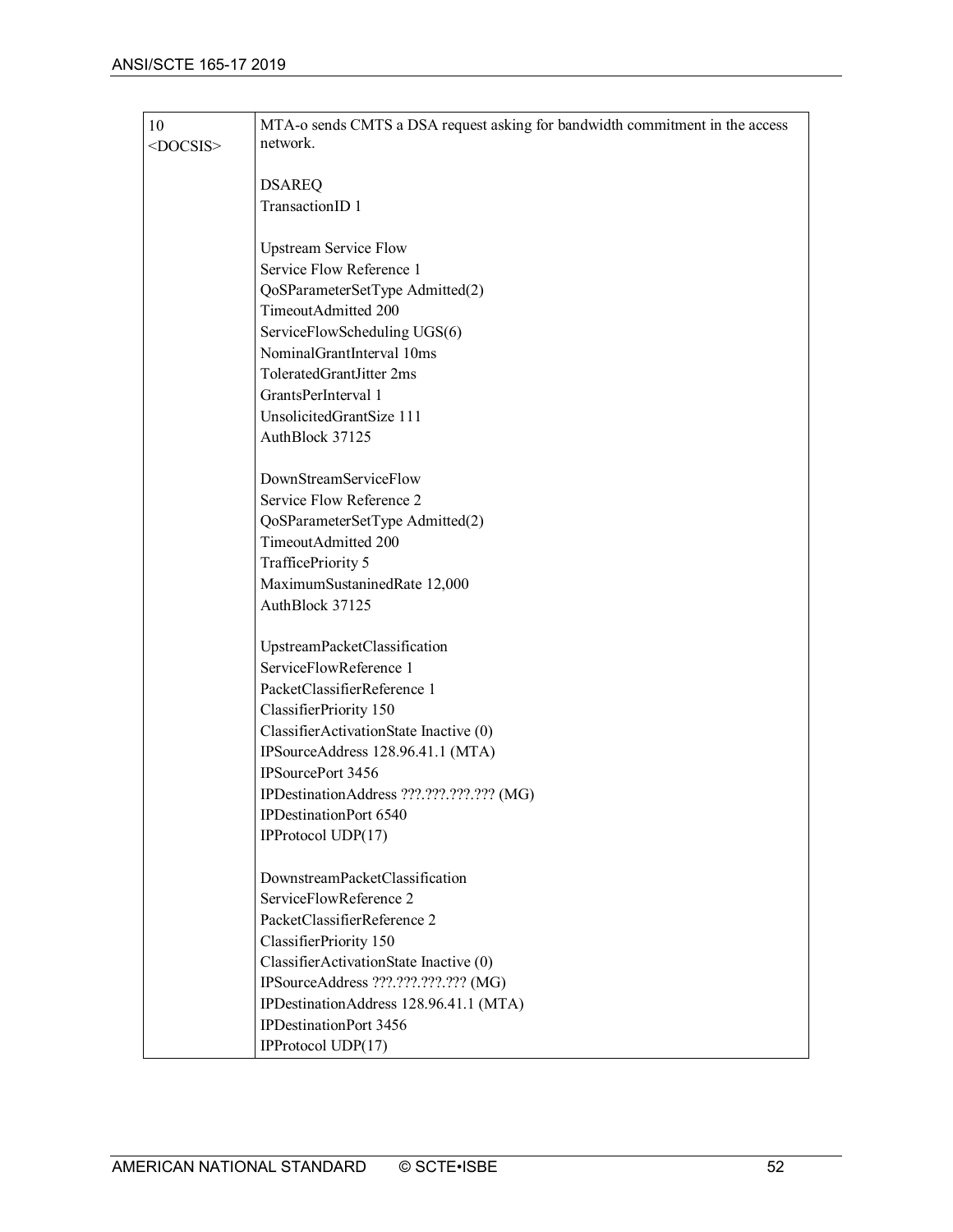| 10a               | CMTS sends MTA-o a DSA response indicating that the DSA request has been |    |
|-------------------|--------------------------------------------------------------------------|----|
| <docsis></docsis> | granted.                                                                 |    |
|                   | <b>DSARSP</b>                                                            |    |
|                   | TransactionID 1                                                          |    |
|                   | ConfirmationCode Success(0)                                              |    |
|                   |                                                                          |    |
|                   | <b>Upstream Service Flow</b>                                             |    |
|                   | ServiceFlowReference 1                                                   |    |
|                   | ServiceFlowID 1001                                                       |    |
|                   | QoSParameterSetType Admitted(2)                                          |    |
|                   | TimeoutAdmitted 200                                                      |    |
|                   | ServiceFlowScheduling UGS(6)                                             |    |
|                   | NominalGrantInterval 10ms                                                |    |
|                   | ToleratedGrantJitter 2ms                                                 |    |
|                   | GrantsPerInterval 1                                                      |    |
|                   | UnsolicitedGrantSize 111                                                 |    |
|                   | AuthBlock 31001                                                          |    |
|                   | DownStreamServiceFlow                                                    |    |
|                   | ServiceFlowReference 2                                                   |    |
|                   | ServiceFlowID 2001                                                       |    |
|                   | QoSParameterSetType Admitted+Active(6)                                   |    |
|                   | TimeoutAdmitted 200                                                      |    |
|                   | TrafficePriority 5                                                       |    |
|                   | MaximumSustaninedRate 12,000                                             |    |
|                   | AuthBlock 32001                                                          |    |
|                   | UpstreamPacketClassification                                             |    |
|                   | ServiceFlowReference 1                                                   |    |
|                   | PacketClassifierReference 1                                              |    |
|                   | ClassifierID 3001                                                        |    |
|                   | ClassifierPriority 150                                                   |    |
|                   | CalssifierActivationState Inactive (0)                                   |    |
|                   | IPSourceAddress 128.96.41.1 (MTA)                                        |    |
|                   | <b>IPSourcePort 3456</b>                                                 |    |
|                   | IPDestinationAddress 128.96.63.25 (MG)                                   |    |
|                   | <b>IPDestinationPort 1296</b>                                            |    |
|                   | IPProtocol UDP(17)                                                       |    |
|                   | DownstreamPacketClassification                                           |    |
|                   | ServiceFlowReference 2                                                   |    |
|                   | PacketClassifierReference 2                                              |    |
|                   | ClassifierID 3002                                                        |    |
|                   | ClassifierPriority 150                                                   |    |
|                   | Classifier Activation State Active (1)                                   |    |
|                   | IPSourceAddress 128.96.63.25 (MG)                                        |    |
|                   | IPDestinationAddress 128.96.41.1 (MTA)                                   |    |
|                   | <b>IPDestinationPort 3456</b>                                            |    |
|                   | <b>IPProtocol UDP(17)</b><br>© SCTE•ISBE<br>AMERICAN NATIONAL STANDARD   | 53 |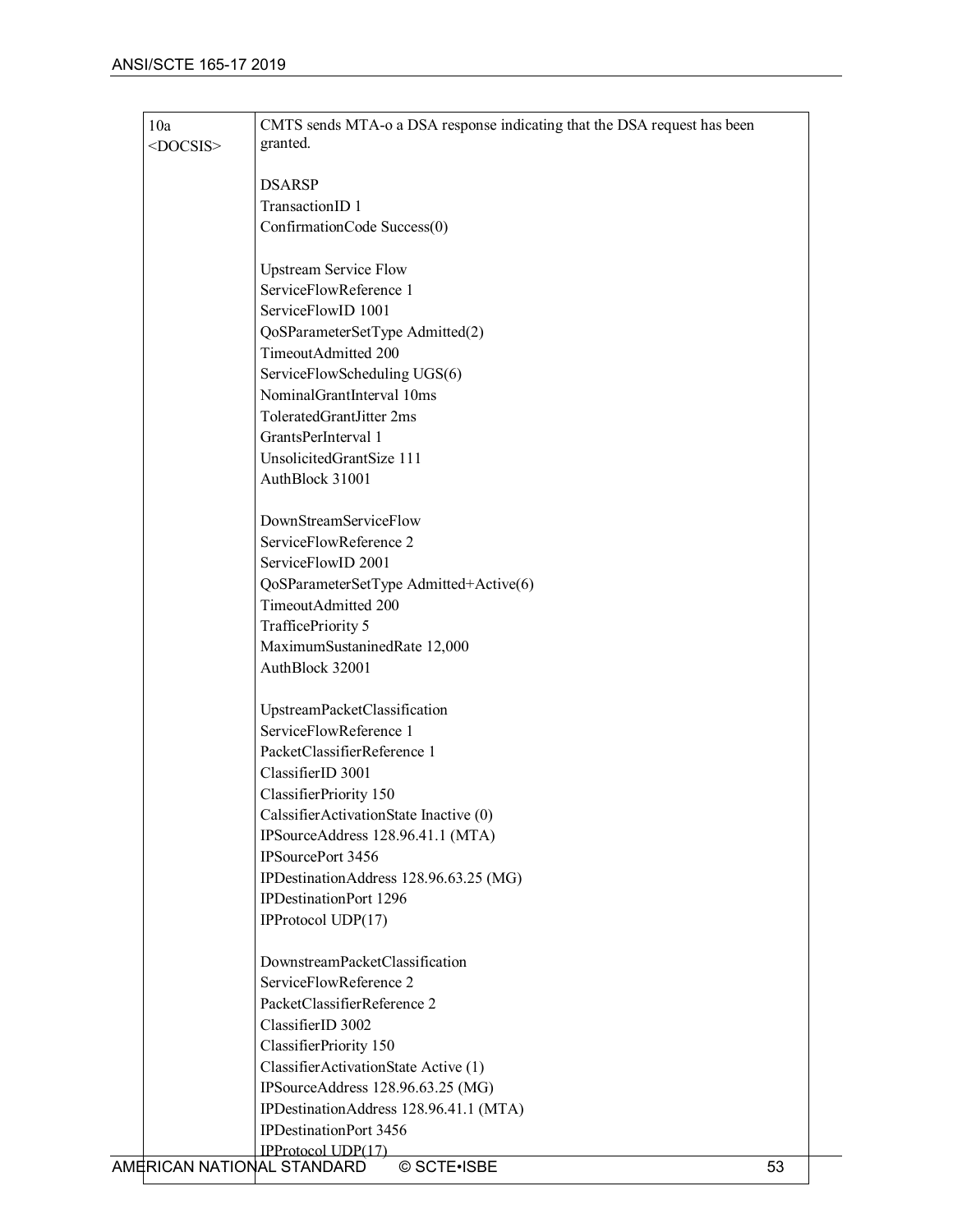| 10 <sub>b</sub>                   | MTA-o sends CMTS an acknowledgement of the DSARSP.                                 |  |  |  |
|-----------------------------------|------------------------------------------------------------------------------------|--|--|--|
| <docsis></docsis>                 |                                                                                    |  |  |  |
|                                   | <b>DSA-ACK</b>                                                                     |  |  |  |
|                                   | TransactionID 1                                                                    |  |  |  |
|                                   | ConfirmationCode Success(0)                                                        |  |  |  |
| 11<br><proprietary></proprietary> | Any backbone provisioning that is required is performed                            |  |  |  |
| 9 <sub>b</sub><br>$<$ NCS $>$     | MTA sends CMS a confirmation of transaction complete for MDCX.                     |  |  |  |
|                                   | 200 1203 OK                                                                        |  |  |  |
|                                   | K:                                                                                 |  |  |  |
| 9c                                | CMS sends MTA an acknowledgement of the completion of the MDCX transaction.        |  |  |  |
| $<$ NCS $>$                       |                                                                                    |  |  |  |
|                                   | 000 1203                                                                           |  |  |  |
| 12                                | CMS notifies the MPC to progress the call [proprietary]                            |  |  |  |
| <proprietary></proprietary>       |                                                                                    |  |  |  |
| 13                                | CMS sends a GATE-OPEN message to CMTS                                              |  |  |  |
| $<$ D-QoS>                        | GateOpen                                                                           |  |  |  |
|                                   | $TransactionID - 81$                                                               |  |  |  |
|                                   | Gate-ID - 37125                                                                    |  |  |  |
| 13a                               | CMTS responds to GateOpen message                                                  |  |  |  |
| $<$ D-QoS>                        |                                                                                    |  |  |  |
|                                   | GateOpenAck                                                                        |  |  |  |
|                                   | TransactionID - 81                                                                 |  |  |  |
| 14                                | MPC sends MP a RQNT message to play the appropriate announcement and prompt        |  |  |  |
| $<$ ASP>                          | for digit collection.                                                              |  |  |  |
|                                   |                                                                                    |  |  |  |
|                                   | RQNT 5051 aaln/1@ec-1.mso.net MGCP 1.0 NCS 1.0                                     |  |  |  |
|                                   | N: $ca@ca1.mso.net:5678$                                                           |  |  |  |
|                                   | X: 0123456789AB                                                                    |  |  |  |
|                                   | R: oc, of                                                                          |  |  |  |
|                                   | S: AAU/pc(ip=file://12345<5145551234>,file://34548 dm=x)                           |  |  |  |
| 14a                               | MP acknowledges receipt of RQNT from MPC                                           |  |  |  |
| $<$ ASP>                          |                                                                                    |  |  |  |
|                                   | 200 5051 OK                                                                        |  |  |  |
| 15                                | MP plays announcement to MTA-o via RTP media stream                                |  |  |  |
| $<$ ASP>                          |                                                                                    |  |  |  |
| 16                                | In response to callers touch-tone, MTA-o sends MP a DTMF "1" via in-band signaling |  |  |  |
| $<$ ASP>                          |                                                                                    |  |  |  |
| 17                                | MP sends MPC a Notification message indicating that a DTMF "1" was received.       |  |  |  |
| $<$ ASP>                          |                                                                                    |  |  |  |
|                                   | NTFY 7070 aaln/1@ec-1.mso.net MGCP 1.0 NCS 1.0                                     |  |  |  |
|                                   | N: $ca(\partial ca1.mso.net:5678)$                                                 |  |  |  |
|                                   | X: 0123456789AB                                                                    |  |  |  |
|                                   | O: $oc(dc=1 na=1)$                                                                 |  |  |  |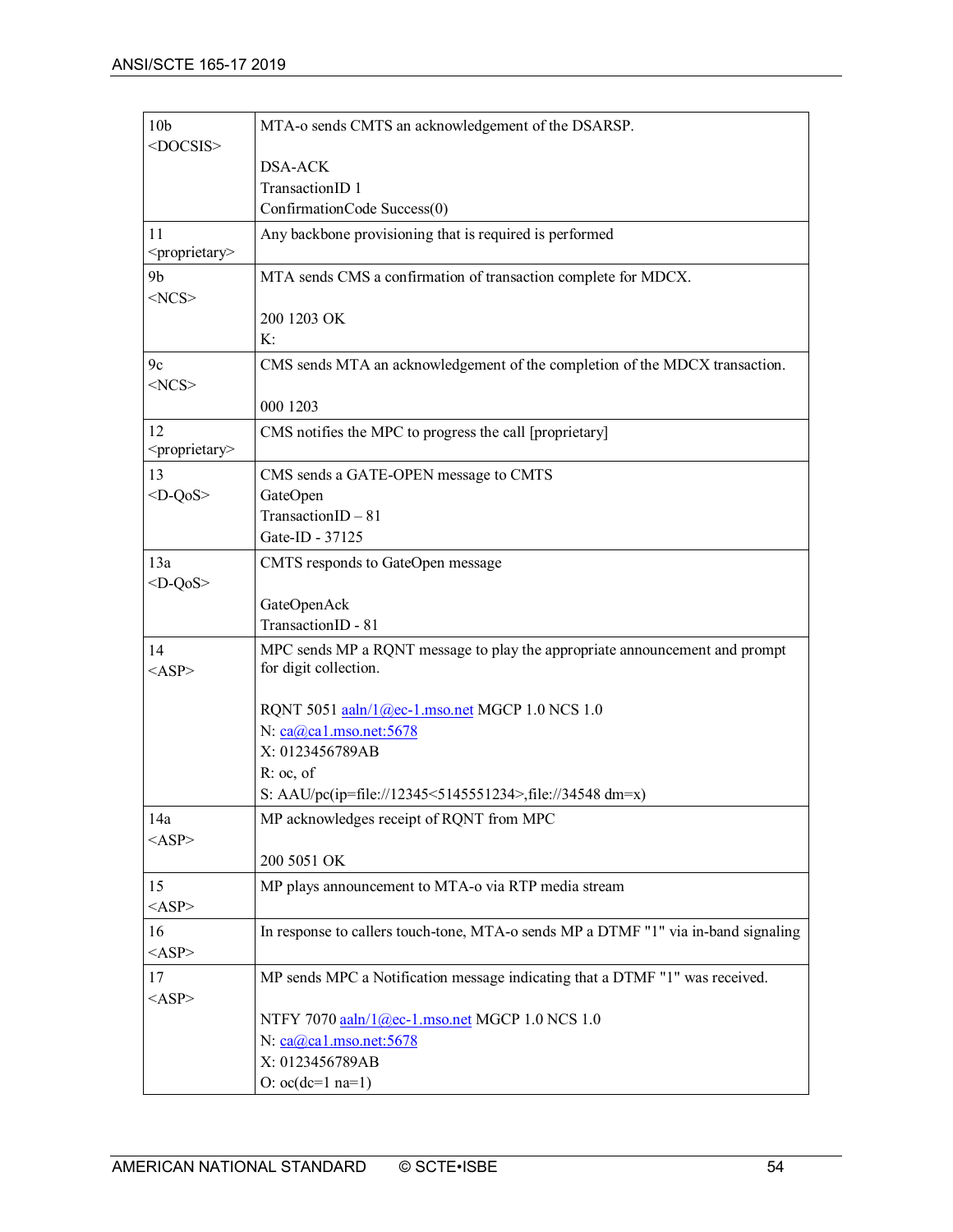| 18                          | MPC notifies CMS to re-route the call to the LCR #                            |  |  |
|-----------------------------|-------------------------------------------------------------------------------|--|--|
| <proprietary></proprietary> |                                                                               |  |  |
| 19                          | MPC sends MP an acknowledgement of the NTFY and includes a piggybacked delete |  |  |
| $<$ ASP>                    | connection message.                                                           |  |  |
|                             |                                                                               |  |  |
|                             | 200 7070 OK                                                                   |  |  |
|                             |                                                                               |  |  |
|                             | DLCX 5052 aaln/1@ec-2.mso.net MGCP 1.0 NCS 1.0                                |  |  |
|                             | C: A3C47F21456789F0                                                           |  |  |
|                             | I: 32F345E2                                                                   |  |  |
| 19a                         | MP sends MPC an acknowledgement of the DLCX and includes the call statistics  |  |  |
| $<$ ASP>                    | collected by the MP.                                                          |  |  |
|                             |                                                                               |  |  |
|                             | 250 5052 OK                                                                   |  |  |
|                             | P: PS=1245, OS=62345, PR=780, OR=45123, PL=10, JI=27, LA=48                   |  |  |
| 20                          | CMS sends MTA-o an MDCX message de-activating the connection.                 |  |  |
| $<$ NCS $>$                 |                                                                               |  |  |
|                             | MDCX 1204 aaln/1@ec-1.mso.net MGCP 1.0 NCS 1.0                                |  |  |
|                             | N:ca@ca1.mso.net:5678                                                         |  |  |
|                             | C: A3C47F21456789F0                                                           |  |  |
|                             | <b>I: FDE234C8</b>                                                            |  |  |
|                             | M: inactive                                                                   |  |  |
|                             | X: 0123456789AF                                                               |  |  |
|                             | R:hu                                                                          |  |  |
| 20a                         | MTA-o sends CMS an acknowledgement of the MDCX message.                       |  |  |
| $<$ NCS $>$                 |                                                                               |  |  |
|                             | 200 1204 OK                                                                   |  |  |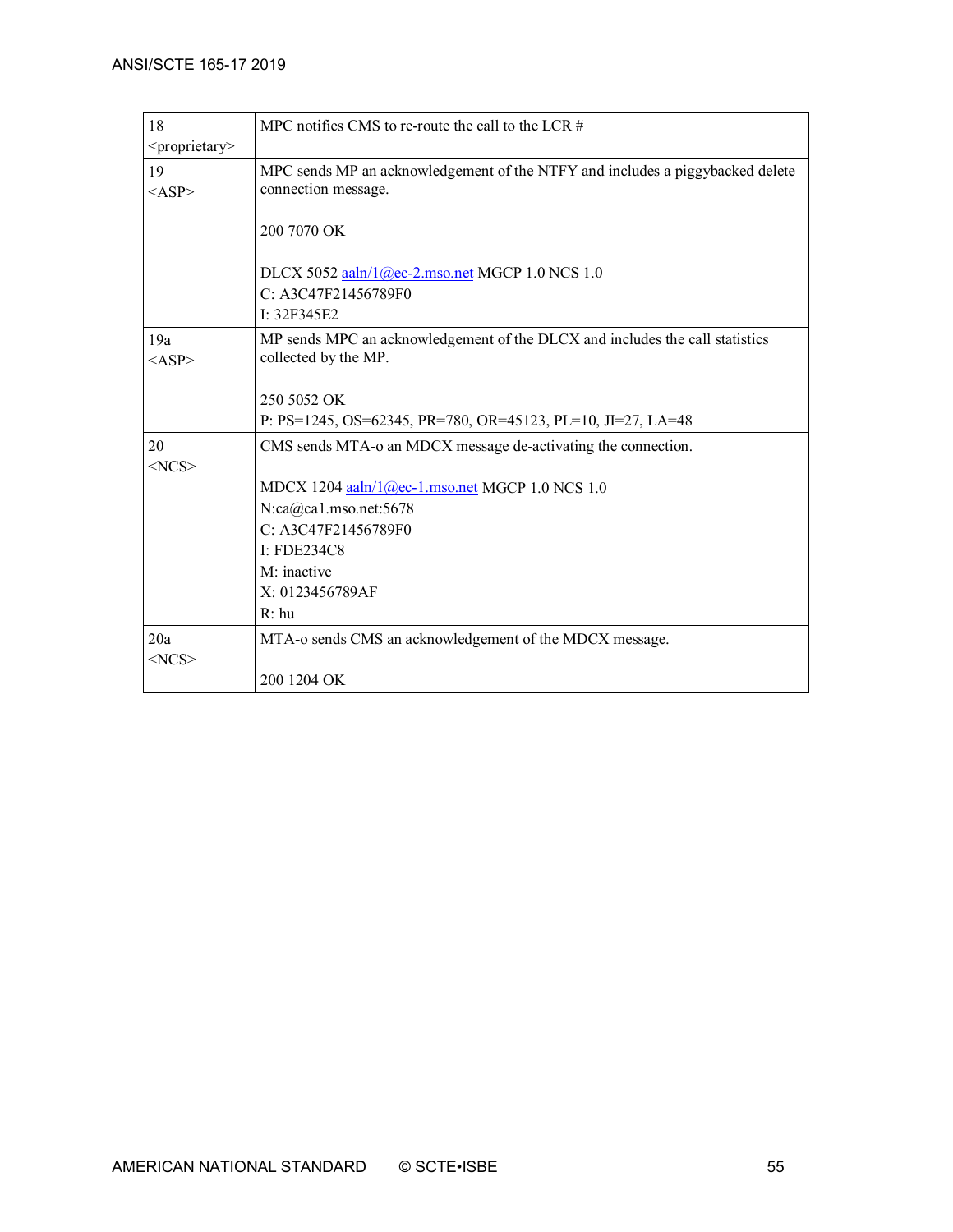| 21        | CMS sends CMTS a Gate-Set message including the local ID for use with gate |  |  |  |
|-----------|----------------------------------------------------------------------------|--|--|--|
| $<$ DQoS> | coordination.                                                              |  |  |  |
|           |                                                                            |  |  |  |
|           | Transaction $ID - 3177$                                                    |  |  |  |
|           | Subscriber - MTA                                                           |  |  |  |
|           |                                                                            |  |  |  |
|           | Remote Gate Info-                                                          |  |  |  |
|           | CMS address - 128.96.22.15                                                 |  |  |  |
|           | <b>CMS Port - 2562</b>                                                     |  |  |  |
|           | Authentication Algorithm=0x64                                              |  |  |  |
|           | Security Key=FourScoreAndSevenYearsAgo                                     |  |  |  |
|           | Remote Gate ID - 8096                                                      |  |  |  |
|           |                                                                            |  |  |  |
|           | GateSpec                                                                   |  |  |  |
|           | Direction upstream                                                         |  |  |  |
|           | Protocol UDP                                                               |  |  |  |
|           | SourceAddress 129.96.41.1 (MTA-o)                                          |  |  |  |
|           | DestinationAddress ???.???.???.??? (MG)                                    |  |  |  |
|           | SourcePort 0                                                               |  |  |  |
|           | Destination Port 6540                                                      |  |  |  |
|           | <b>b</b> 120                                                               |  |  |  |
|           | r 12000                                                                    |  |  |  |
|           | p 12000                                                                    |  |  |  |
|           | m 120                                                                      |  |  |  |
|           | M 120                                                                      |  |  |  |
|           | R 12000                                                                    |  |  |  |
|           | S <sub>0</sub>                                                             |  |  |  |
|           |                                                                            |  |  |  |
|           | GateSpec                                                                   |  |  |  |
|           | Direction downstream                                                       |  |  |  |
|           | Protocol UDP                                                               |  |  |  |
|           | SourceAddress ???.???.???.??? (MG)                                         |  |  |  |
|           | DestinationAddress 129.96.41.1 (MTA-o)                                     |  |  |  |
|           | SourcePort 0                                                               |  |  |  |
|           | Destination Port 3456                                                      |  |  |  |
|           | <b>b</b> 120                                                               |  |  |  |
|           | r 12000                                                                    |  |  |  |
|           | p 12000                                                                    |  |  |  |
|           | m 120                                                                      |  |  |  |
|           | M 120                                                                      |  |  |  |
|           | R 12000                                                                    |  |  |  |
|           | S <sub>0</sub>                                                             |  |  |  |
|           | $Flag = Auto commit$                                                       |  |  |  |
|           |                                                                            |  |  |  |
|           | Billing Info $-$                                                           |  |  |  |
|           | Billing Correlation ID - TTTTXXXXXCMSCCCC                                  |  |  |  |
|           | RKS Primary - 128.96.60.110, 5000                                          |  |  |  |
|           | RKS Secondary - 128.96.60.210, 5001                                        |  |  |  |
|           | Real time Flag - 0 (false)                                                 |  |  |  |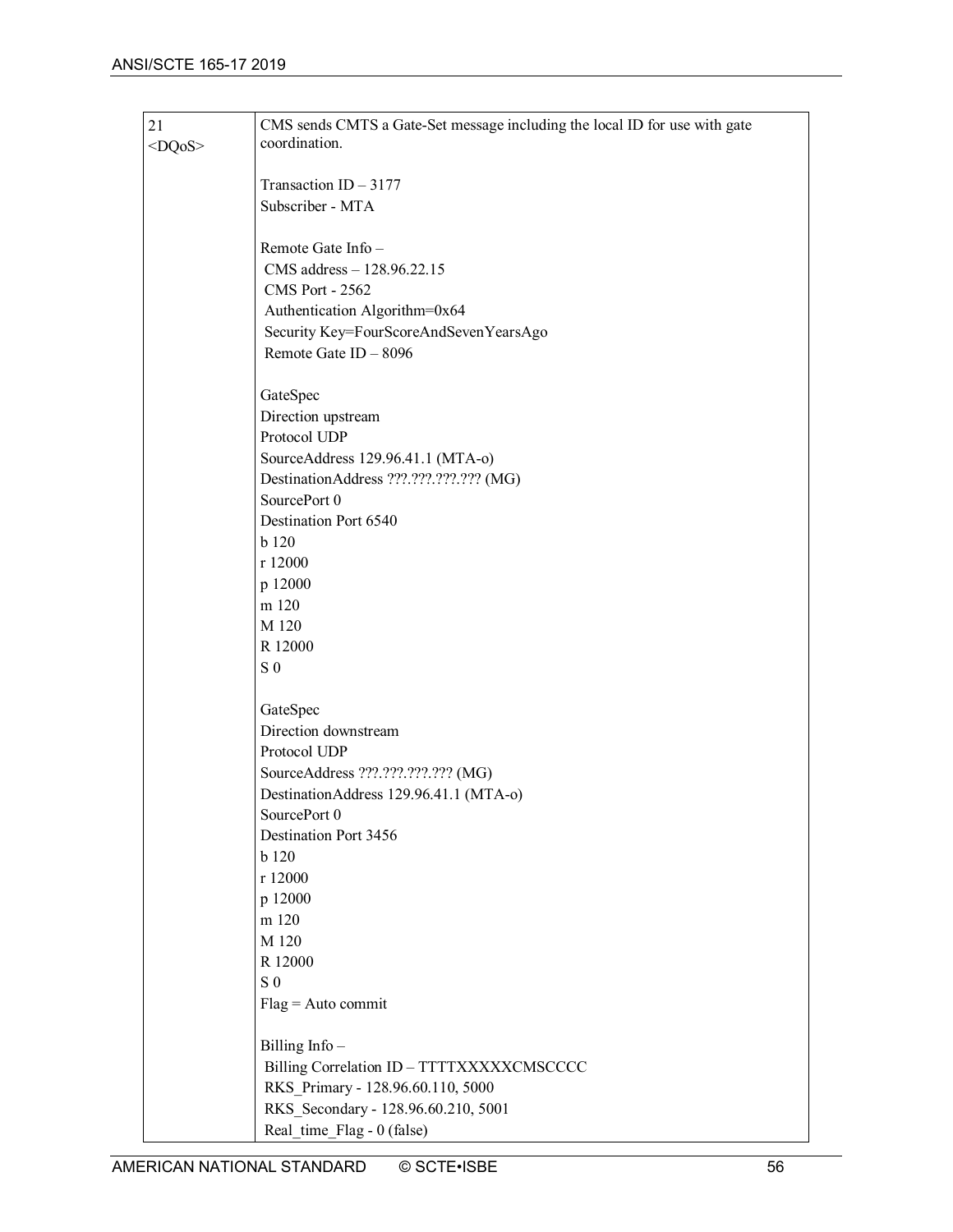| 21a            | CMTS sends CMS an acknowledgment of the GateSet                                                                        |  |  |  |
|----------------|------------------------------------------------------------------------------------------------------------------------|--|--|--|
| $<$ DQoS>      |                                                                                                                        |  |  |  |
|                | Transaction $ID - 3177$                                                                                                |  |  |  |
|                | Subscriber - MTA                                                                                                       |  |  |  |
|                | Gate ID - 37125                                                                                                        |  |  |  |
|                | Activity Count - 2                                                                                                     |  |  |  |
| 22<br>$<$ NCS> | CMS sends MTA-t a create connection message asking MTA-t to ring the phone.<br>CRCX Includes the SDP profile of MTA-o. |  |  |  |
|                | CRCX 1301 aaln/1@ec-2.mso.net MGCP 1.0 NCS 1.0<br>C: A3C47F21456789F0                                                  |  |  |  |
|                | L: p:10, a:PCMU, sc-rtp: 00/51; 62/51, sc-rtcp: 02/03; 01/03 sc-st: base64:                                            |  |  |  |
|                | pV6BIIHWt+0gDkpgnuxgTfROxYAemhYJTHWgHNt1crTtEUKFatJfSdEFVQuueo=                                                        |  |  |  |
|                | M: inactive                                                                                                            |  |  |  |
|                | N: $ca(\partial ca1.mso.net:5678)$                                                                                     |  |  |  |
|                | X: 0123456789AC                                                                                                        |  |  |  |
|                | R: hu                                                                                                                  |  |  |  |
|                | S:rg                                                                                                                   |  |  |  |
|                | $v=0$                                                                                                                  |  |  |  |
|                | o= 25678 753849 IN IP4 128.96.41.1                                                                                     |  |  |  |
|                | $s = -$                                                                                                                |  |  |  |
|                | c=IN IP4 128.96.41.1                                                                                                   |  |  |  |
|                | $t=0$ 0                                                                                                                |  |  |  |
|                | m=audio 3456 RTP/AVP 0                                                                                                 |  |  |  |
|                | a=X-pc-csuites-rtp: 62/51                                                                                              |  |  |  |
|                | a=X-pc-csuites-rtcp: 02/03                                                                                             |  |  |  |
|                | a=X-pc-spi-rtcp: A7843B2                                                                                               |  |  |  |
|                | a=X-pc-secret: base64:                                                                                                 |  |  |  |
|                | pV6BIIHWt+0gDkpgnuxgTfROxYAemhYJTHWgHNt1crTtEUKFatJfSdEFVQuueo=<br>$=$                                                 |  |  |  |
|                |                                                                                                                        |  |  |  |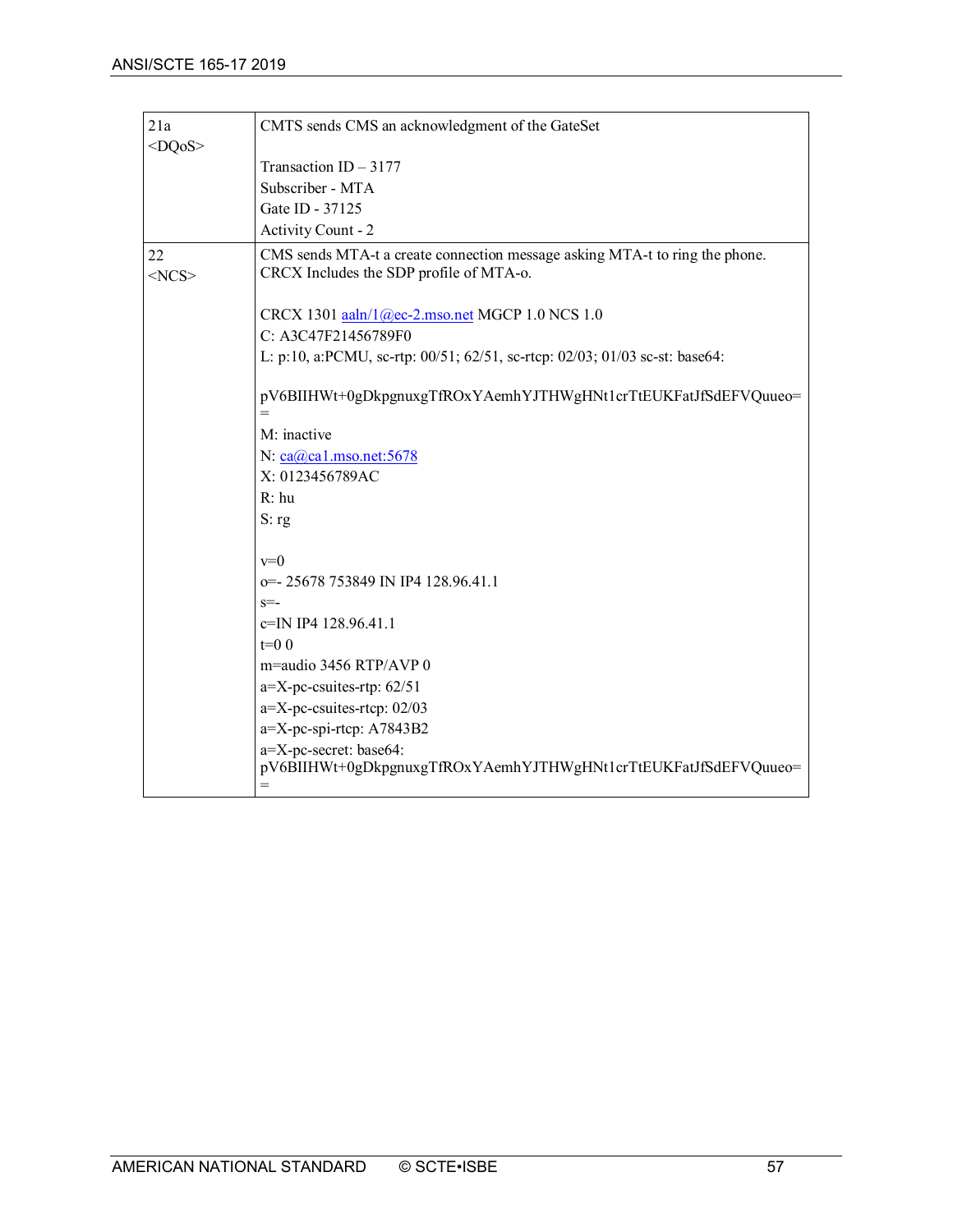| 22a<br>$<$ NCS $>$ | MTA-t sends CMS a confirmation of transaction complete for CRCX and it's SDP<br>profile. |  |  |
|--------------------|------------------------------------------------------------------------------------------|--|--|
|                    | 100 1301 pending                                                                         |  |  |
|                    | $v=0$                                                                                    |  |  |
|                    | o= 25678 753849 IN IP4 128.96.41.1                                                       |  |  |
|                    | $s = -$                                                                                  |  |  |
|                    | $c=IN$ IP4 128.96.10.10                                                                  |  |  |
|                    | $t=0$ 0                                                                                  |  |  |
|                    | m=audio $6789$ RTP/AVP 0                                                                 |  |  |
|                    | $a=X$ -pc-csuites-rtp: 62/51                                                             |  |  |
|                    | $a=X$ -pc-csuites-rtcp: 02/03 01/03                                                      |  |  |
|                    | a=X-pc-spi-rtcp: A7843B2                                                                 |  |  |
|                    | a=X-pc-secret: base64:                                                                   |  |  |
|                    | pV6BIIHWt+0gDkpgnuxgTfROxYAemhYJTHWgHNt1crTtEUKFatJfSdEFVQuueo=<br>$=$                   |  |  |
|                    |                                                                                          |  |  |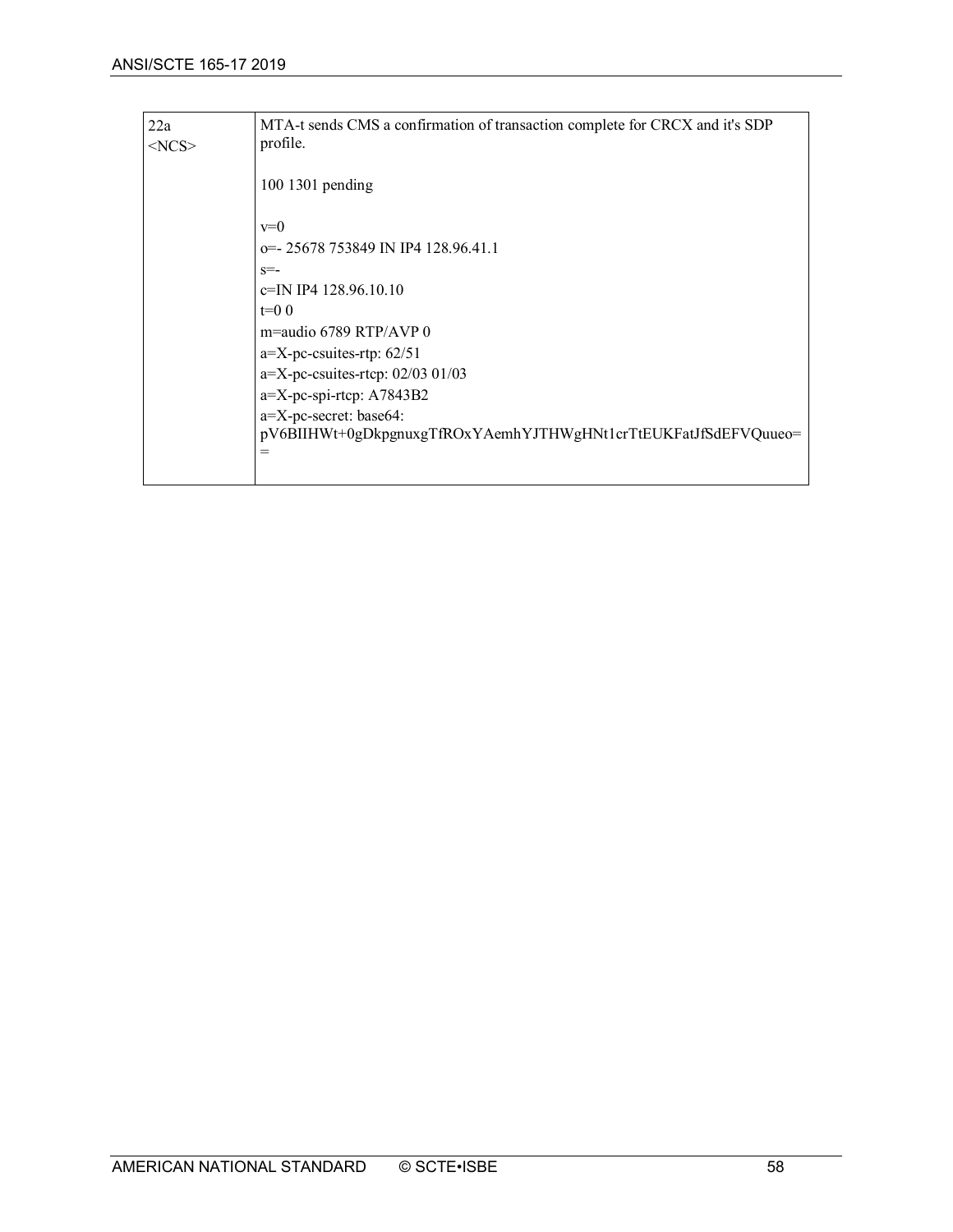| 23                | MTA-t sends CMTS a DSA request asking for bandwidth commitment in the access |  |  |
|-------------------|------------------------------------------------------------------------------|--|--|
| <docsis></docsis> | network.                                                                     |  |  |
|                   |                                                                              |  |  |
|                   | <b>DSAREQ</b>                                                                |  |  |
|                   | TransactionID 1                                                              |  |  |
|                   |                                                                              |  |  |
|                   | <b>Upstream Service Flow</b>                                                 |  |  |
|                   | Service Flow Reference 1                                                     |  |  |
|                   | QoSParameterSetType Admitted(2)                                              |  |  |
|                   | TimeoutAdmitted 200                                                          |  |  |
|                   | ServiceFlowScheduling UGS(6)                                                 |  |  |
|                   | NominalGrantInterval 10ms                                                    |  |  |
|                   | ToleratedGrantJitter 2ms                                                     |  |  |
|                   | GrantsPerInterval 1                                                          |  |  |
|                   | UnsolicitedGrantSize 111                                                     |  |  |
|                   | AuthBlock 37125                                                              |  |  |
|                   | DownStreamServiceFlow                                                        |  |  |
|                   | Service Flow Reference 2                                                     |  |  |
|                   | QoSParameterSetType Admitted(2)                                              |  |  |
|                   | TimeoutAdmitted 200                                                          |  |  |
|                   | TrafficePriority 5                                                           |  |  |
|                   | MaximumSustaninedRate 12,000                                                 |  |  |
|                   | AuthBlock 37125                                                              |  |  |
|                   |                                                                              |  |  |
|                   | UpstreamPacketClassification                                                 |  |  |
|                   | ServiceFlowReference 1                                                       |  |  |
|                   | PacketClassifierReference 1                                                  |  |  |
|                   | ClassifierPriority 150                                                       |  |  |
|                   | CalssifierActivationState Inactive (0)                                       |  |  |
|                   | IPSourceAddress 128.96.41.1 (MTA)                                            |  |  |
|                   | IPSourcePort 3456                                                            |  |  |
|                   | IPDestinationAddress ???.???.???.??? (MG)                                    |  |  |
|                   | <b>IPDestinationPort 6540</b>                                                |  |  |
|                   | IPProtocol UDP(17)                                                           |  |  |
|                   |                                                                              |  |  |
|                   | DownstreamPacketClassification                                               |  |  |
|                   | ServiceFlowReference 2                                                       |  |  |
|                   | PacketClassifierReference 2                                                  |  |  |
|                   | ClassifierPriority 150                                                       |  |  |
|                   | Classifier Activation State Inactive (0)                                     |  |  |
|                   | IPSourceAddress ???.???.???.??? (MG)                                         |  |  |
|                   | IPDestinationAddress 128.96.41.1 (MTA)<br><b>IPDestinationPort 3456</b>      |  |  |
|                   | IPProtocol UDP(17)                                                           |  |  |
|                   |                                                                              |  |  |
|                   |                                                                              |  |  |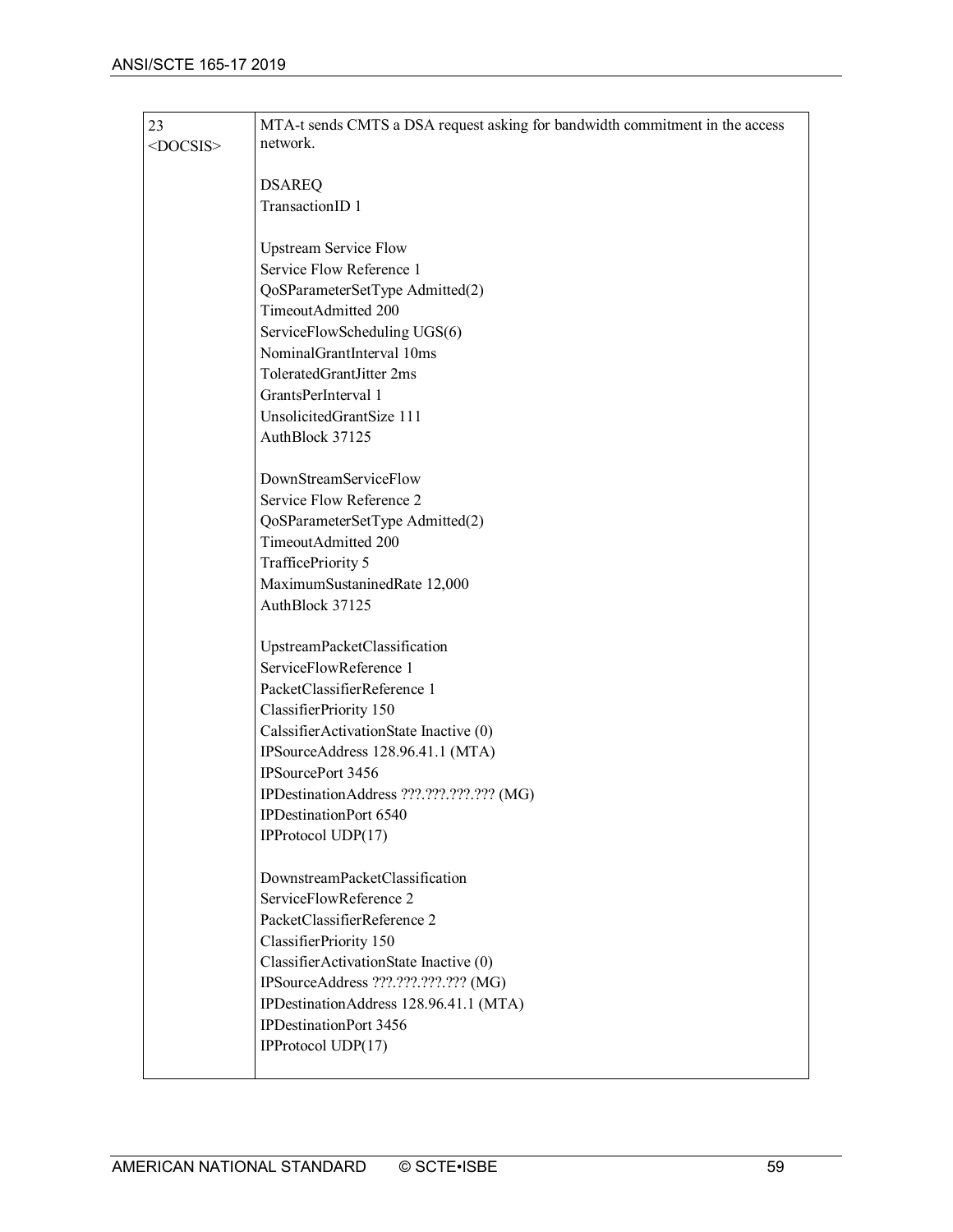| 23a            | CMTS sends MTA-t a DSA response indicating that the DSA request has been |    |
|----------------|--------------------------------------------------------------------------|----|
| $<$ DOCSIS $>$ | granted.                                                                 |    |
|                | <b>DSARSP</b>                                                            |    |
|                | TransactionID 1                                                          |    |
|                | ConfirmationCode Success(0)                                              |    |
|                | <b>Upstream Service Flow</b>                                             |    |
|                | ServiceFlowReference 1                                                   |    |
|                | ServiceFlowID 1001                                                       |    |
|                | QoSParameterSetType Admitted(2)                                          |    |
|                | TimeoutAdmitted 200                                                      |    |
|                | ServiceFlowScheduling UGS(6)                                             |    |
|                | NominalGrantInterval 10ms                                                |    |
|                | ToleratedGrantJitter 2ms                                                 |    |
|                | GrantsPerInterval 1                                                      |    |
|                | UnsolicitedGrantSize 111                                                 |    |
|                | AuthBlock 31001                                                          |    |
|                | DownStreamServiceFlow                                                    |    |
|                | ServiceFlowReference 2                                                   |    |
|                | ServiceFlowID 2001                                                       |    |
|                | QoSParameterSetType Admitted+Active(6)                                   |    |
|                | TimeoutAdmitted 200                                                      |    |
|                | TrafficePriority 5                                                       |    |
|                | MaximumSustaninedRate 12,000                                             |    |
|                | AuthBlock 32001                                                          |    |
|                | UpstreamPacketClassification                                             |    |
|                | ServiceFlowReference 1                                                   |    |
|                | PacketClassifierReference 1                                              |    |
|                | ClassifierID 3001                                                        |    |
|                | ClassifierPriority 150                                                   |    |
|                | CalssifierActivationState Inactive (0)                                   |    |
|                | IPSourceAddress 128.96.41.1 (MTA)                                        |    |
|                | IPSourcePort 3456                                                        |    |
|                | IPDestinationAddress 128.96.63.25 (MG)                                   |    |
|                | <b>IPDestinationPort 1296</b>                                            |    |
|                | IPProtocol UDP(17)                                                       |    |
|                | DownstreamPacketClassification                                           |    |
|                | ServiceFlowReference 2                                                   |    |
|                | PacketClassifierReference 2                                              |    |
|                | ClassifierID 3002                                                        |    |
|                | ClassifierPriority 150                                                   |    |
|                | ClassifierActivationState Active (1)                                     |    |
|                | IPSourceAddress 128.96.63.25 (MG)                                        |    |
|                | IPDestinationAddress 128.96.41.1 (MTA)                                   |    |
|                | <b>IPDestinationPort 3456</b>                                            |    |
|                | <b>IPProtocol UDP(17)</b><br>© SCTE•ISBE<br>AMERICAN NATIONAL STANDARD   | 60 |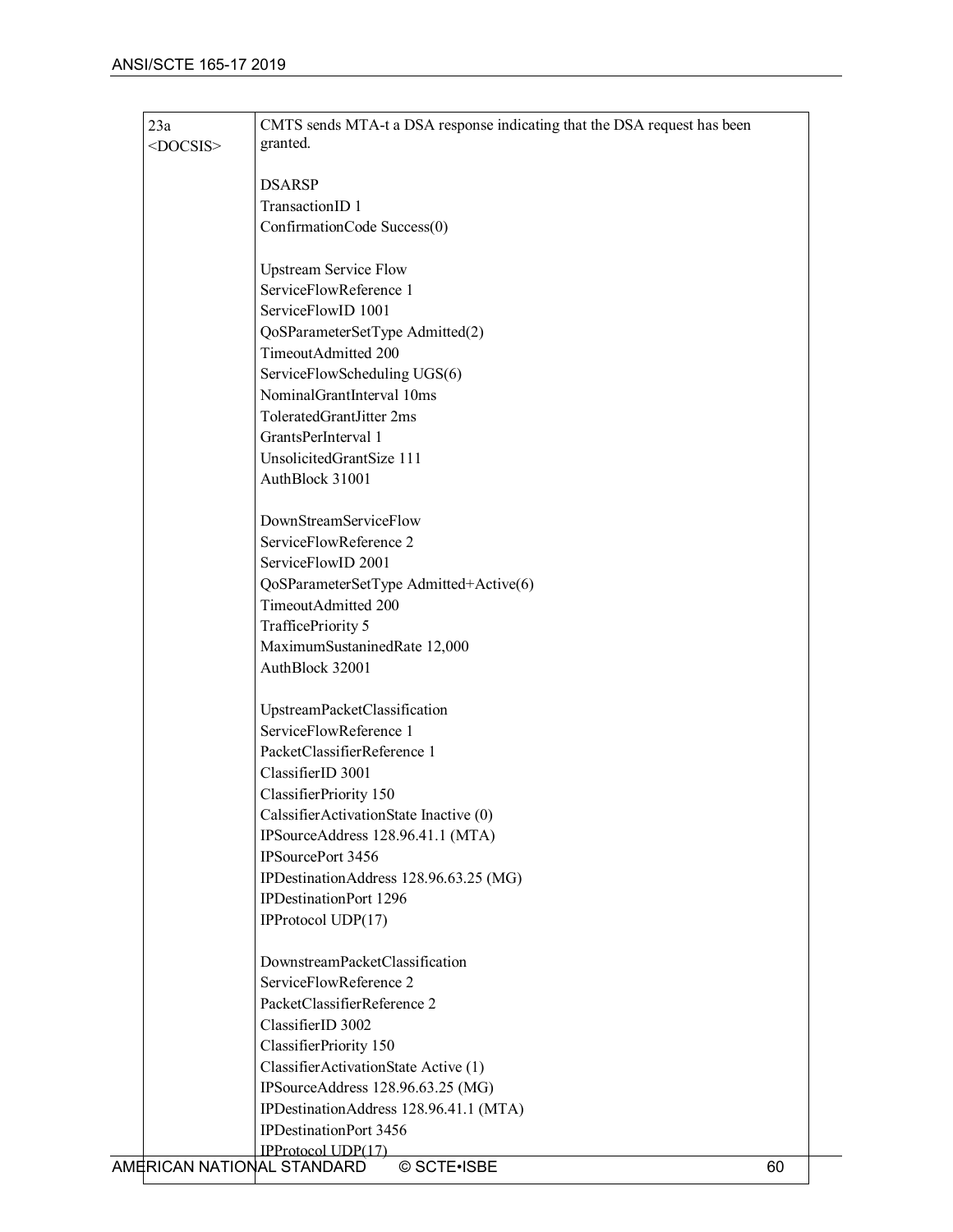| 23b               | MTA-t sends CMTS an acknowledgement of the DSARSP.                                                     |  |  |  |  |
|-------------------|--------------------------------------------------------------------------------------------------------|--|--|--|--|
| <docsis></docsis> |                                                                                                        |  |  |  |  |
|                   | <b>DSA-ACK</b>                                                                                         |  |  |  |  |
|                   | TransactionID 1                                                                                        |  |  |  |  |
|                   | ConfirmationCode Success(0)                                                                            |  |  |  |  |
| 23c               | MTA-t sends CMS a 200 OK and its SDP profile.                                                          |  |  |  |  |
| $<$ NCS $>$       |                                                                                                        |  |  |  |  |
|                   | 200 1301 OK                                                                                            |  |  |  |  |
|                   |                                                                                                        |  |  |  |  |
|                   | $v=0$                                                                                                  |  |  |  |  |
|                   | c=IN IP4 128.96.63.25                                                                                  |  |  |  |  |
|                   | m=audio 1296 RTP/AVP 0                                                                                 |  |  |  |  |
|                   | a=X-pc-csuites-rtp: 62/51                                                                              |  |  |  |  |
|                   | a=X-pc-csuites-rtcp: 02/03                                                                             |  |  |  |  |
| 24                | CMS sends MTA-o an MDCX message indicating ringback and the SDP profile of<br>MTA-t.                   |  |  |  |  |
| $<$ NCS $>$       |                                                                                                        |  |  |  |  |
|                   | MDCX 1205 aaln/1@ec-1.mso.net MGCP 1.0 NCS 1.0                                                         |  |  |  |  |
|                   | N:ca@ca1.mso.net:5678                                                                                  |  |  |  |  |
|                   | C: A3C47F21456789F0                                                                                    |  |  |  |  |
|                   | <b>I: FDE234C8</b>                                                                                     |  |  |  |  |
|                   | M: sendrecv                                                                                            |  |  |  |  |
|                   | X: 0123456789AF                                                                                        |  |  |  |  |
|                   | R: hu                                                                                                  |  |  |  |  |
|                   | S:rb                                                                                                   |  |  |  |  |
|                   |                                                                                                        |  |  |  |  |
|                   | $v=0$                                                                                                  |  |  |  |  |
|                   | o= 25678 753849 IN IP4 128.96.41.1                                                                     |  |  |  |  |
|                   | $s = -$                                                                                                |  |  |  |  |
|                   | c=IN IP4 128.96.10.10                                                                                  |  |  |  |  |
|                   | $t=0$ 0                                                                                                |  |  |  |  |
|                   | m=audio 6789 RTP/AVP 0                                                                                 |  |  |  |  |
|                   | $a=X$ -pc-csuites-rtp: 62/51                                                                           |  |  |  |  |
|                   | a=X-pc-csuites-rtcp: 02/03 01/03                                                                       |  |  |  |  |
|                   | a=X-pc-spi-rtcp: A7843B2                                                                               |  |  |  |  |
|                   | a=X-pc-secret: base64:                                                                                 |  |  |  |  |
|                   | pV6BIIHWt+0gDkpgnuxgTfROxYAemhYJTHWgHNt1crTtEUKFatJfSdEFVQuueo=<br>$=$                                 |  |  |  |  |
| 24a               | MTA-o sends CMS an acknowledgement of the MDCX transaction.                                            |  |  |  |  |
| $<$ NCS $>$       |                                                                                                        |  |  |  |  |
|                   | 200 1205 OK                                                                                            |  |  |  |  |
|                   | Call State is a ringing on-net to on-net call between MTA-o and MTA-t. The call proceeds as a standard |  |  |  |  |
|                   | On-net to On-net IPCablecom call.                                                                      |  |  |  |  |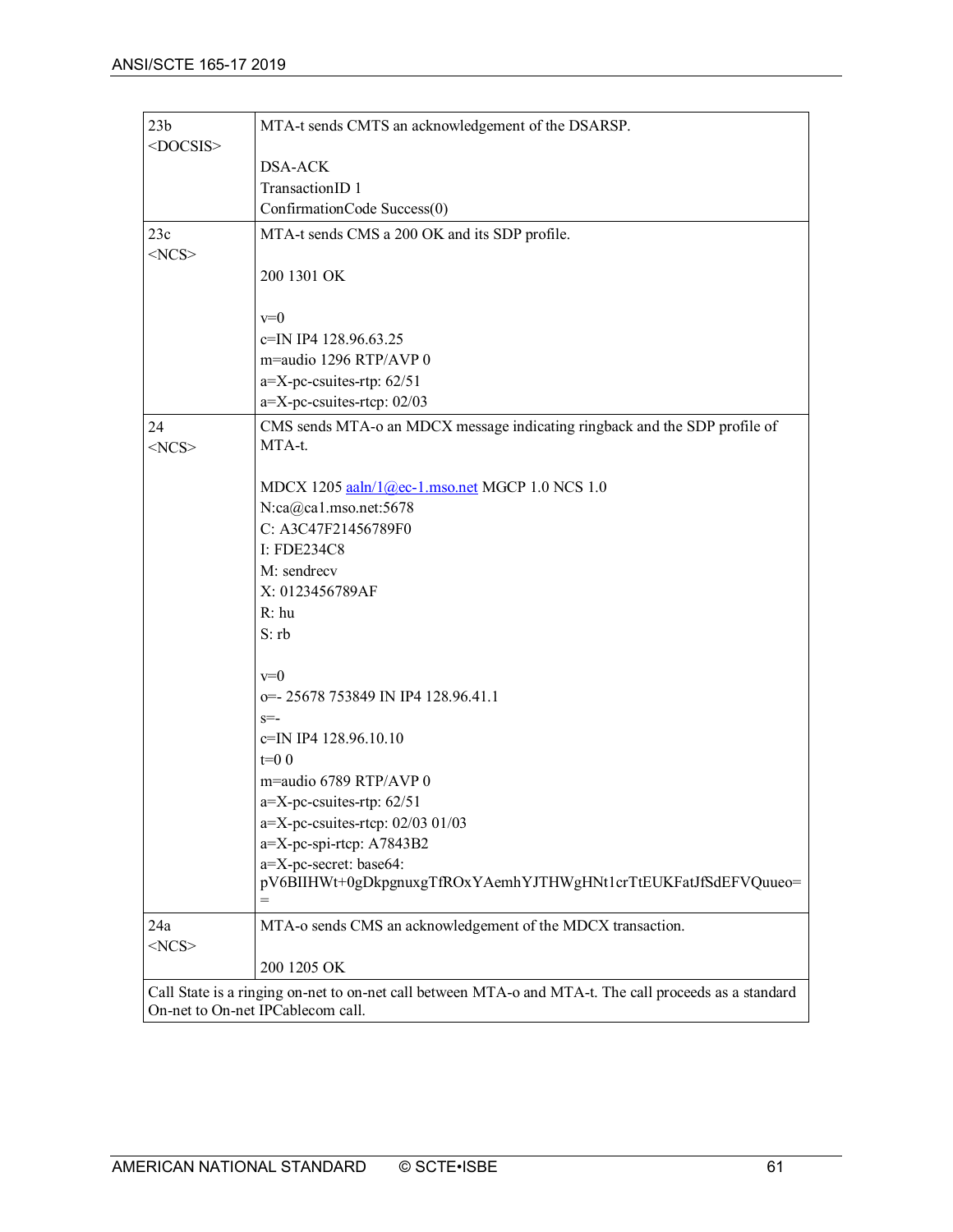## <span id="page-61-0"></span>**Appendix II Call Flow for MTA-stored Announcement**

This section provides an example call flow where a User-1 attempts to call User-2. Due to facility problems on the terminating side the call can not be completed. The MTA associated with User-1 is instructed to play a local announcement. It should be noted, that this call flow, although a valid one, is merely an example that may or may not be used in practice.



*Figure 7 Call Flow for MTA-Stored Announcement*

#### <span id="page-61-2"></span><span id="page-61-1"></span>**II.1 Call Flow Details**

| <b>Flow</b>           | <b>Flow Description</b>                                                                                   | <b>Depends</b><br>upon these<br>completion<br>of these<br>flows: | <b>Triggers</b><br>start of<br>these<br>flows: |
|-----------------------|-----------------------------------------------------------------------------------------------------------|------------------------------------------------------------------|------------------------------------------------|
| <b>Initialization</b> |                                                                                                           |                                                                  |                                                |
| $<$ NCS $>$           | CMS sends MTAo a NotificationRequest instructing<br>MTAo to look for an off-hook event, and to report it. |                                                                  | 1a                                             |
|                       | RQNT 1201 aaln/1@ec-1.whatever.net MGCP 1.0<br>$NCS$ 1.X                                                  |                                                                  |                                                |
|                       | N: $ca(\partial_{c}ca1$ .whatever.net:5678                                                                |                                                                  |                                                |
|                       | X: 0123456789AB                                                                                           |                                                                  |                                                |
|                       | R: hd(E (R([0-9#*T](D), hu(N)), S(dl), ;))                                                                |                                                                  |                                                |
|                       | D: (0T   00T   [2-9] xxxxxx   1[2-9] xxxxxxxxx  <br>011xx.T                                               |                                                                  |                                                |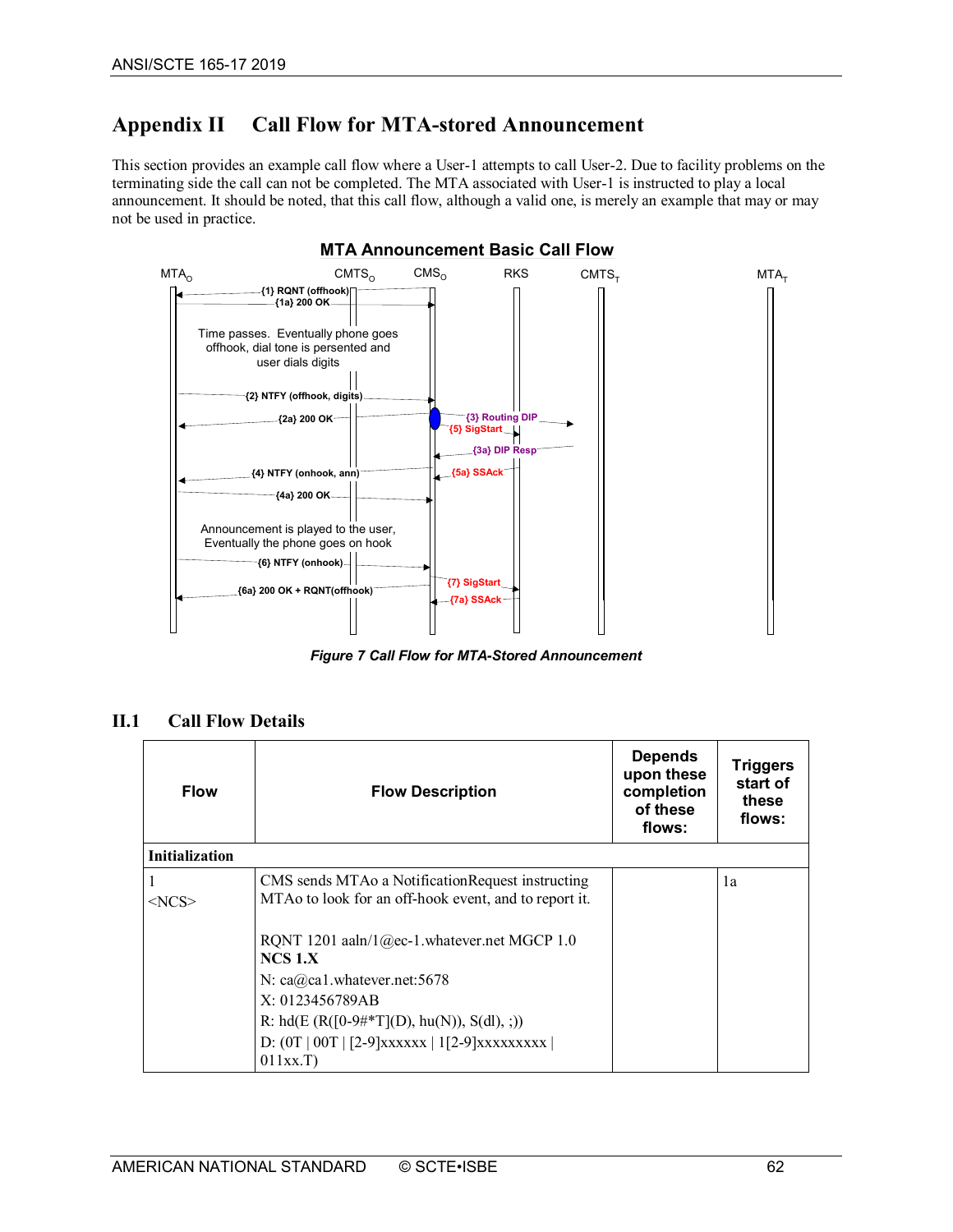| 1a<br>$<$ NCS $>$                   | MTA o sends CMS an ACK in response to the<br>command, repeating in the response the transaction id<br>that the Call Agent attached to the query and providing<br>a return code indicating success: | 1                   |             |  |  |
|-------------------------------------|----------------------------------------------------------------------------------------------------------------------------------------------------------------------------------------------------|---------------------|-------------|--|--|
|                                     | 200 1201 OK                                                                                                                                                                                        |                     |             |  |  |
| <b>Service Request</b>              |                                                                                                                                                                                                    |                     |             |  |  |
| $\overline{2}$<br>$<$ NCS $>$       | MTAo sends CMS a Notification message indicating<br>that an off-hook was observed.                                                                                                                 | 1, user<br>stimulus | 2a, 3, 4, 5 |  |  |
|                                     | NTFY 2001 aaln/1@ec-1.whatever.net MGCP 1.0<br>$NCS$ 1. $X$<br>N: ca@ca1.whatever.net:5678                                                                                                         |                     |             |  |  |
|                                     | X: 0123456789AB<br>O: hd, 3, 0, 3, 5, 5, 5, 1, 2, 1, 2                                                                                                                                             |                     |             |  |  |
| 2a<br>$<$ NCS $>$                   | CMS sends MTAo an acknowledgement of the<br>notification.                                                                                                                                          | 2                   |             |  |  |
|                                     | 200 2001 OK                                                                                                                                                                                        |                     |             |  |  |
| 3<br>$<$ ??>                        | CMS contacts the routing database requesting a<br>mapping of the dialed number to a routable destination<br>in the network.                                                                        | $\overline{2}$      | 3a          |  |  |
| 3a<br><22                           | The routing database server responds to the CMS with<br>the routing information.                                                                                                                   | 3                   | 4,8         |  |  |
| 4<br>$<$ NCS $>$                    | CMS sends MTAo a notification request message. The<br>connection is created in inactive mode. Packetization<br>parameters are passed in the CRCX message.                                          | 2, 3a               | 4a, 5       |  |  |
|                                     | RQNT 1202 aaln/1@ec-1.whatever.net MGCP 1.0<br>$NCS$ 1. $X$                                                                                                                                        |                     |             |  |  |
|                                     | N: ca@ca1.whatever.net:5678<br>X: 0123456789AC                                                                                                                                                     |                     |             |  |  |
|                                     | $R:$ hu, oc, of                                                                                                                                                                                    |                     |             |  |  |
|                                     | S: $A/ann(file://audio/23945)$                                                                                                                                                                     |                     |             |  |  |
| 4a<br>$<$ NCS $>$                   | MTAo sends CMS an acknowledgement of the RQNT,<br>adding its own SDP profile.                                                                                                                      | 4                   | 6, 8        |  |  |
|                                     | 200 1202 OK                                                                                                                                                                                        |                     |             |  |  |
| <b>Announcement is being played</b> |                                                                                                                                                                                                    |                     |             |  |  |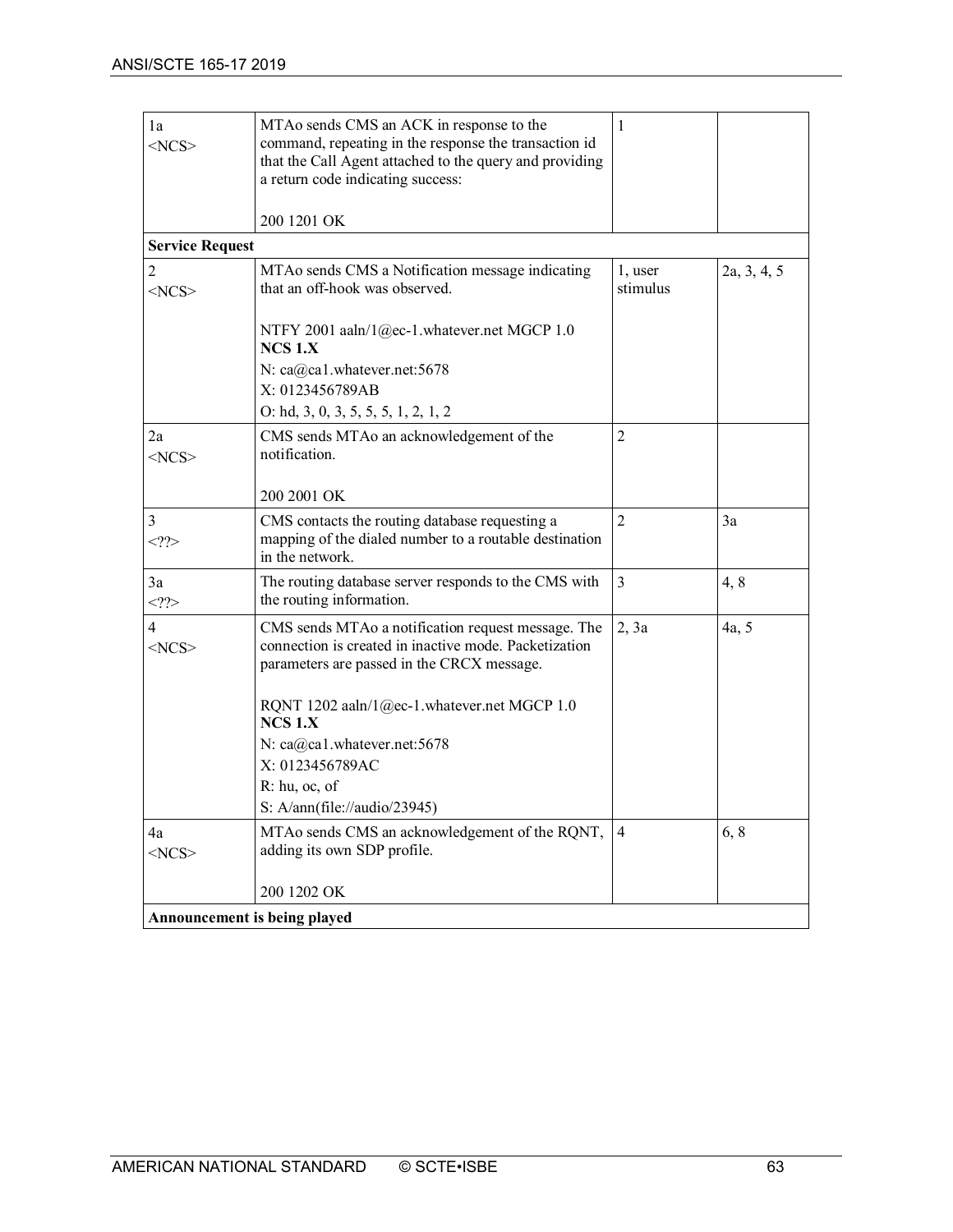| 5                                                  | CMS creates the BillingCorrelationID for this                               | $\overline{2}$ | 5a         |  |  |  |
|----------------------------------------------------|-----------------------------------------------------------------------------|----------------|------------|--|--|--|
| $<$ EM $>$                                         | transaction.                                                                |                |            |  |  |  |
|                                                    | CMS sends RKS a Call Signaling Start Event<br>Message.                      |                |            |  |  |  |
|                                                    |                                                                             |                |            |  |  |  |
|                                                    | The message contents include:                                               |                |            |  |  |  |
|                                                    | Event Message Header(Version ID,                                            |                |            |  |  |  |
|                                                    | BillingCorrelationID, "Call_Signaling_Start Event                           |                |            |  |  |  |
|                                                    | Message", Element_Type, Element_ID,                                         |                |            |  |  |  |
|                                                    | Element Seq Num, Message Timestamp,                                         |                |            |  |  |  |
|                                                    | Message_Status, Message_Priority, Attribute Count,<br>Event Object          |                |            |  |  |  |
|                                                    |                                                                             |                |            |  |  |  |
|                                                    | Event Time, MTA Port ID, Calling Party Number,                              |                |            |  |  |  |
|                                                    | Called Party Number                                                         |                |            |  |  |  |
|                                                    |                                                                             |                |            |  |  |  |
|                                                    | The message format is:                                                      |                |            |  |  |  |
|                                                    | <insert coded="" example="" message=""></insert>                            |                |            |  |  |  |
| 5a                                                 | RKS sends CMS a RADIUS ACK in response to                                   | 5              |            |  |  |  |
| $<$ EM $>$                                         | Call Signaling Start                                                        |                |            |  |  |  |
|                                                    | <b>ACK</b>                                                                  |                |            |  |  |  |
|                                                    |                                                                             |                |            |  |  |  |
|                                                    | The message format is:                                                      |                |            |  |  |  |
|                                                    | <insert coded="" example="" message=""></insert>                            |                |            |  |  |  |
| User is listening to the announcement and hangs up |                                                                             |                |            |  |  |  |
|                                                    |                                                                             |                |            |  |  |  |
| 11                                                 |                                                                             |                |            |  |  |  |
| $<$ NCS $>$                                        | MTAo sends CMS a notification that the attached<br>device has gone on-hook. |                | 12, 13, 14 |  |  |  |
|                                                    |                                                                             |                |            |  |  |  |
|                                                    | NTFY 2002 aaln/1@ec-2.whatever.net MGCP 1.0                                 |                |            |  |  |  |
|                                                    | $NCS$ 1. $X$                                                                |                |            |  |  |  |
|                                                    | X: 0123456789AF                                                             |                |            |  |  |  |
|                                                    | $O:$ hu                                                                     |                |            |  |  |  |
| 12                                                 | CMS sends MTAo an acknowledgement of the NTFY                               | 11             | 12a, 15    |  |  |  |
| $<$ NCS $>$                                        | and includes a piggybacked delete connection message.                       |                |            |  |  |  |
|                                                    |                                                                             |                |            |  |  |  |
|                                                    | 200 2002 OK                                                                 |                |            |  |  |  |
|                                                    |                                                                             |                |            |  |  |  |
|                                                    | RQNT 1207 aaln/1@ec-2.whatever.net MGCP 1.0<br>$NCS$ 1. $X$                 |                |            |  |  |  |
|                                                    | X: 0123456789B2                                                             |                |            |  |  |  |
|                                                    | N: ca@ca1.whatever.net:5678                                                 |                |            |  |  |  |
|                                                    | R: hd (E (dl:hu, $D/[0-9# *T]$ (D);))                                       |                |            |  |  |  |
|                                                    | D: (0T   00T   [2-9] xxxxxx   1[2-9] xxxxxxxxx                              |                |            |  |  |  |
|                                                    | 011xx.T                                                                     |                |            |  |  |  |
| 12a                                                | MTAo sends CMS an acknowledgement of the DLCX                               | 12             | 22, 25     |  |  |  |
| $<$ NCS $>$                                        | and includes the call statistics collected by the MTA.                      |                |            |  |  |  |
|                                                    | 250 12?? OK                                                                 |                |            |  |  |  |